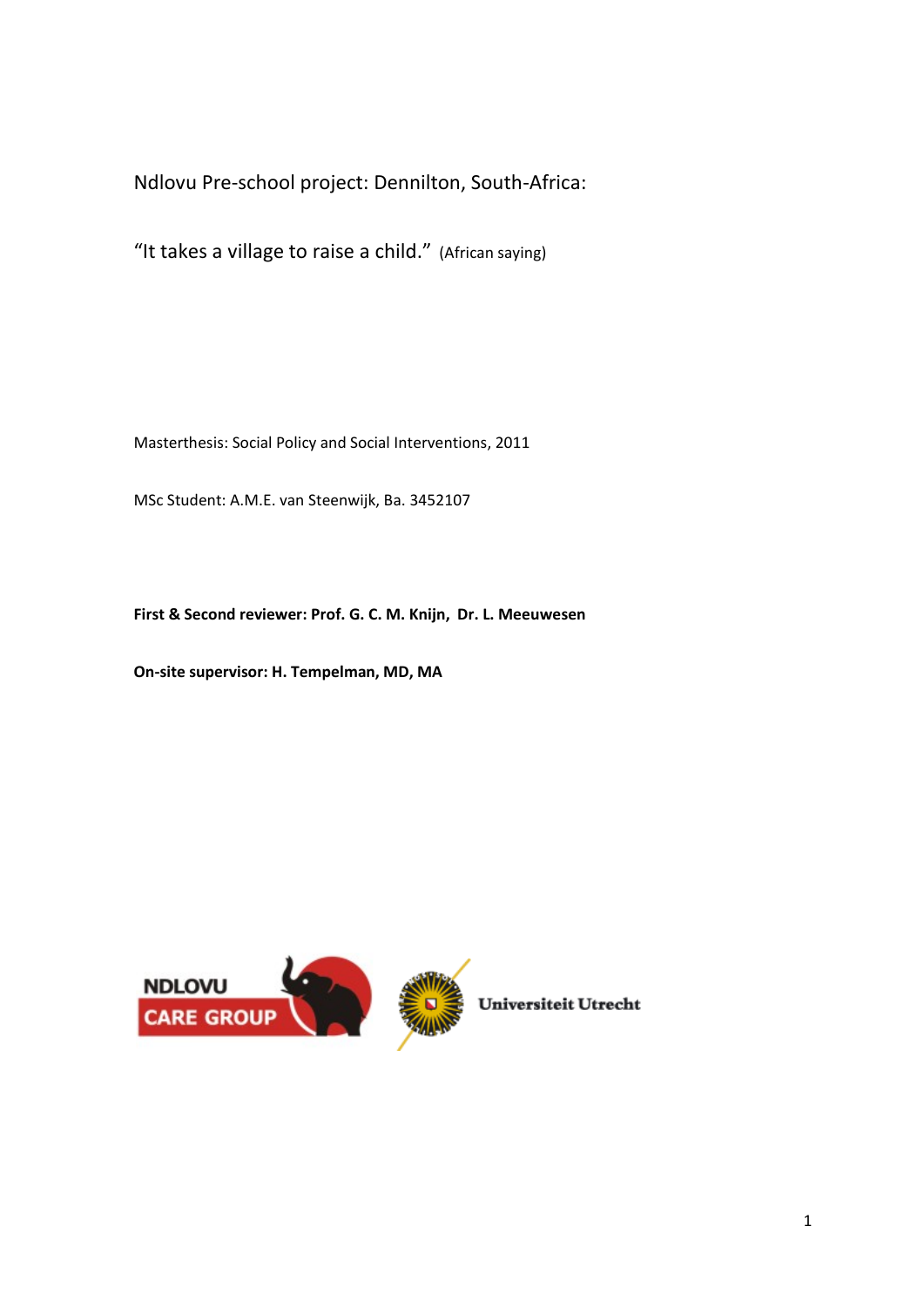# **Content**

| 1. |                                                                                   |  |
|----|-----------------------------------------------------------------------------------|--|
|    |                                                                                   |  |
|    |                                                                                   |  |
|    |                                                                                   |  |
|    |                                                                                   |  |
| 2. |                                                                                   |  |
|    |                                                                                   |  |
|    |                                                                                   |  |
| 3. |                                                                                   |  |
|    | 3.1. Baseline measurements at Mma Lerato compared with Kopanang and Tholulwasi 29 |  |
|    |                                                                                   |  |
|    |                                                                                   |  |
|    |                                                                                   |  |
|    |                                                                                   |  |
| 4. |                                                                                   |  |
|    |                                                                                   |  |
|    |                                                                                   |  |
|    |                                                                                   |  |
|    |                                                                                   |  |
|    |                                                                                   |  |
|    |                                                                                   |  |
|    |                                                                                   |  |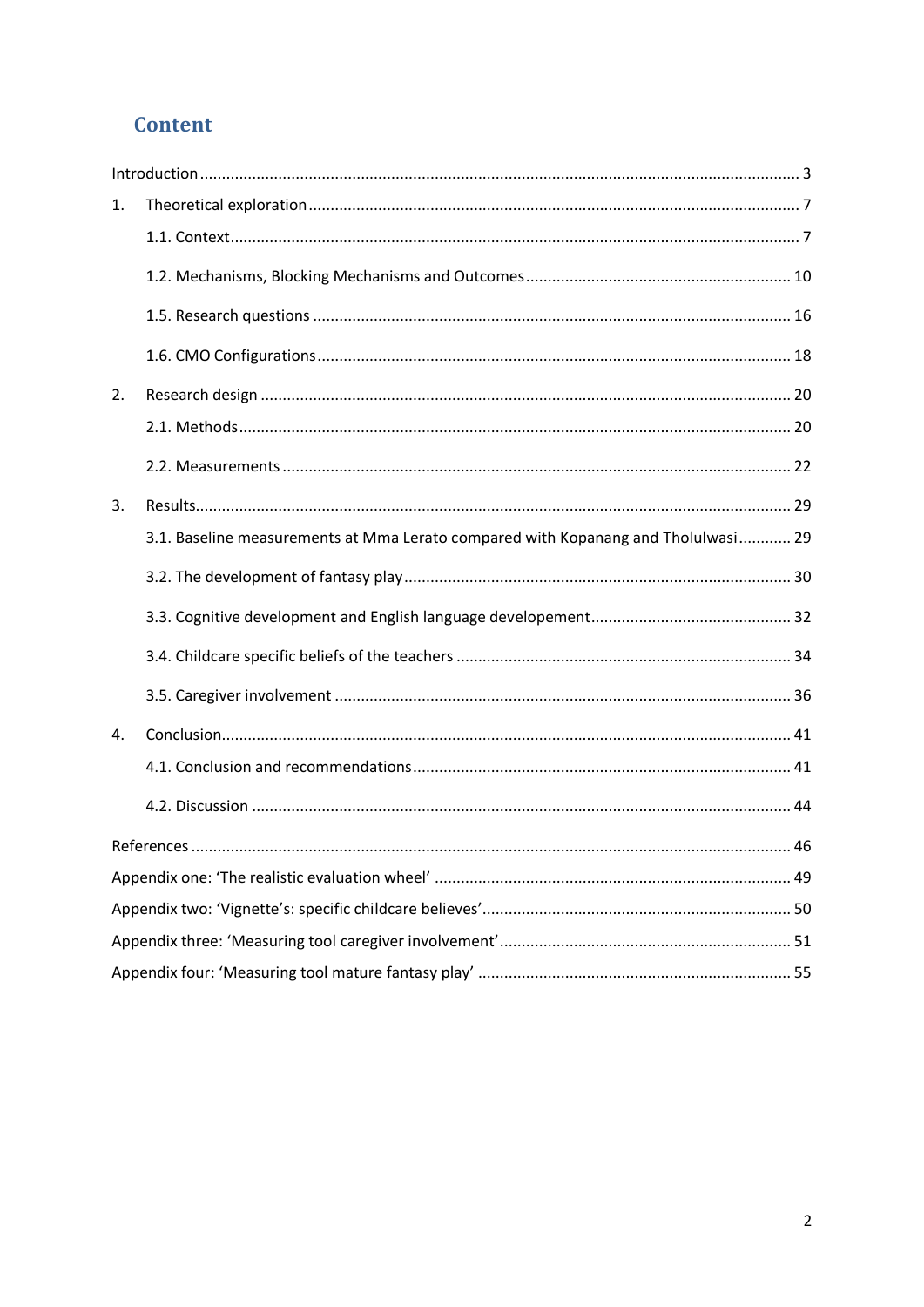## <span id="page-2-0"></span>**Introduction**

This masterthesis is the report of a realistic evaluation (Pawson & Tilley, 1997) of the implementation of a Reggio Emilia based intervention at three pre-schools in Moutse district, South Africa. Two of them - Tholulwazi and Kopanang - are Ndlovu pre-schools; the Mma Lerato pre-school once belonged to Ndlovu but is now run by the community itself.

The main goal of this study is to improve the development of the children at the three preschools. To do so, intermediate goals have to be reached. During last year's visit by several staff members of Utrecht University, it was observed that the children do not get offered quality play. That is, activities are strongly teacher-directed, and during free play the children do not get any direction. Therefore, the first aim of the present study is to find an intervention which all the stakeholders can work with and improves the quality of the play. The Reggio Emilia Approach has been chosen to be implemented at the pre-school to achieve this goal. The first step is a theoretical exploration before designing the Reggio Emilia based intervention.

The model used to design the intervention at the pre-schools, the Reggio Emilia Approach, is an Italian pre-school program based on four pillars: 'Art work', 'collaboration and interaction', 'caregiver and community involvement' and 'working with projects' (Firlik, 2006). This approach is chosen because of the strong relation it requires between the pre-schools and the environment of the children which suites the collective aspect of the rural culture of South-Africa (Van der Laan, 2010; Hofstede, 2001). The effectiveness of the intervention is challenged by the required lower power distance to allow more input from the children (Van der Laan, 2010; Hofstede, 2001). That is, teachers should allow children to have more space in developing a program for the day. The function of a lower power distance in promoting fantasy play is discussed in more detail in the theoretical exploration.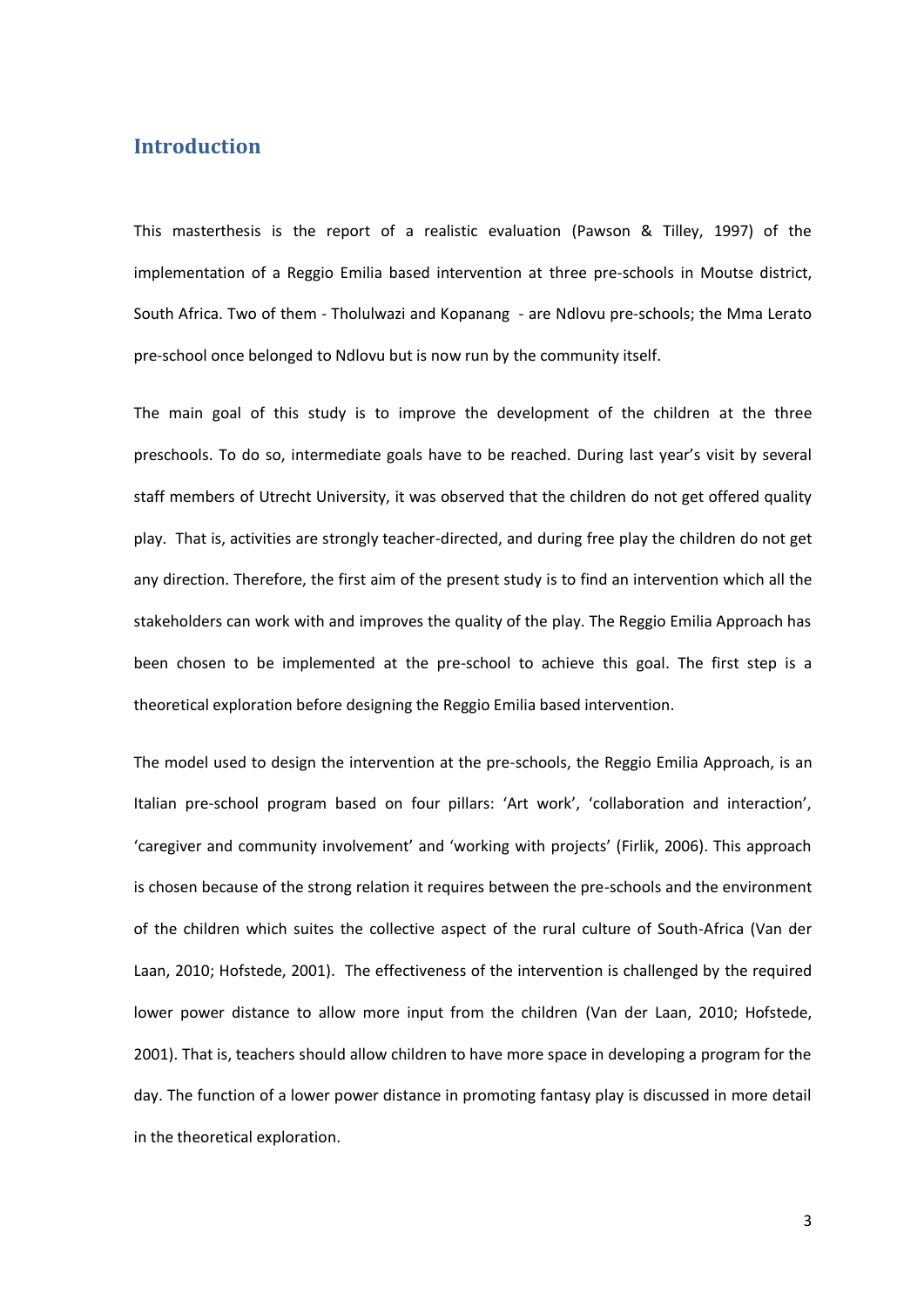The intervention is a fantasy play centre and training for the teachers in guided play which should improve the quality of play towards a more mature level (Bodrova & Leong, 2007), in the chapter 'Methods' there will be a more profound description of the intervention. The implementation will coincide with the implementation of a numeric play centre in the same classrooms (Hoppenbrouwer, 2011). The second aim of the research is to find out if this change in playing behaviour is also affecting the cognitive and English language development of the children in the present sample. Thirdly, the childcare specific believes of the teachers will be measured to see if this is more in line with the Reggio Emilia Approach now then it was a year ago. Finally, the caregiver and community involvement is stimulated by organizing more caregiver participation. This will start with a caregiver meeting every two weeks which will be developed with the teachers. In addition, it is the goal of this research to find a valid and reliable tool to measure caregivers involvement.

The research is enabled by the Ndlovu Care Group (NCG), that works with a community based model for integrated health-, child- and community care. The model works with the rural advancement plan, of which the main pillar is the Autonomous Treatment Centre, ATC; which provides care and treatment in case of acute health problems. The Community Care Health Awareness Mobilization and Prevention (CHAMP) program includes primary and secondary prevention and after the first treatment the model aims to motivate patients to keep taking their medicine to prevent setback. Ndlovu Care Group provides evidence-based services which work on three levels: the individual, the locality and the community as a whole (Tempelman, Slabbert, Goseling & Vermeer, 2010). This model is used for prevention and treatment of HIV/Aids and child related problems.

The preschools are part of the Ndlovu CHAMP Children's program (NCCP). The NCCP targets vulnerable children by empowering people in their environment, such as family members or caregivers. The NCCP offers the following programs: Orphans' Programme including the Child-

4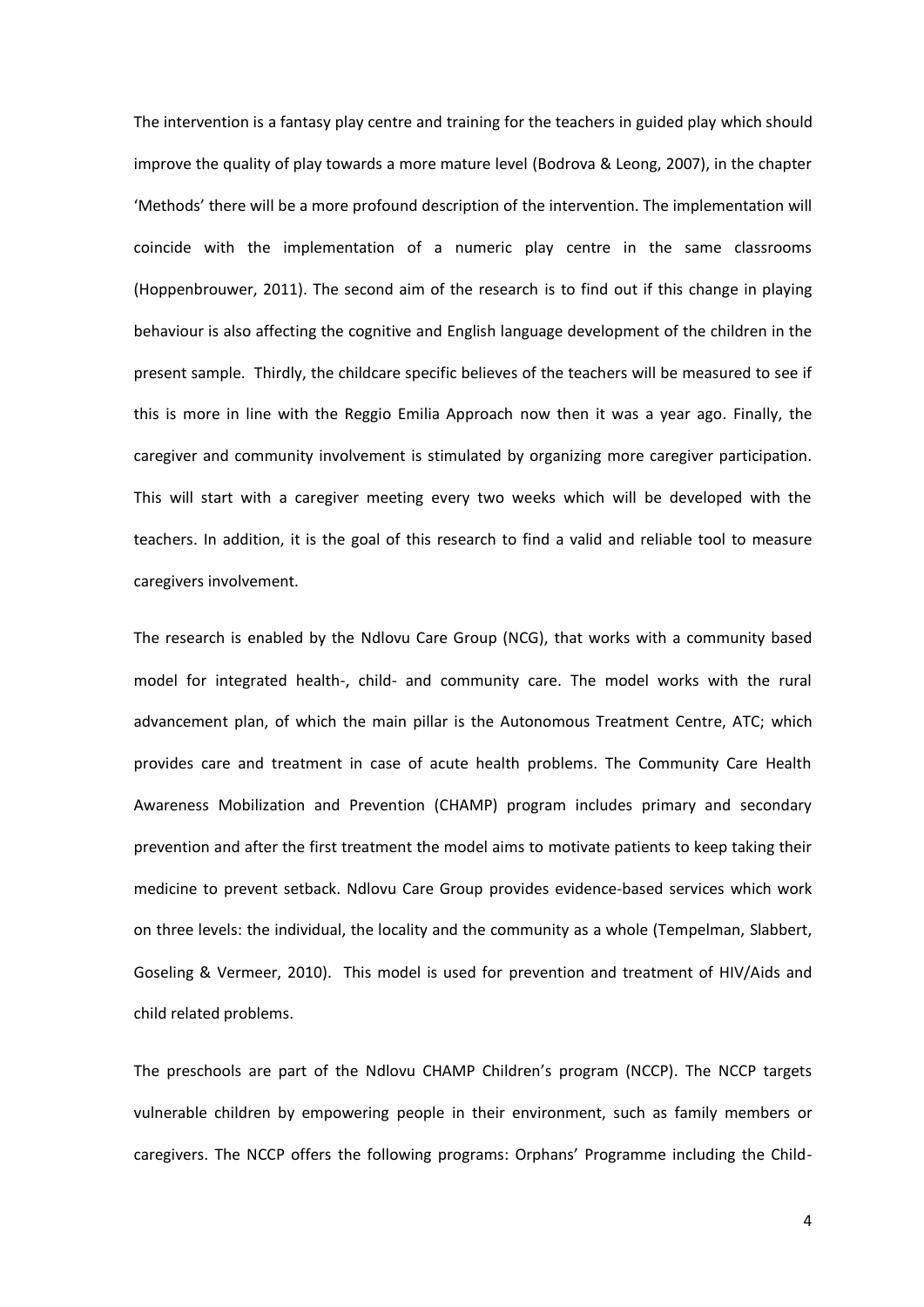Headed Households (CHH), Nutritional units and pre-schools, Life skills Programme, Dental program and Environmental Education Program (Tempelman, et al., 2010).

To improve the quality of the pre-schools, realistic evaluation (Pawson & Tilley, 1997) is used to develop an intervention and to monitor the change at the pre-schools and effectiveness of the intervention. The first step in a realistic evaluation is profound theory based research of the actual or similar situations at the pre-schools. The basis of the theoretical exploration are last year's researches by J. van der Laan (2010) and R. van der Raadt (2010), which have provided a theoretical baseline for implementing the Reggio Emilia Approach at the pre-schools. The research of Van der Raadt (2010) shows that the children at the Ndlovu pre-schools (Tholulwazi & Kopanang) score significantly better on several cognitive test in comparison to children who do not attend any pre-school. A number of studies conducted by Van der Laan (2010) suggest that the context of the pre-schools is suited for the implementation of a Reggio Emilia based curriculum but some mechanisms have to be blocked. The present research starts with committing the baseline studies adapted from Van der Laan (2010) and Van der Raadt at the third pre-school, Mma Lerato. Outcomes of the baseline concerning the environment are discussed in the theoretical background as they supplement the baseline studies of last year. The results of the baseline study concerning the cognitive and English language development of the children.

The second step in the wheel of realistic evaluation (Appendix one) after the theoretical research is developing the hypotheses based on the theoretical framework. These hypotheses will describe the context of the situation, meaning the environment, culture, physical presence of people, buildings and space (Pawson & Tilley, 1997). The context and mechanisms are comprehensively described by Van der Laan (2010) as she examined the specific childcare believes, the extension of caregivers involvement, the general childrearing believes and the quality of the pre-schools. In the first chapter these studies will be used to describe the context, mechanisms and regularities of the pre-schools. The context enables mechanisms; the social processes which lead towards the regular outcomes (Pawson & Tilley, 1997). By the theoretical exploration of last year and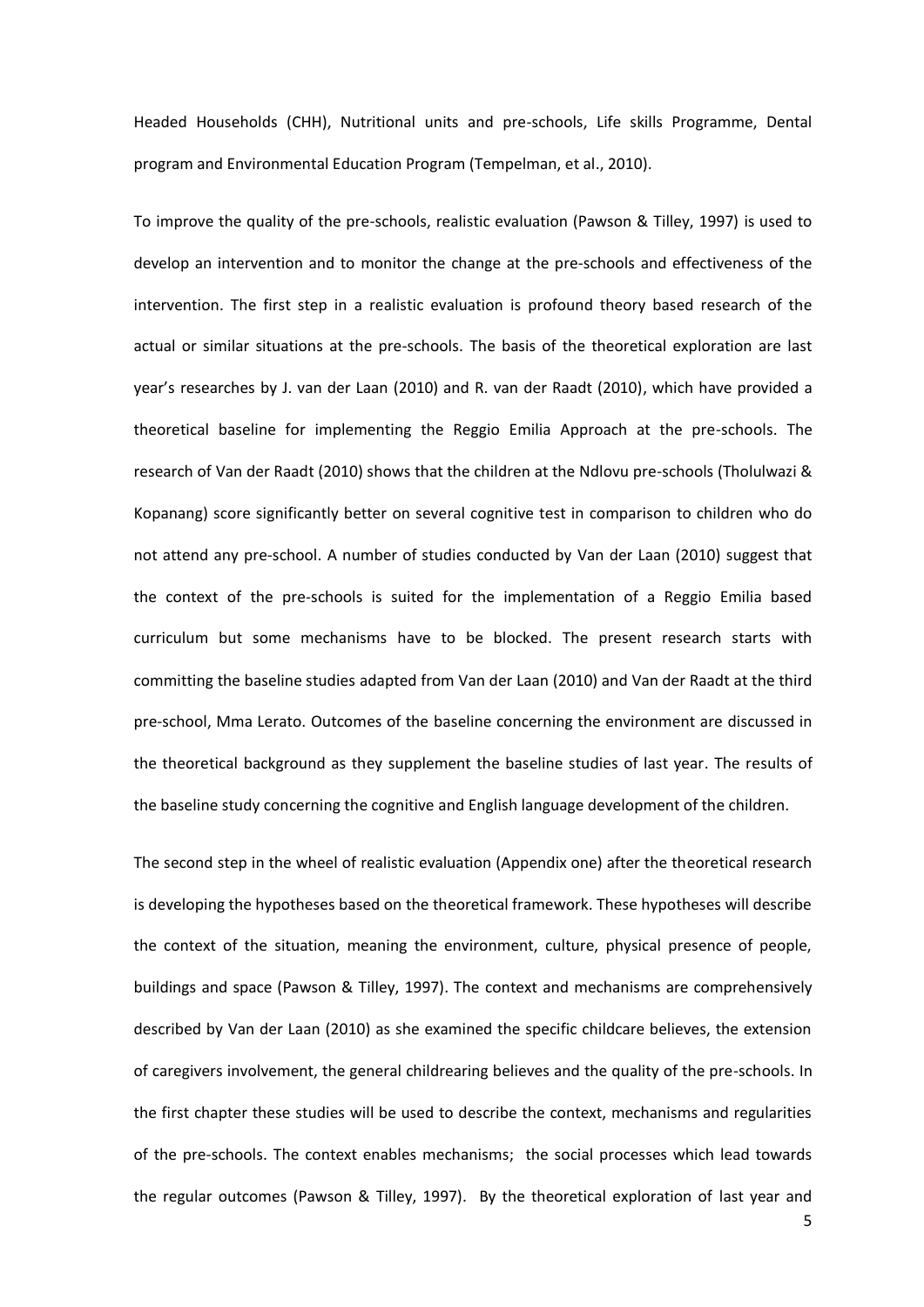other similar situations a clear view of the Context, Mechanisms and Outcomes will lead to the CMO-configurations which will be described in the final paragraph of chapter one. These will be used as the hypotheses during the research as they give more insight into how the regular outcomes can be changed by blocking mechanisms.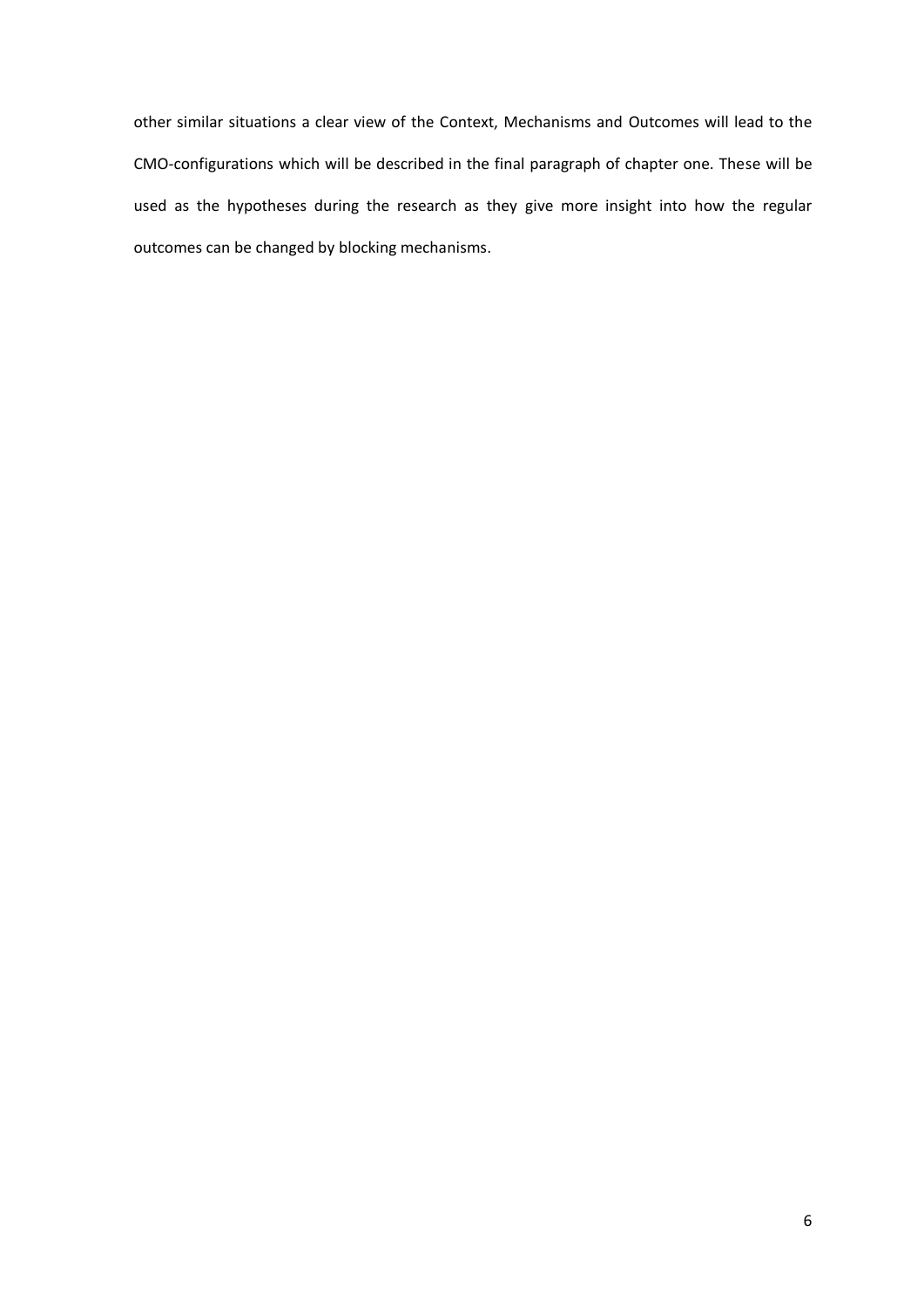## <span id="page-6-0"></span>**1. Theoretical exploration**

The research design is a realistic evaluation of the changes in the pre-schools. This asks for a research of the Context, Mechanisms and Outcomes. The context is described by Pawson & Tilley (1997) as the unchangeable environment of the intervention. The mechanisms are the social processes which are enabled by the context but could be changed by an intervention which stimulates other social process or blocks the former social process. To let an intervention work it should oppose blocking mechanisms, the intervention, to the undesired mechanisms. Therefore the theoretical exploration is an examination of similar cases and findings suggesting which blocking mechanism could lead to other outcomes. Last year the research of Van der Laan (2010) was focused on the possibility to implement the Reggio Emilia Approach at the pre-schools; this chapter will further explore that possibility. In the chapter 'Methods' the intervention is further designed.

This chapter shows a summary of the theoretical exploration of the context, the mechanisms, the current regularities, the blocking mechanisms and the expected outcomes. It will conclude with the hypothesis described in the Context (C), Mechanisms (M), and Outcome (O)- configurations (Pawson & Tilley, 1997).

## <span id="page-6-1"></span>**1.1. Context**

The following two paragraphs will focus on the cultural beliefs on a macro level and the context of caregiver involvement which cannot be changed by the intervention and will not ask for a blocking mechanism.

#### *General childrearing beliefs on a macro level*

During the research of last year the general childrearing beliefs were examined as a possible mechanism which had to be blocked by an intervention. But, as also stated by Pawson & Tilley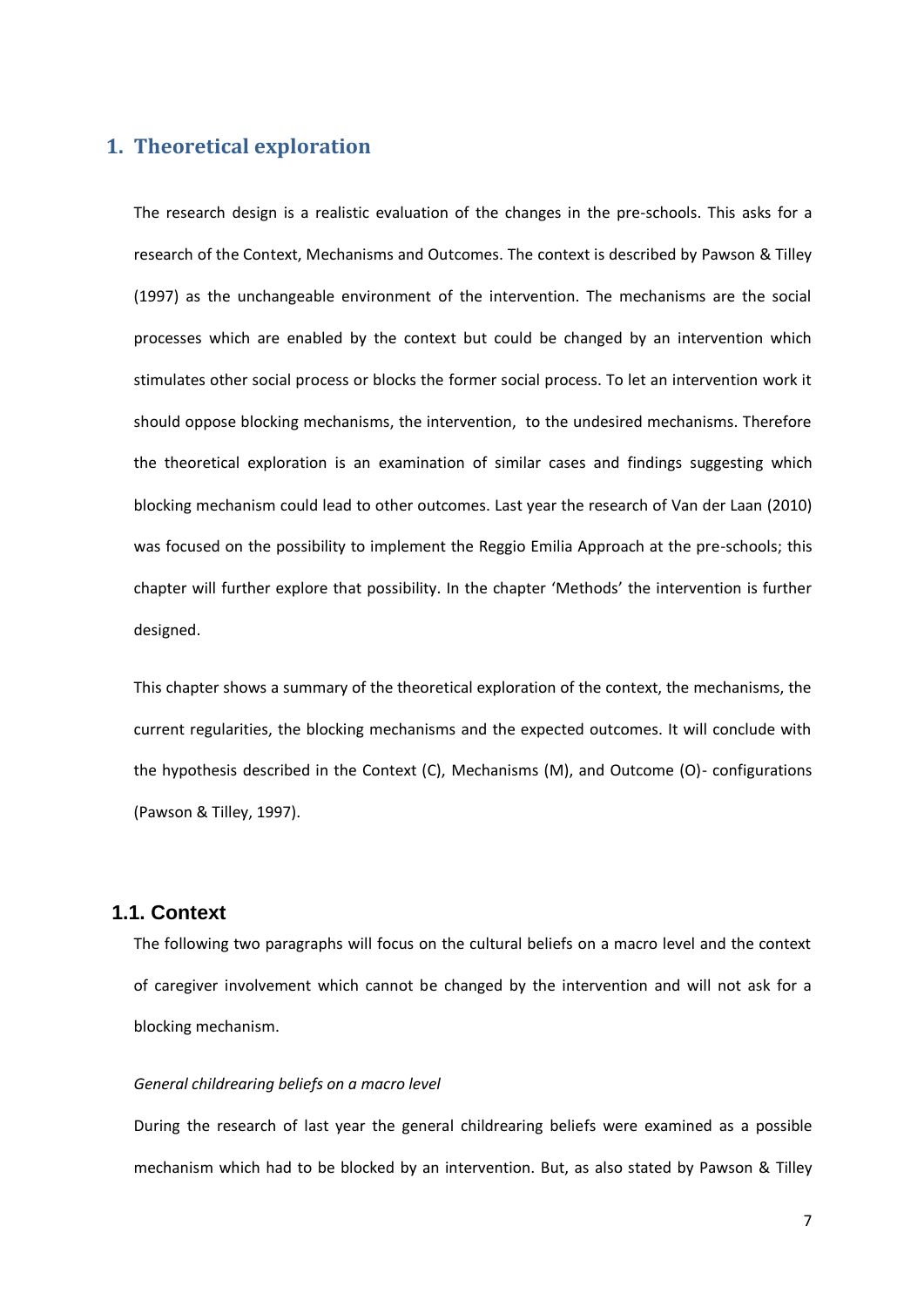(1997), the culture is part of the context and hard to change. It would be too much to expect a cultural change in four months time. Treating the cultural dimensions as a part of the context, an unchangeable aspect of the situation, makes it an aspect which has to be taken into account while designing the interventions instead of a mechanism which has to be blocked.

Hofstede (1986; 2001) formulated 5 different cultural dimensions to describe a culture: (1) collectively vs. individuality, (2) high vs. low power distance, (3) High vs. low uncertainty avoidance, (4) masculinity vs. femininity and (5) long vs. short term orientation. Depending on the cultural believes based on the cultural dimensions (Hofstede 1986; 2001), teachers are interpreting 'play' and 'learning' in a cultural colored way. From the former research (Van der Laan, 2010) at Tholulwazi and Kopanang and the baseline study computed at Mma Lerato we know that the teachers have emphasized the importance of the collective (1); in return of loyalty the group takes care of its members. Harmony is seen as important and by negotiation shame is avoided (Van der Laan, 2010).

In addition, the teachers assume a high power distance (2) between them and the children, and the degree to which inequality is accepted by the teachers is high. The children have little input in the activities and are expected to listen at all times (Van der Laan, 2010).

Uncertainty avoidance (3) is high (Van der Laan, 2010) which means that there are strict behavioural rules and unpredictable situations are avoided (Hofstede, 2001).

Masculinity (4) is stressing on competition, maximal distinction between the genders and material success. Femininity is stressing on sympathy for the weak, social behaviour and relationship orientation (Hofstede, 2001). These two can both coexist in the community (Harkness, Super, & van Tijen, 2000). At Tholulwazi and Kopanang, masculinity is present in the form of competition and material success by giving a reward to good learners hoping others will put an extra effort to achieve the same; femininity is present in supporting the weak and the believe that educational development should be in balance with social development (Van der Laan, 2010). In the baseline study at Mma Lerato a deviation is found which suggests that the

8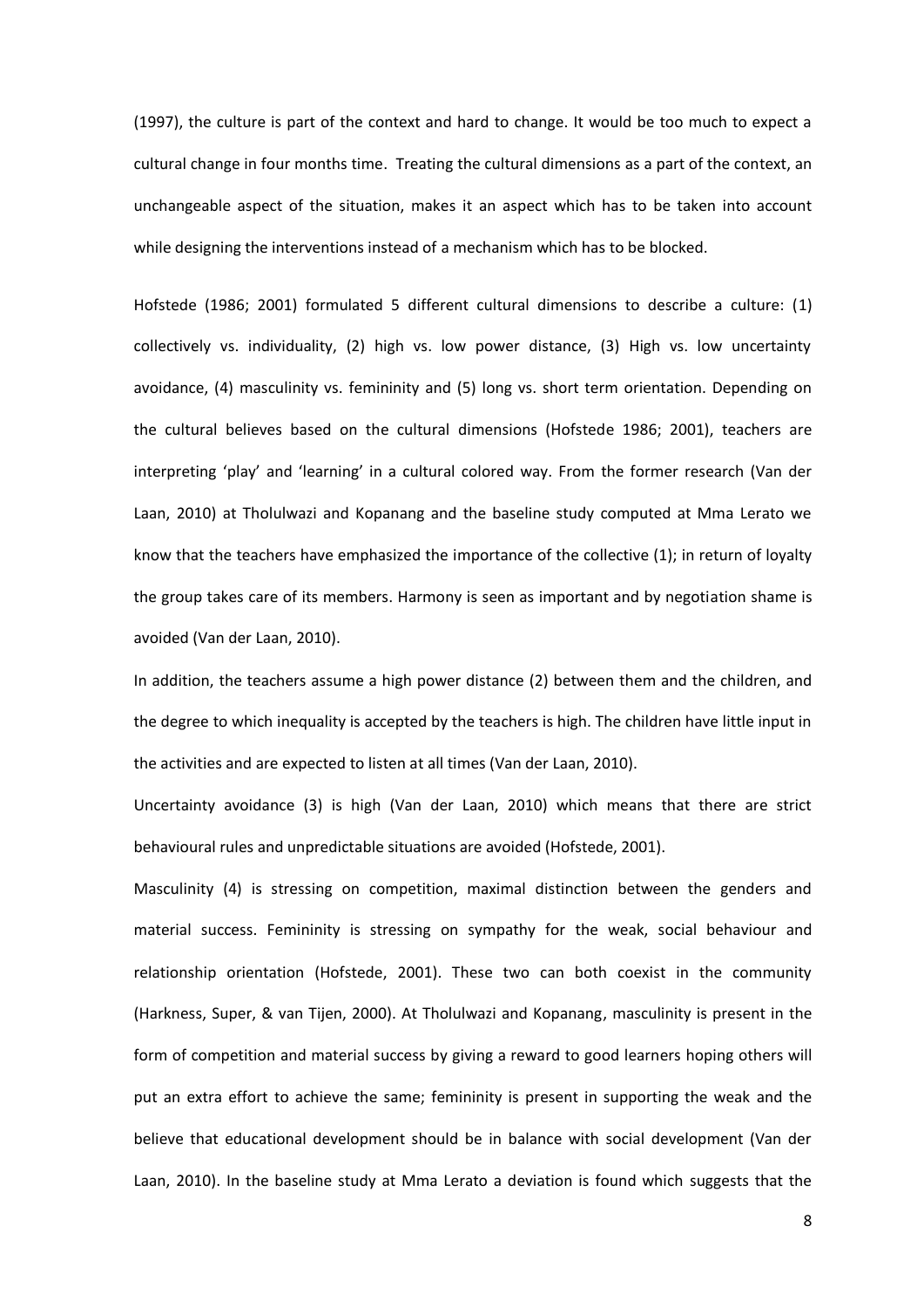principal of Mma Lerato does not focus on social development but focuses more on educational development, she believes that the weak students should not be supported. They should learn from the example of others doing right. This indicates that Mma Lerato is more masculine focussed.

The former research and the baseline study do conclude that the teachers have a short term orientation (5) (Van der Laan, 2010); they plan ahead with for example themes, but it is not clear what the activities within that theme will be for the next day.

#### *Caregiver involvement*

One of the pillars of the Reggio Emilia Approach is the caregiver and community involvement (Firlik, 2006). However, it is also stressed in the Guidelines for Early childhood education of the South-African government that early childhood interventions have a lack of using the African community wisdom (Unicef, RSA Department of social development, 2006).

Caregivers could be an important link to the community wisdom and a collective way of running the pre-school. During last year's research no valid and reliable tool to measure the amount and quality of caregiver involvement was available. However, it was observed that in many areas the caregivers still could be stimulated to participate.

To inspire the caregiver meetings and to develop a measuring tool, the categories of Epstein (1995) will be used. Epstein (1995) describes six categories of caregiver involvement: parenting, communicating, volunteering, learning at home, decision-making and collaborating with community.

The caregivers are often badly educated and stay at home as they do not have a job (Brands, 2009), which creates boundaries of what you can ask of the caregivers. However, it also creates opportunities as they have spare time to spend at the pre-school.

9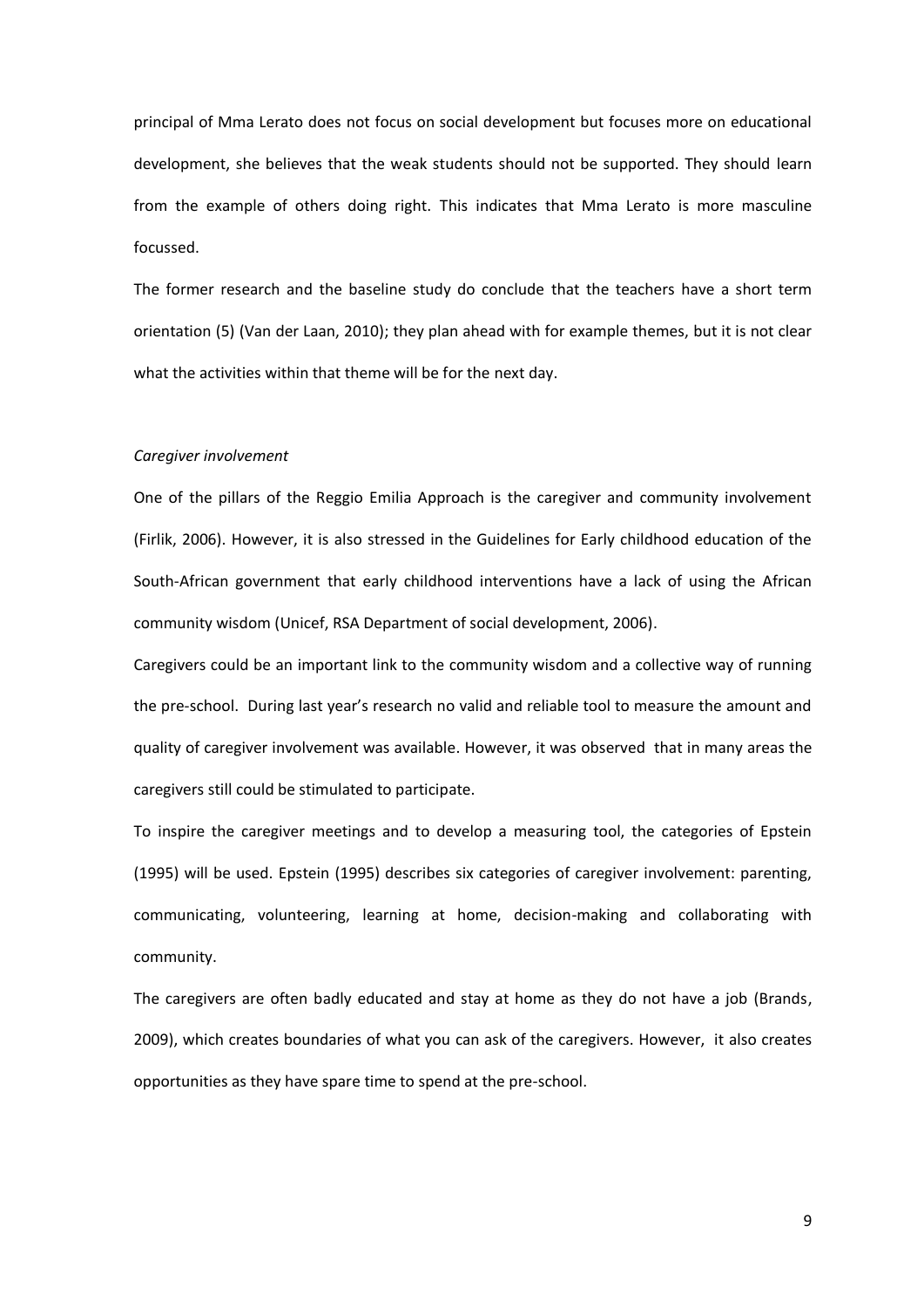## <span id="page-9-0"></span>**1.2. Mechanisms, Blocking Mechanisms and Outcomes**

#### *Specific childcare believes on a micro level*

The Reggio Emilia Approach works with four pillars: Working with projects, working with art, interaction and collaboration and caregiver and community involvement.

Using this framework, this research describes the current mechanisms and regularities with respect to the Reggio Emilia Approach. At first the pillars 'working with projects' and 'working with art' will be addressed shortly as they are not part of the intervention. These two pillars are already part of the curriculum at the pre-schools and do not need any urgent change. The pillar 'interaction and collaboration' will be addressed more profoundly as this pillar is the basis for the 'fantasy play centre intervention' and the pillar 'caregiver and community involvement' as this is the basis for the 'caregiver involvement intervention'. The regularities are the results of the mechanisms within this specific context. The mechanisms and regularities concerning the fantasy play can be described in two steps: the first step is the playing behaviour of the children when they do not get any direction. This will be measured during the baseline observations of fantasy play. It is assumed that fantasy play has an effect on the cognitive English language development so the second step is measuring the cognitive and social development of the children. The baseline is measured by Van der Raadt (2010) at Tholulwazi and Kopanang and by my own research at Mma Lerato.

#### 1.2.1. Working with projects

The projects in the Reggio Emilia Approach are used to let the children explore one theme from several sides (Stegelin, 2003); instead of working on language, numeric skills and social skills the children explore a theme (for example the weather) by using those areas. The teachers work with weekly themes which the children can explore in-depth (Van der Laan, 2010), though the themes are not tuned on the preferences of the children like the Reggio Emilia Approach proposes. Due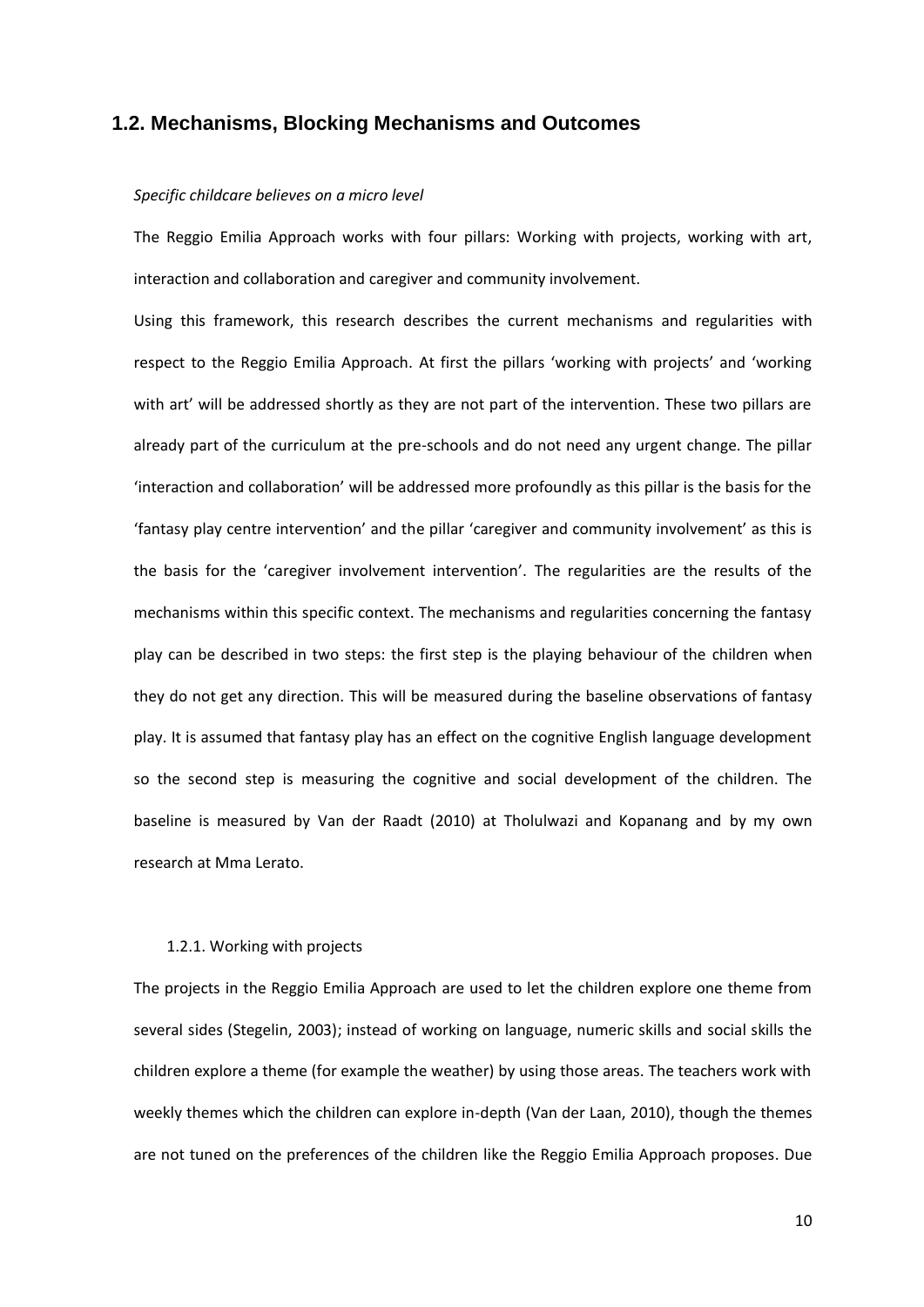to a lack of materials the children play outside when they have free time and practice gross motor skills (Van der Laan, 2010).

#### 1.2.2. Working with Art

The teachers of the pre-schools do a lot of art work during the day but mostly this means the children are copying an example (Van der Laan, 2010). As is also shown in the classrooms, no art made by the children is showed, only the examples of the teachers and paintings of a professional painter on the wall. The children do take their self-made art with them at the end of a theme so they can show them at home.

#### 1.2.3. Interaction and collaboration

The Reggio Emilia Approach distinguishes three different types of teachers in the environment of children: (1) other children are the main teachers of infants, (2) the older people in their environment like caregivers, community and teachers and (3) the physical surroundings of the child (Firlik, 2006). Copple and Bredekamp (1997) stress that a child needs a balance between child-centred and adult-centred learning to get the most out of an experience. The intrinsic motivation of the child during child-centred learning combined with the challenge a teacher can add to that has the key balance to benefit most from the activities.

If no direction to fantasy play is given by the teachers, children will develop fantasy play but it will be less effective since children tend to repeat the same actions over and over again, use props realistically, have a play with little or one role based on one prop and use little language. They also don't coordinate actions with each other and do parallel play with no planning before the game starts. The children will fight over the popular props and will be less concentrated with the play so they are not in for it for more that 5 to 10 minutes (Bodrova & Leong, 2007).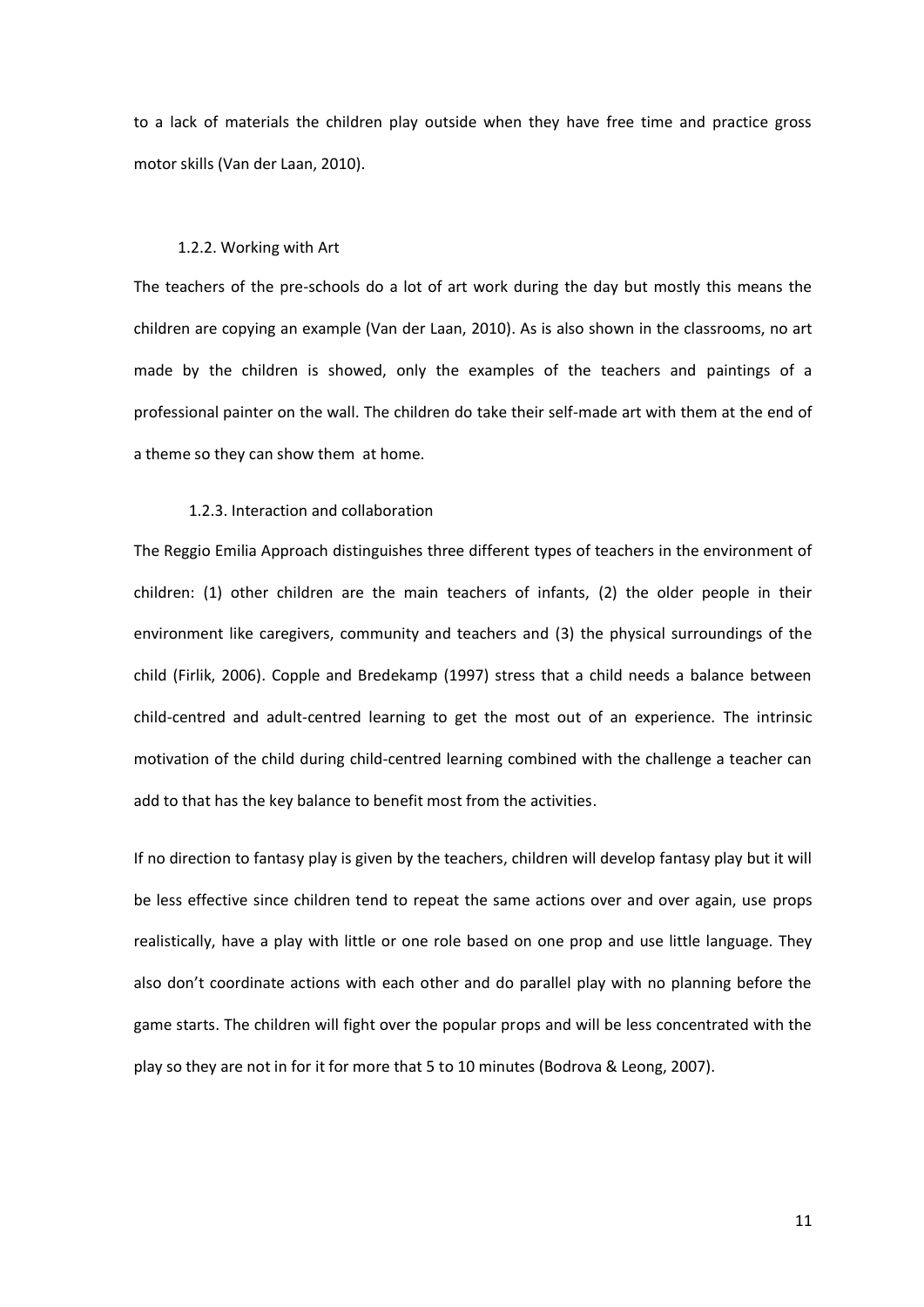#### Blocking mechanism 'interaction and collaboration': fantasy play

Van der Laan (2010) emphasizes that uncertainty avoidance and high power distance present at the pre-schools form a challenge to install the more free Reggio Emilia Approach, as this approach commands more input from the children. The guidelines for Early childhood development (Unicef, RSA department of social development, 2006; p47) state that '*children learn best when the everyday activities include opportunities for imaginary play'.*

To make the play as constructive as possible children have to be challenged and to have the space, props and toys to make mature play (Bodrova & Leong, 2007). Stimulating diversity in play, dramatic play props should be accessible and changing all over the time and it should also be linked to what they see in their environment. Children should have different areas in which they can play and find different toys. In this way they can come to diverse play and extend their playing (Davey-Zeece, et al., 2000; Bodrova and Leong, 2007).

#### Tools of the Mind

To develop a curriculum for the centre, the research will make use of the Tools of the Mind (TOM) curriculum (Barnett et.al. 2008; Bodrova & Leong 1996). It is found that the TOM improves classroom quality and children's excusive functioning as they are more capable to regulate and control their own physical, emotional and cognitive functioning. The teachers now have a mainly adult-guided teaching method (Van der Laan, 2010). TOM is based on an active participant learning and while it is child-centred it also has a role for the teacher and focuses on selfregulation. The basic principles of the curriculum as described by Barnett et al. (2008) are: (1) children construct their own knowledge; (2) development cannot be separated by its social context; (3) learning can lead development; and (4) language plays a central role in development.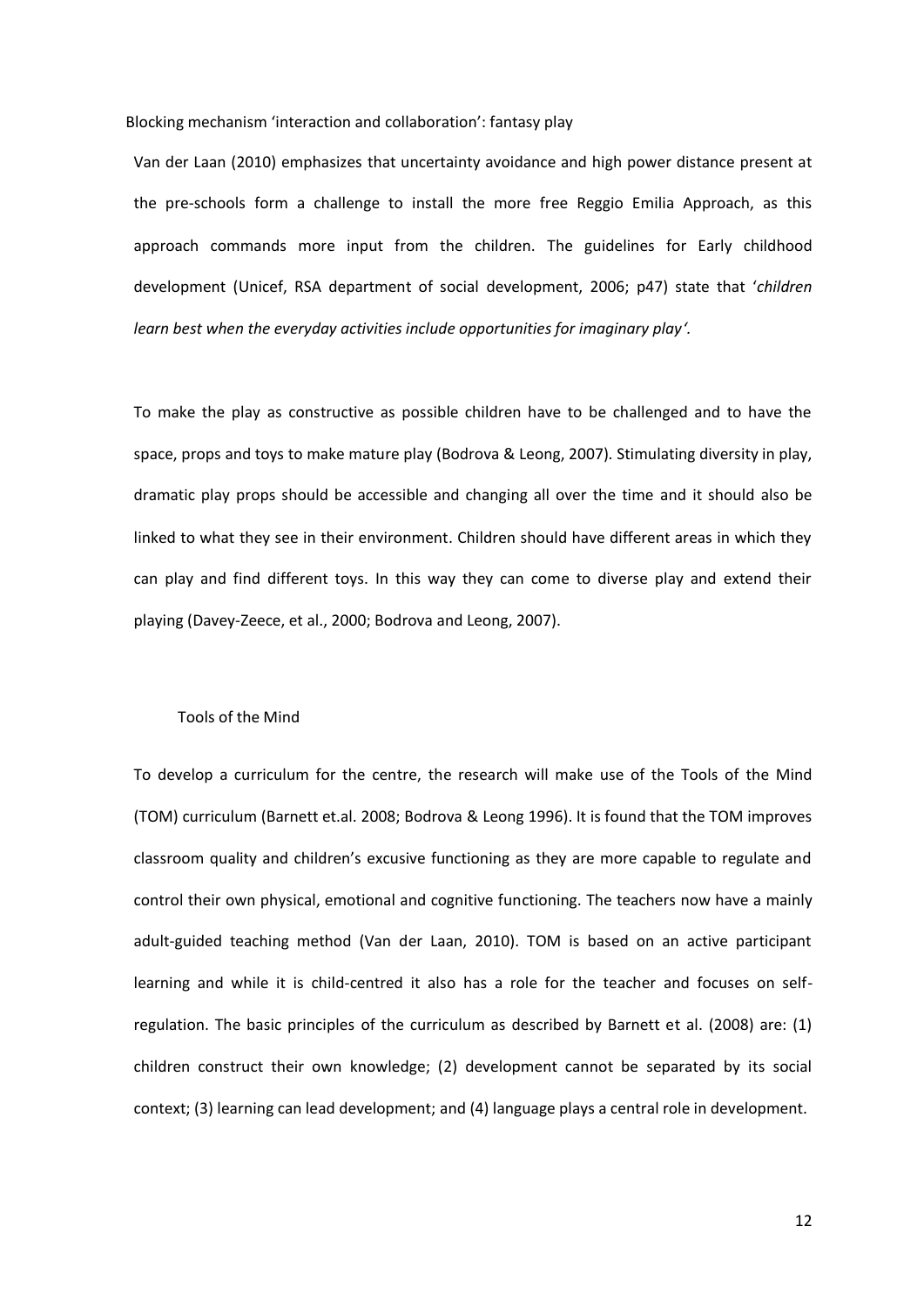TOM guides teachers in supporting the children in developing certain psychological tools. These tools can be described as cultural-based symbolic artefacts. If internalized, these images, symbols, or graphic organizers are helpful for children to master their own psychological functioning. By promoting mature dramatic play the children develop these tools, which will help them to master perception, memory and attention in an advanced way (Barnett, et al. 2008). Dramatic play is the leading mechanism in developing self-regulation and so the curriculum is play-based where teachers and child both play an essential role. The teacher helps the children to write plans and to reach a consensus when they disagree with each other. The dramatic play eventually leads to the practice and internalisation of social rules.

To stimulate the development of mature play the teachers can intervene by (Bodrova & Leong, 2007):

- 1. Giving a minimum of 40-60 minutes to play. The play should not be interrupted by the teacher but can be guided by the teacher to help the interaction between children.
- 2. Provide themes that extend children's experiences and enrich play. Children naturally aim at the basic roles of a theme; the sickness and health theme is translated in playing the doctor. The teacher can help by identifying other roles and actions.
- 3. Choose appropriate props and toys. The toys give a context to the play but should also have more than one function. The children should be free to attribute specific functions to the materials. The props also remember to the roles and help to self regulate their actions.
- 4. Help children to plan their play, by asking what they intend to do. This way they start talking about the scenario before playing it. Reviewing the play when it is just over helps to extent the play to the next day. Children can draw their plan before/after the play.
- 5. Monitor the progress of play, observe the play with the criteria of mature play and do (as little as possible) suggestions.
- 6. Coach individuals who might need help.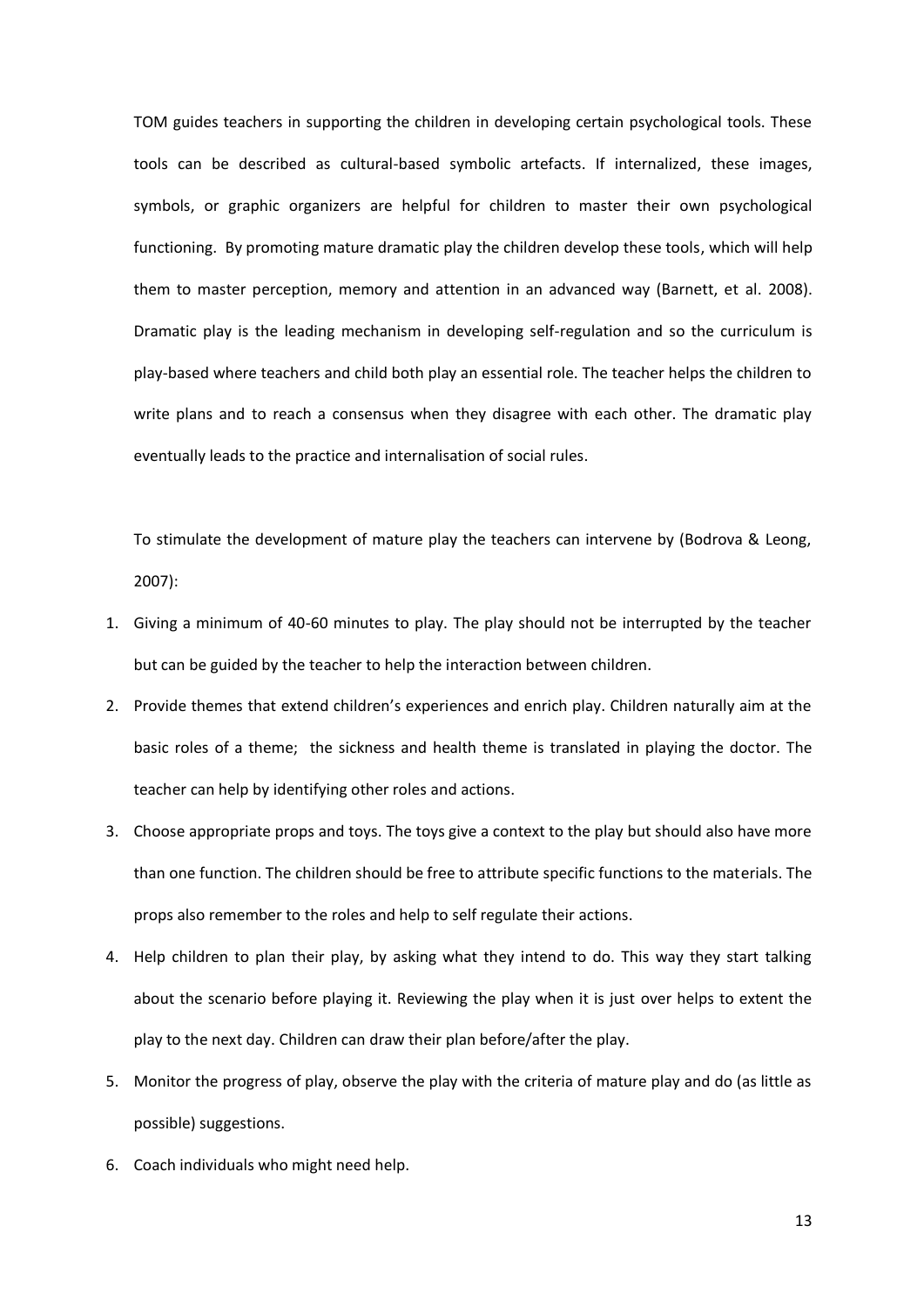- 7. Suggest or model how themes can be woven together. Questions that start with 'what if... ' can model the children in opening up another theme in the playfield.
- 8. Model appropriate ways to solve disputes.
- 9. Encourage children to mentor each other in play. By giving the older children more responsibility in developing fantasy play they can lift the level up for the whole group.

These interventions should stimulate a better quality of fantasy play.

Good 'make-believe play', also called mature play, is performed when the children are creating their own pretend scenario and act it out. While doing this, they invent props which fit their roles and give symbolic meaning to props if the correct one is not there. The roles have specific characteristics and the children may play more than one role in one game but the change of role will become clear from the change of actions and language. The children use long dialogues about the content of the play and use language during the play to explain what they are doing. This involves a lot of interaction about the scenario and props before and during the play. During the play they use language a lot as they make their fantasy clear to others and direct others by making the scenario clear. The roles interact with each other as all the roles have a part in the scenario.

Language also has an important role in solving problems about disagreements, instead of fighting over props. The children can continue the play for several days while extending it with new ideas.

#### *Effects of fantasy play on Cognitive and English language development*

All babies are used to ask for what they need by crying. As they grow up, children have to learn to control their emotions, behaviour and attention (Neuman, Copple and Bredekamp, 2000), unfolding a high level of dramatic play supported by grownups is a measure to do so.

The effects of pretence and fantasy play are a better understanding of other minds, or mindreading (Nichols & Stich, 2000). Pretence play based on simulation of others makes the

14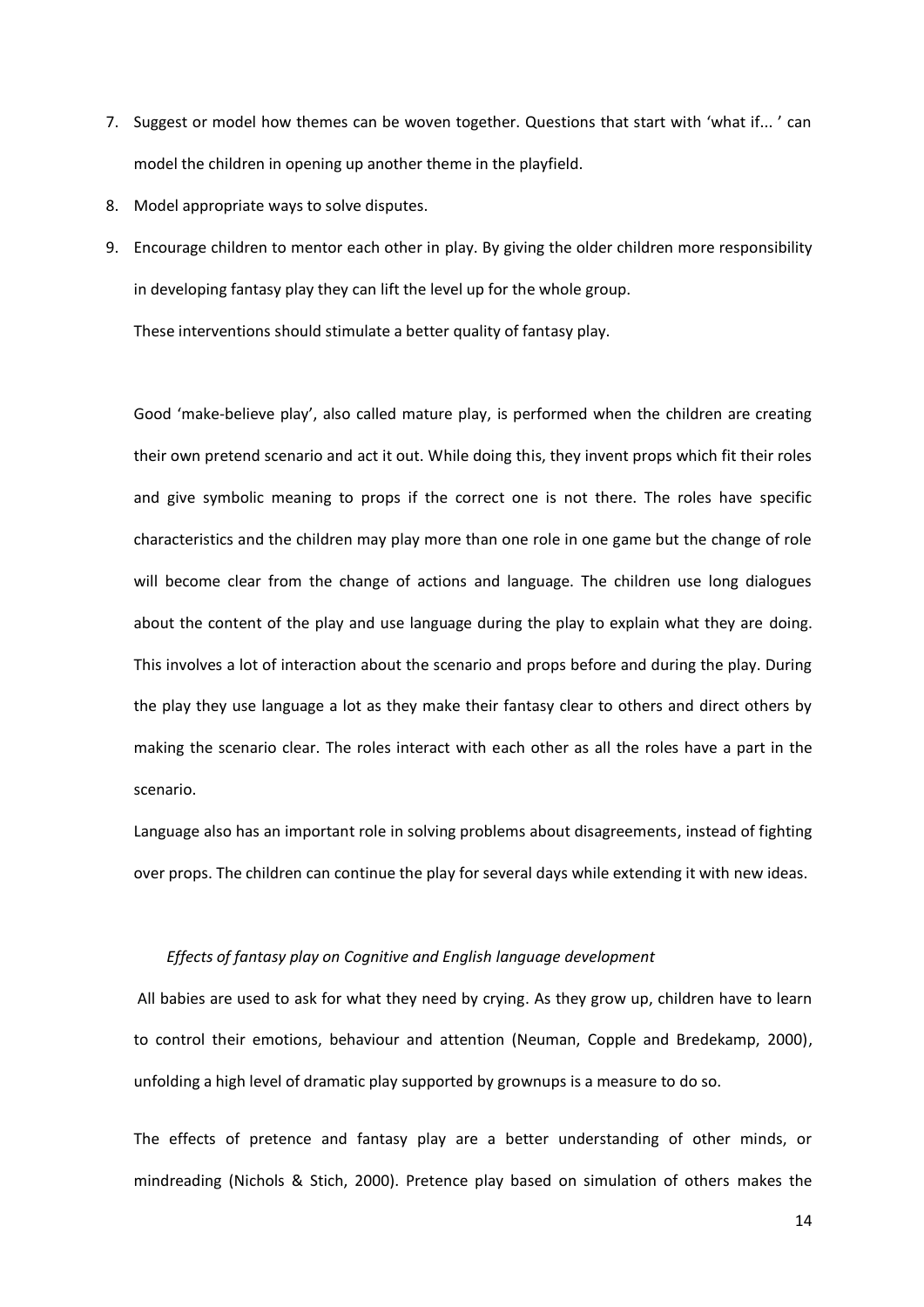understanding of those others easier. Besides that, the ability of fantasy play has a correlation with counterfactual reasoning (Goldman, 1992), conditional planning (Goldman, 1992; Harris, 1993), empathy (Currie, 1995b; Goldman, 1992), moral understanding (Currie, 1995c), literary appreciation (Currie, 1990, 1995a), and visual imagery (Currie, 1995d). Also, attention, memory and perception are practiced by fantasy play (Barnett et all, 2008). Bodrova & Leong (2007) say that using language is an essential aspect of mature fantasy play. Therefore they state the use of language can be stimulated by fantasy play which benefits the development.

#### 1.2.4. Caregiver and Community involvement

Within the Reggio Emilia Approach the community and the caregivers of the children is seen as an essential part of designing the education of young children (Mercilliott-Hewet, 2001). The involvement of the community in Early childhood education is important to make the children grow-up in a holistic way. Besides, the children often show more interest in things they see around the instead of distant things they do not know. Teaching children about the see when they have never seen one will not as exiting as showing them how their fathers car works (Gandini, 1994).

Among other results, research has shown that the involvement of the caregivers results in higher grades, better school attendance and increased motivation and self-esteem for the children . The more the caregivers are involved at an earlier stage in the education of their children, the better the effects are (Cotton and Wikelund, 1998). The effects of caregiver involvement were found to predict the educational career twice as good as the social economical status of the caregivers (Walberg, 1984).

#### Blocking mechanism caregiver and community involvement

The stimulation of the caregivers to participate in at the pre-schools mentioned in the guidelines for Early childhood education because this stimulates the caregivers also to participate in later phases of the education of the children. By involving the parents in the daily issues at the pre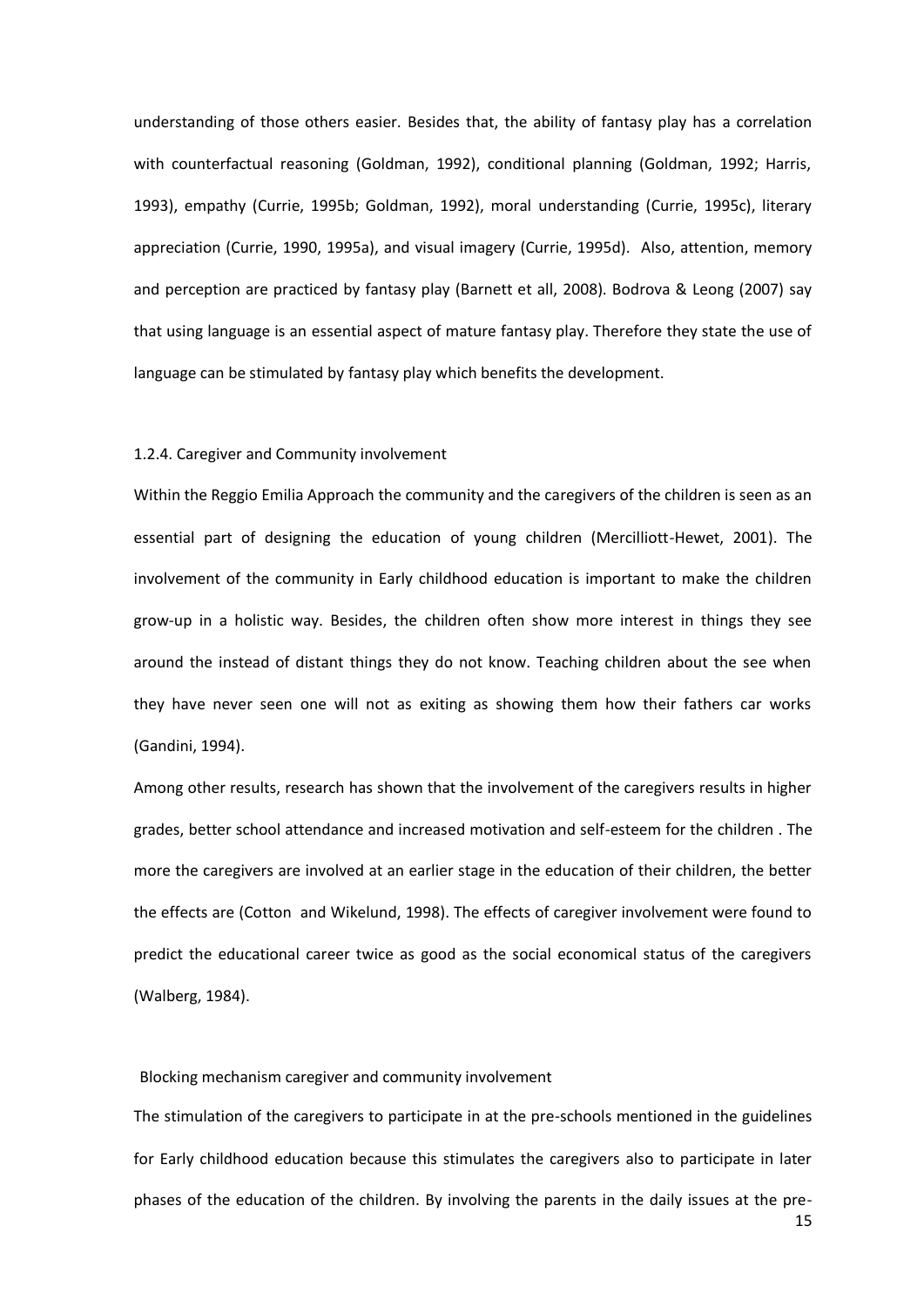school and the development of the child the caregivers gat a chance to get better insight in their role in taking care of the child and extend this role beyond their own homes (Unicef & department of social development, 2006).

This research will aim at exploring the effects of the fantasy play centre on the playing behaviour of the children and their cognitive development and English language development. Improving the caregiver involvement will exist of caregivers meetings once every two weeks to explore how they can be involved in the work of the pre-schools.

## <span id="page-15-0"></span>**1.5. Research questions**

A realistic evaluation focuses on the question 'what works for whom in what situation?' This research focuses therefore on the question; 'does the fantasy play centre work by improving the fantasy play and the development of the children?' and; 'does the caregiver involvement improve the caregiver involvement of the caregivers?' The sub-question for both interventions is whether the teacher can work with the implemented innovations. By organizing guided play and implementing the centres the children should show more spontaneous and challenging fantasy play, or as defined by the Vygotskian approach: mature play (Bodrova & Leong, 2007). The first step in the evaluation is to monitor the change in playing behaviour that can occur in the centres. If a development in playing behaviour is observed, the second step will be to measure the development of cognitive skills and English language skills. Besides that the evaluation also aims at answering if the intervention works for the teachers who have to keep working with the new curriculum. This means they have changed some of their 'childcare specific believes' towards a more child-centred way of teaching and accepting more influence and involvement of the caregivers.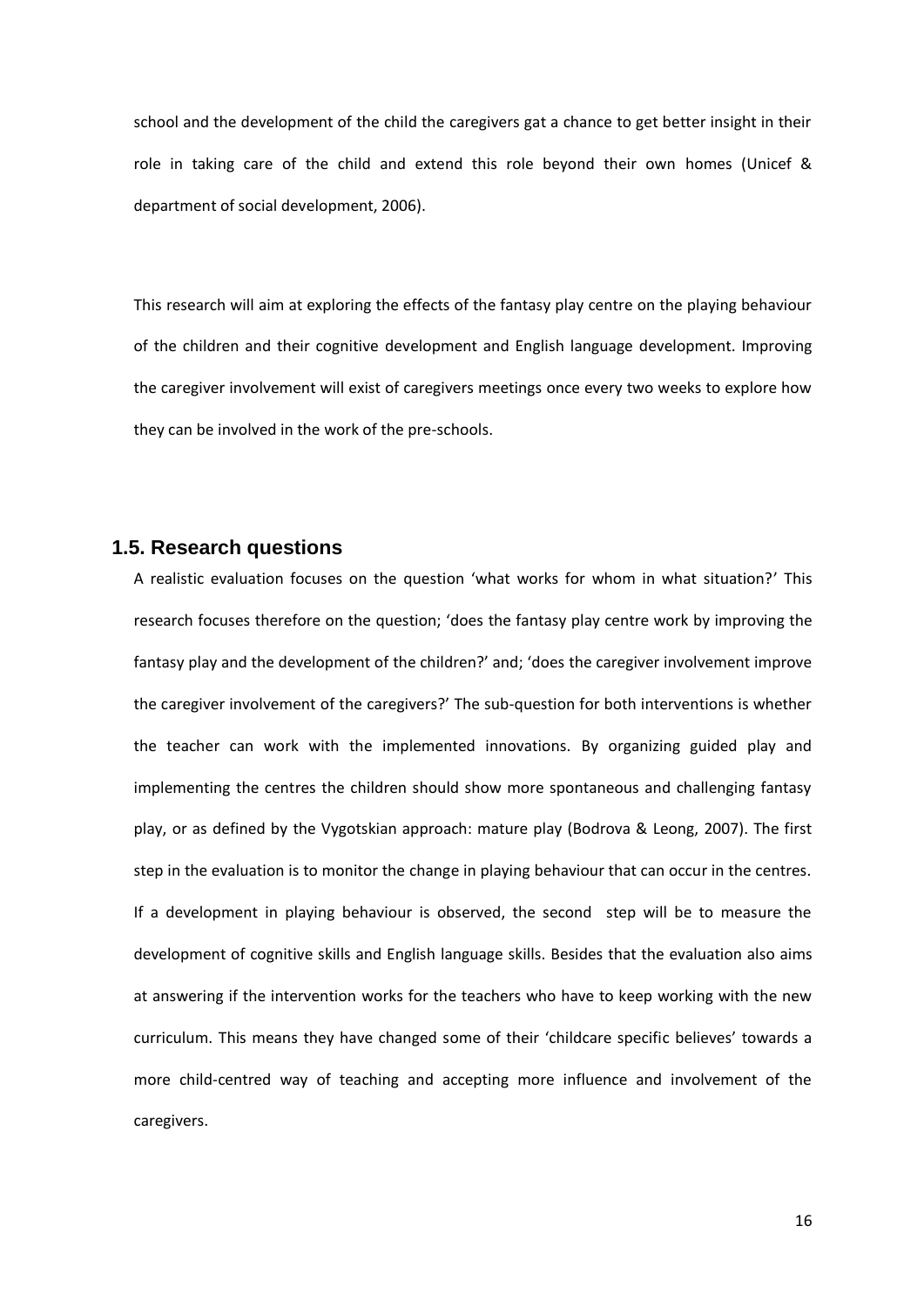**Research question study one: Does the fantasy play centre with guided play improve the development of the children at the Ndlovu pre-schools?** 

#### **Sub-questions:**

**How is the quality of the fantasy play of the children affected by the intervention? How is the cognitive development and English language development of the children affected by the intervention?**

#### **How are the childcare specific believes of the teachers at Ndlovu affected by the intervention?**

The caregiver involvement is essential to the Reggio Emilia Approach, to successfully implement the curriculum the caregivers will have to play a role in the pre-schools activities. The first step are the caregiver meetings, if these really have effects on the quality of the caregiver involvement will determine the success of the intervention.

**Research question study two: Is the caregiver involvement improved, quantitatively and qualitatively, by the organized 'caregiver meetings'?**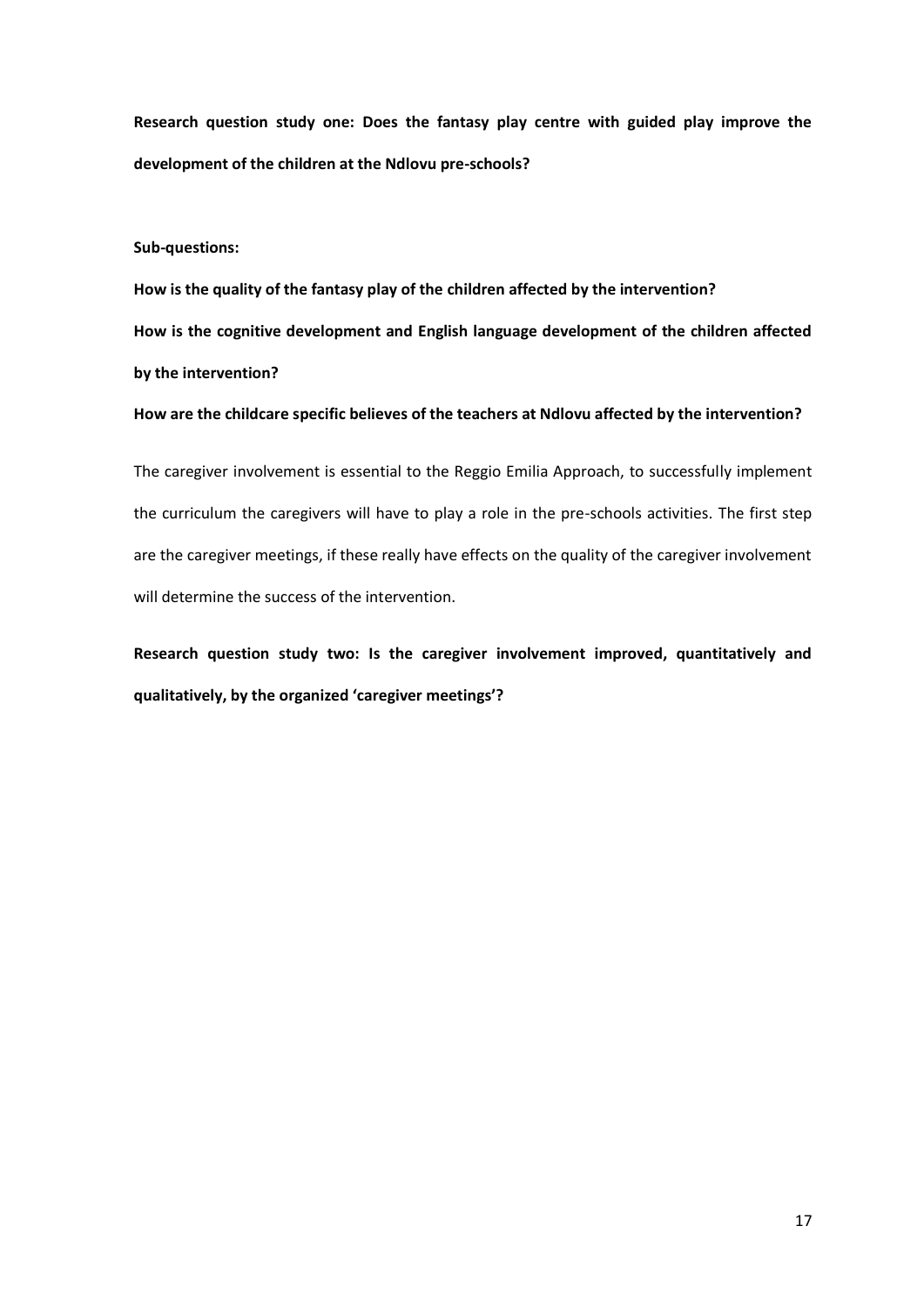## <span id="page-17-0"></span>**1.6. CMO Configurations**

In the following paragraph the CMR-configuration; the context mechanisms and regularities of the current situation, will be written out next to the CMO-configuration, describing the context, blocking Mechanisms and presumed Outcome of the intervention.



Figure 1: Context, mechanisms and outcomes, (Pawson & Tilley, 1997)

### CMO-configurations (hypothesis)

# **Sub-question one: does the fantasy play centre works for the development of more mature play of the children?**

In a culture with a high power distance, high uncertainty avoidance, collectiveness, short term orientation and a mixed feminine and masculine orientation  $\rightarrow$  the teachers can learn to give enough time, enrich the play, help children to choose and plan their play, monitor the process, coach individuals, suggest to interwoven themes, help solving arguments, encourage mentorship by children which enables  $\rightarrow$  quality and mature fantasy play to be developed by the children.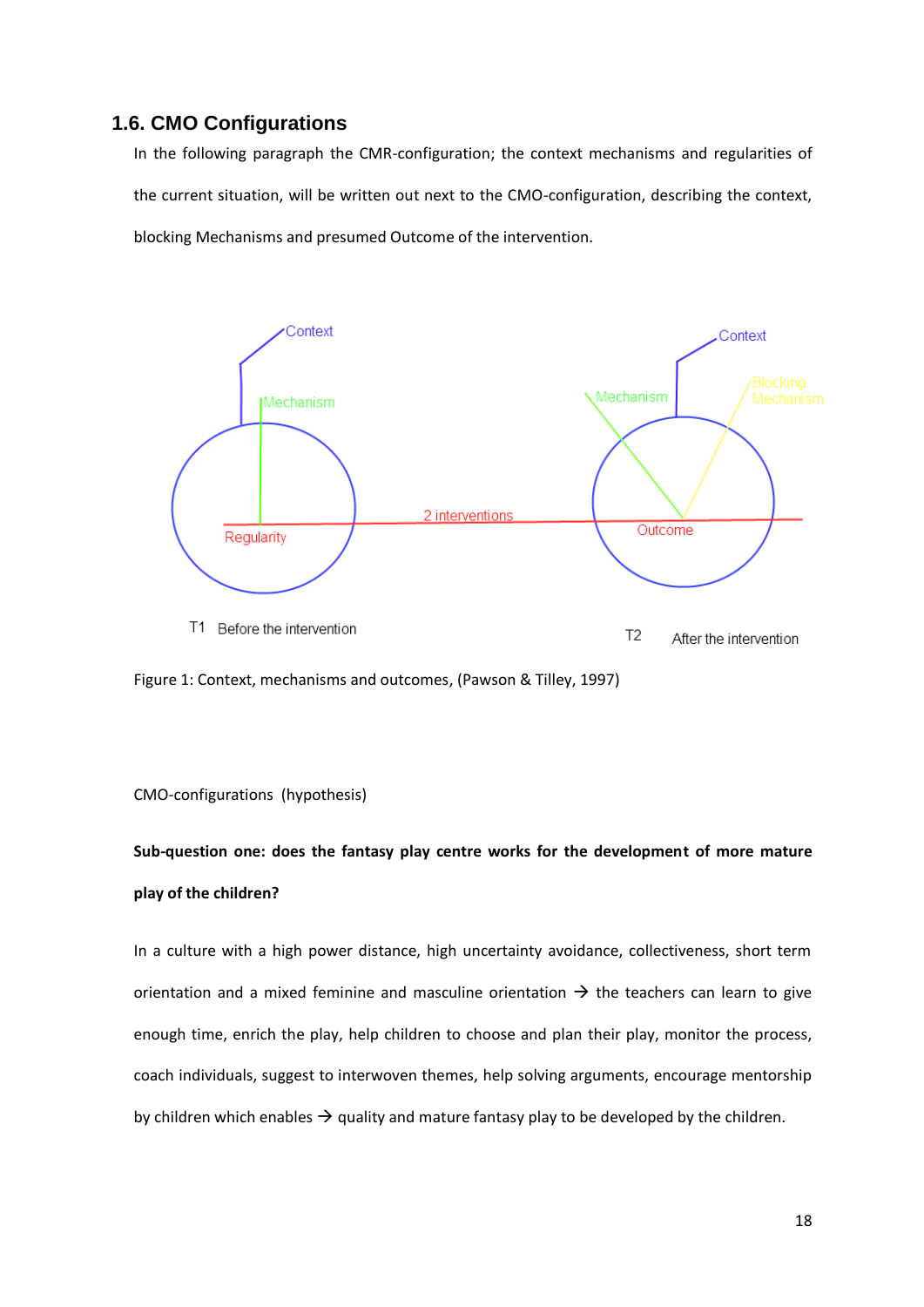# **Sub-question 2: does the development of more mature play works for the children to develop better cognitively?**

In a culture with a high power distance, high uncertainty avoidance, collectiveness, short term orientation and a mixed feminine and masculine orientation  $\rightarrow$  quality fantasy play is developed by the children which leads to  $\rightarrow$  better self regulation & inhibition, better working memory, improved attention and improved language development.

# **Sub-question three: Does the fantasy play centre work for the teachers as a tool to enhance the curriculum of the pre-schools?**

In a culture with a high power distance, high uncertainty avoidance, collectiveness, short term orientation and a mixed feminine and masculine culture  $\rightarrow$  the teachers agree on child-centred teaching and to give more direction in free-play which makes  $\rightarrow$  the teachers interact more freely by giving the children space to discover their preferences but also by challenging the child.

# **Is the caregiver involvement improved, quantitatively and qualitatively, by the organized 'caregiver meetings'?**

In a culture with a high power distance, high uncertainty avoidance, collectiveness, short term orientation and a mixed feminine and masculine culture  $\rightarrow$  the teachers start to think of the caregivers as a resource to improve de education at the pre-schools, both in supporting the preschool and in supporting the children in their learning  $\rightarrow$  the caregivers are expected to help with improving the pre-school education when the teachers ask for that.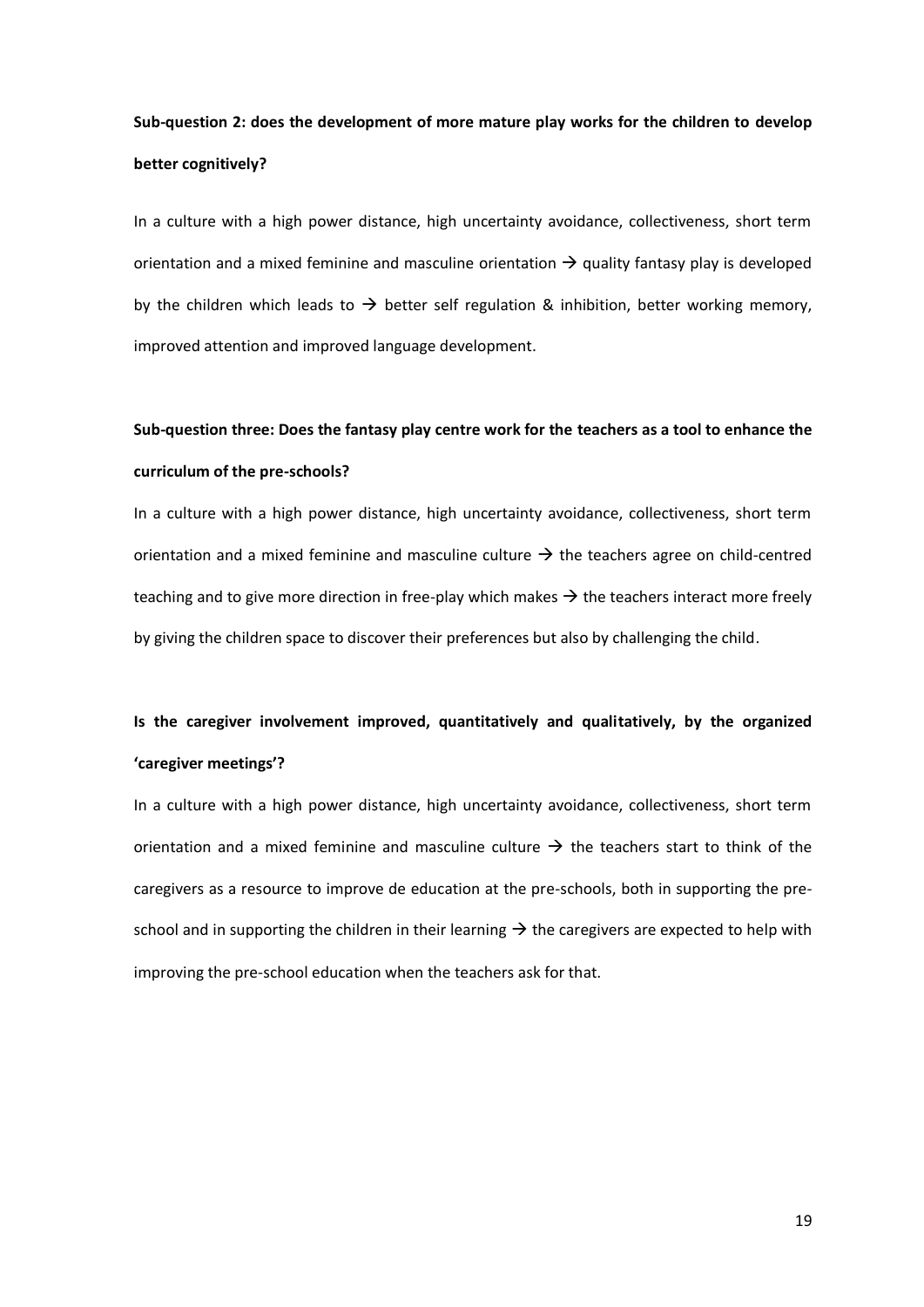## <span id="page-19-0"></span>**2. Research design**

Before implementing the intervention a realistic evaluation requires observations to test the hypotheses (Pawson & Tilley, 1997). In the former research (Van der Laan 2010; Van der Raadt 2010) the assumptions made from the theoretical exploration have been checked with the stakeholders and are submitted in a refined way to the theoretical exploration of this research. To continue the involvement of the stakeholders during the implementation of the play centres teacher meetings will be organized every two weeks to monitor the process and to define obstacles.

## <span id="page-19-1"></span>**2.1. Methods**

As described in preceding sections, the Reggio Emilia Approach is based on working with projects, interaction and collaboration, art and caregiver and community involvement (Firlik, 2006). It is a western curriculum based on the individual child, therefore the intervention is designed together with the teachers and it is set-up in line with the guidelines for early childhood education of the South-African government.

Since 'working with projects' and 'art' already are a big part of the curriculum used by the teachers the intervention will focus on improving the 'interaction and collaboration' and 'caregiver and community involvement'.

#### *The intervention design 'interaction and collaboration': the fantasy play centre*

The Guidelines for Early childhood education (Unicef & department of social development RSA, 2006) aim at making the children ready for primary school on three themes: literacy skills, numeric skills and life skills. Fantasy play has shown to work stimulating towards learning life skills, to improve the concept of giving a symbolic value to objects or pictures (Bodrova & Leong, 2007) and to improve the literacy appreciation (Currie 1990, 1995c). Therefore the intervention will include a fantasy play centre. In each pre-school two centres will be set up, one numeric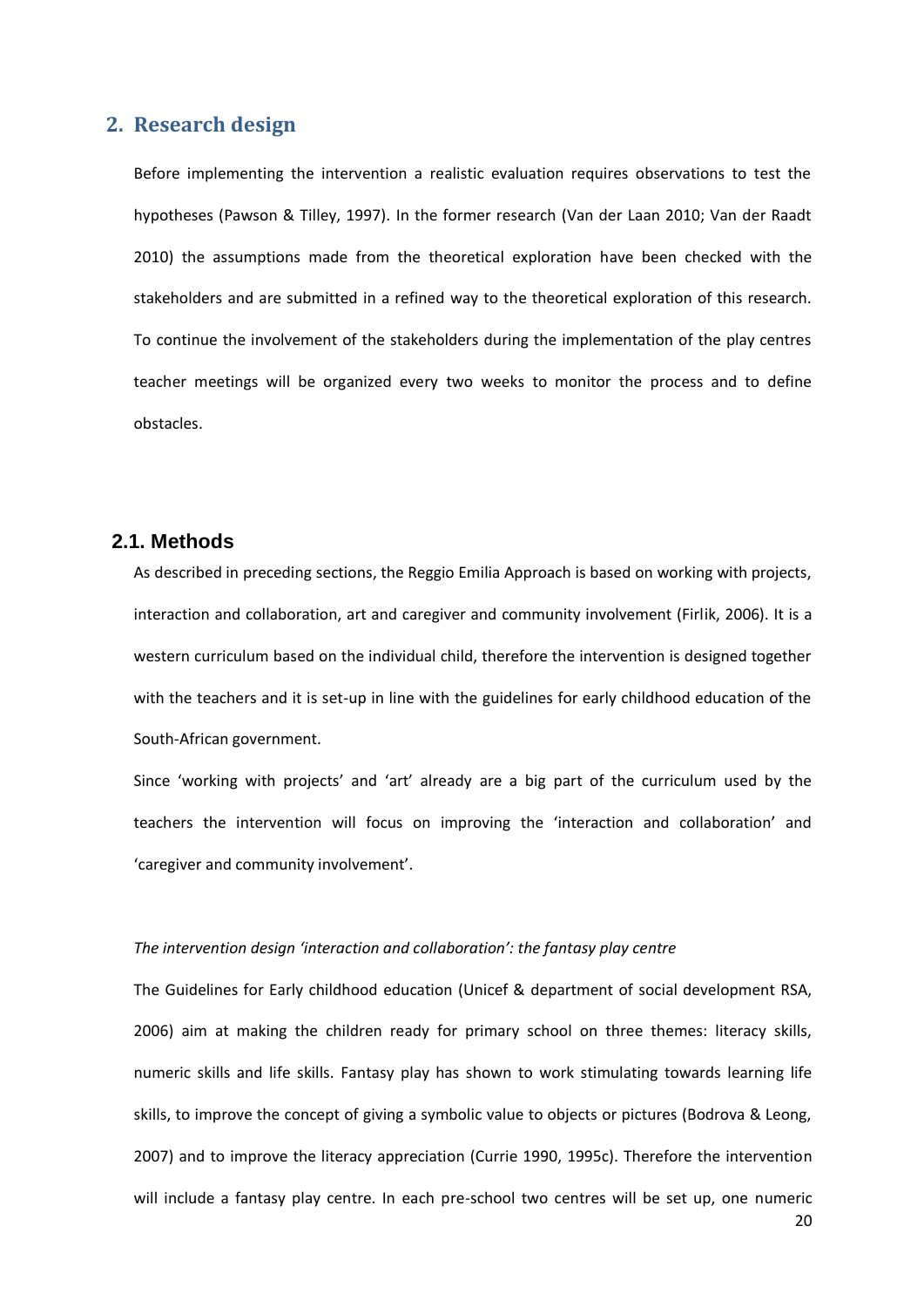centre and one fantasy play centre in which a more teacher guided method instead of teacher directed method will be practised. Some of the time the children play outside can be used to play in the play centres which will exist of newly provided materials. Besides that, all classrooms will be provided with a play centre including multi-usable props of different materials and shapes.

The three pre-schools all have a different classroom set-up. Mma Lerato has one classroom for all children. Kopanang has 3 classrooms: for babies (2 and 3 year olds), toddlers(4 year olds) and Grade R(5 and 6 year olds), which makes it easier to provide activities and materials which challenges the whole class. Tholulwazi has only a Toddler (2, 3 and 4 year olds) and a Grade R group (5 year olds). At Tholulwazi and Kopanang the children are divided in different groups which positively influence the collaboration between children (Van der Laan, 2010). At Mma Lerato however the activities are carried out with the whole group as there are no separate classrooms for the different age groups.

#### *The intervention design 'Caregiver and community involvement'*

In addition to the fantasy play centre the intervention will exist of making the caregiver participation part of the pre-school strategy to cope with challenges and to improve the involvement of the caregivers in their child education in an early stage. The guidelines for early childhood education (Unicef and the department of social development, 2006) have an emphasis on the caregiver involvement to improve the chances of the children to escape the poverty trap. During the teacher meetings the teachers show great interest in making the cultural heritage part of the fantasy play centre. Therefore materials will be provided and the parents and community can help shaping the play centre.

The high power distance also seems to be a challenge for more caregiver involvement as they are not expected to participate in the decision making progress. Van der Laan (2010) used the categories of Epstein (1995) to come to a conclusion about how the caregiver involvement can be improved at Tholulwazi and Kopanang. The same list has been used during the baseline at Mma

21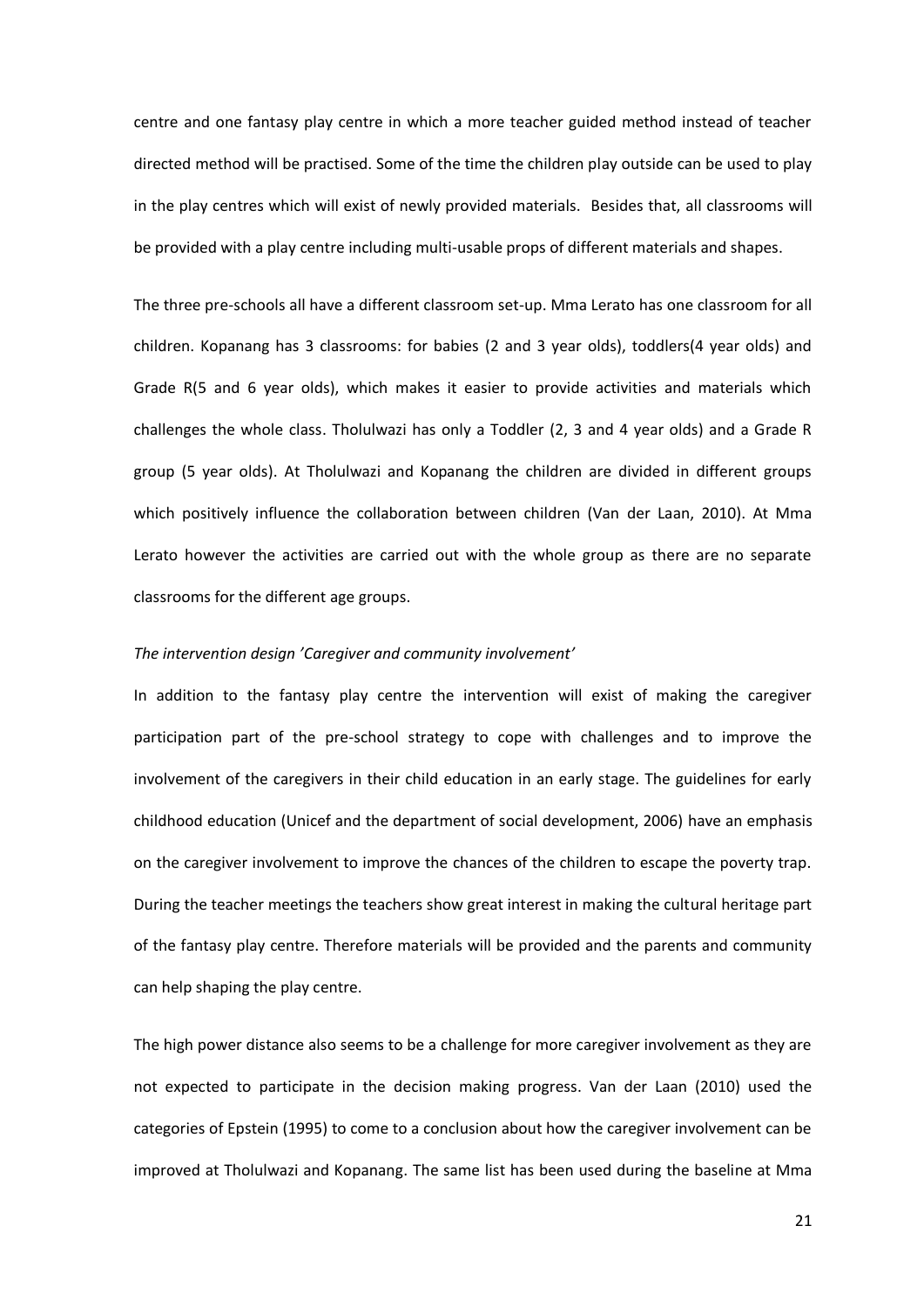Lerato. The list below shows an overview of activities which were not in practice during the baseline studies. These activities could be part of a blocking mechanism to improve caregiver involvement. If the name of a preschool is written behind the activity that school alone has shown an interest in implementing these activities:

- Discussion groups for caregivers (Kopanang)
- Family support programs to assist families with health, nutrition and other

Services. (Tholulwazi)

- Talking with the teacher about classroom rules. (Kopanang)
- Information on skills the student acquire in each grade. (Tholulwazi)
- Quarterly information folder (students work, important notices, memos)
- School and classroom volunteer program (Mma Lerato)
- Participation in fundraising activities in the school: cultural day with dances. (Kopanang)
- Creating materials for the pre-school: plastic mats (Tholulwazi)
- Homework that requires the children to discuss with their families (Mma Lerato)
- Presentations from family (traditions: stories & dances) (Kopanang)

The most popular items were for the caregivers to make labour intensive materials or led the community elders explain about the tribe traditions such as stories and dances (Van der Laan, 2010). The most important involvement of caregivers is doing learning activities at home (Cotton and Wikelund, 1998).

### <span id="page-21-0"></span>**2.2. Measurements**

After the theoretical exploration, designing the CMO-configurations and checking the configurations with the stakeholders the fourth step of a realistic evaluation is to specify the intervention and bring it into practice. Pawson and Tilley (1997) speak of a pre- and post-test to measure the effects of the intervention and to measure if this really makes a change.

As will be shown in the results section the baseline study shows significant differences between the pre-schools; Tholulwazi, Kopanang and Mma Lerato. Therefore the baseline study of last year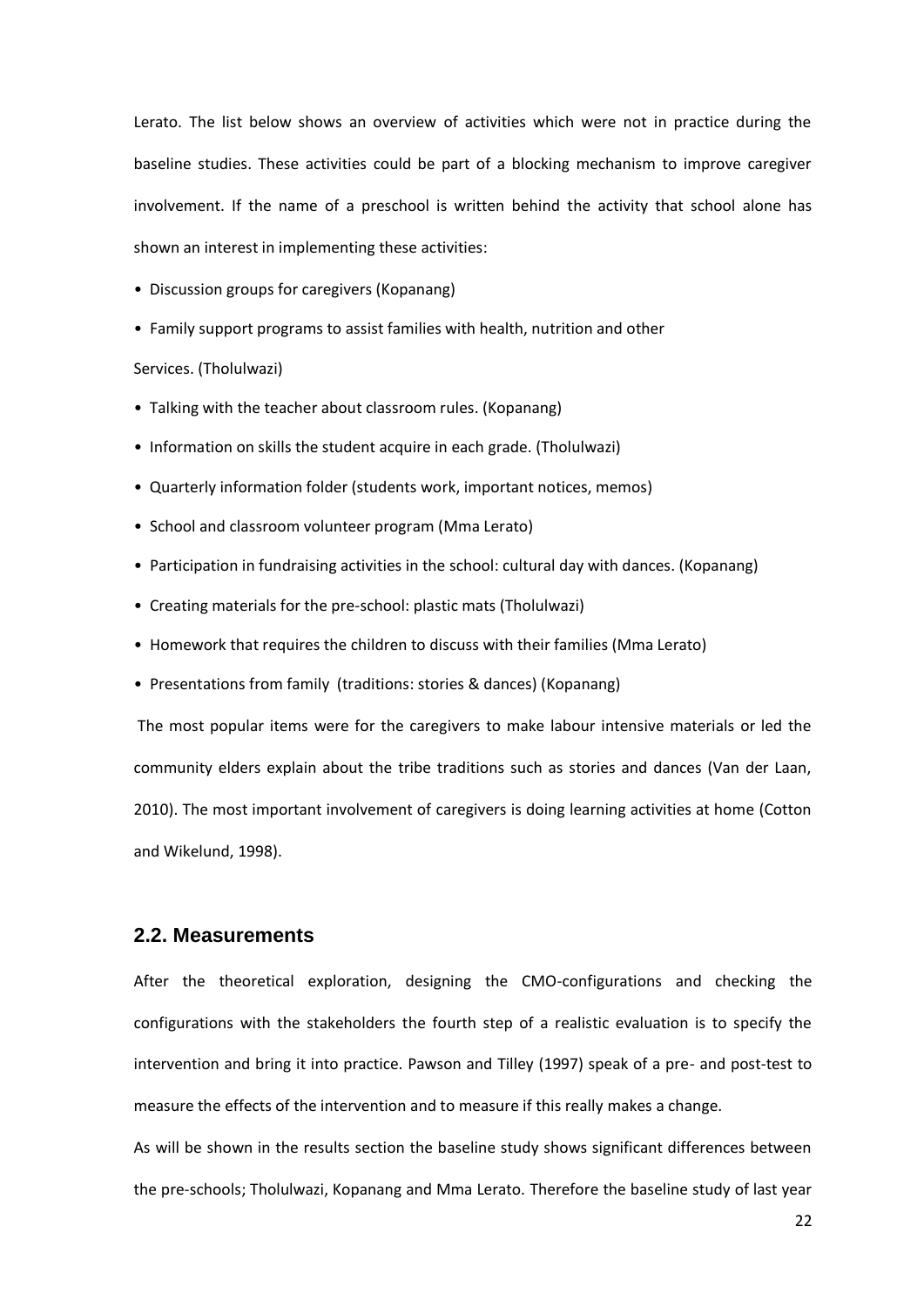conducted at the Ndlovu pre-schools cannot function as a control group for all the pre-schools. Two different experimental designs will be used to measure the effects of the intervention. The first will measure the effects of the intervention by using the results of last year's class at Tholulwazi (N=11) and Kopanang (N=27) to function as a control group.

The children are tested by a person who speaks their mother language, the tests of the control group are conducted with the help of a teachers at the pre-school. This year the experimental group is tested with help of the coordinator of the nutritional units and pre-schools because of practical considerations. The use of last year's results will make the bias because of the testeffect smaller but because of the lack of randomization and the time difference the bias due to individual differences and external effects bigger (Boeije e.a., 2009). The children who were older than 60 months at the day of testing are removed from the baseline data list to avoid bias by age. The means will be compared by an independent sample t-test.

The sample of children of the age 3 and 4 years who are attending Mma Lerato, which has only one classroom (N=25) will be submitted to a pre- and post-test on cognitive development and English language development. Both the pre- and post-test will be conducted with the help of the coordinator of the nutritional units and the pre-schools. The results will be analysed with a paired sample t-test.

#### *Cognitive development*

To measure the cognitive development, all children of the age of 3 and 4 at Tholulwazi (N=15), Kopanang (N=24) and Mma Lerato (N=25) are tested on inhibition, working memory and attention. It is also tested if the fantasy play centre has an effect on the (English) language development.

Inhibition is tested by the Shape Stroop (Garon et. all, 2008). The children saw two big pictures of animals for example a dog and a monkey. Inside this picture a smaller version of the other animal

23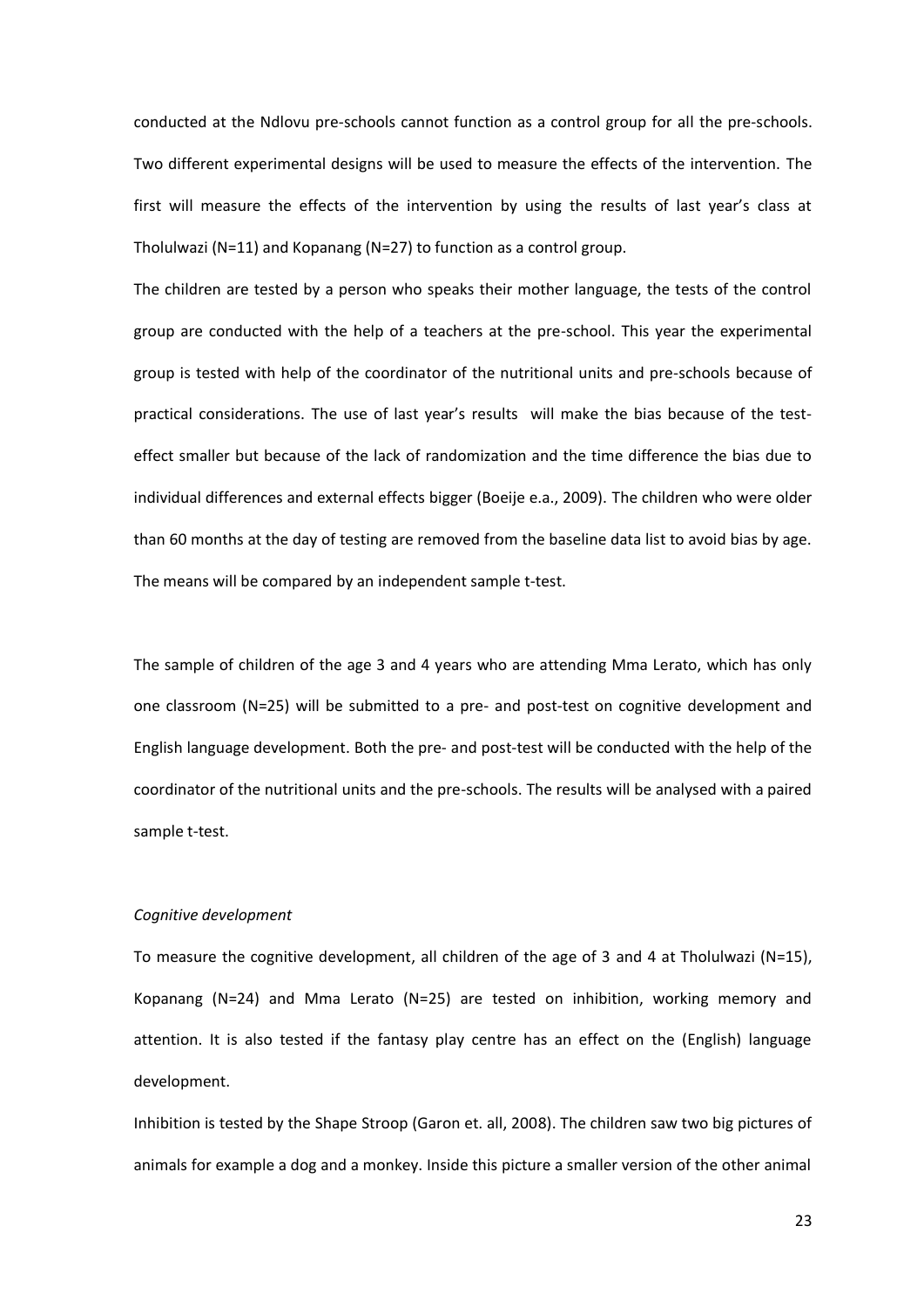was placed. So the smaller monkey was placed over the bigger dog and the smaller dog over the bigger monkey. The children were asked to point at a specific small animal. If they would point at the big picture they would score lower on inhibition. The pre-test showed if the children know the difference between big and small and the different animals. Only if they succeeded in recognizing 'small and big' and the different animals during the pre-test , inhibition was measured by 12 test items.

Working memory is tested by three tests out of the Automated Working Memory Assessment (Alloway, 2004; Alloway et all. 2008): digit recall, non-word re-call and the odd one out which are suitable for this age category (van der Raadt, 2010).

The Automated Working Memory Assessment does not work by language and is therefore less sensible for language bias (Campbell et. all, 1997). It is also focusing on the process instead of knowledge and the tests are therefore less biased by culture. Alloway and colleagues (2008) found that the AWMA is a reliable test for working memory.

The digit recall tested how many numbers the children could remember in a row. The first row existed of 1 number the child had to repeat. If the child made one mistake in the first 4 rows it would get a fifth row, if it made two mistakes a sixth row was added. With four or more correct reply's the child could go to the next round and one number was added to the row. If a child had less than four rows correct the test would stop and the score would be assessed counting all the correct replies together.

Non-word recall is similar to the digit recall, only that the children now have to repeat non-words. The assessment of the raw score is the same as the digit recall. The test words do not include Zulu or Northern Sotho words and are therefore not biased by language (van der Raadt, 2010). The odd-one-out exists of two aspects. The first is recognizing the odd shape between three shapes of which two are the same and the third one is different. The second aspect is the working memory as the child sees three empty boxes and has to point at the box in which the odd-one-

24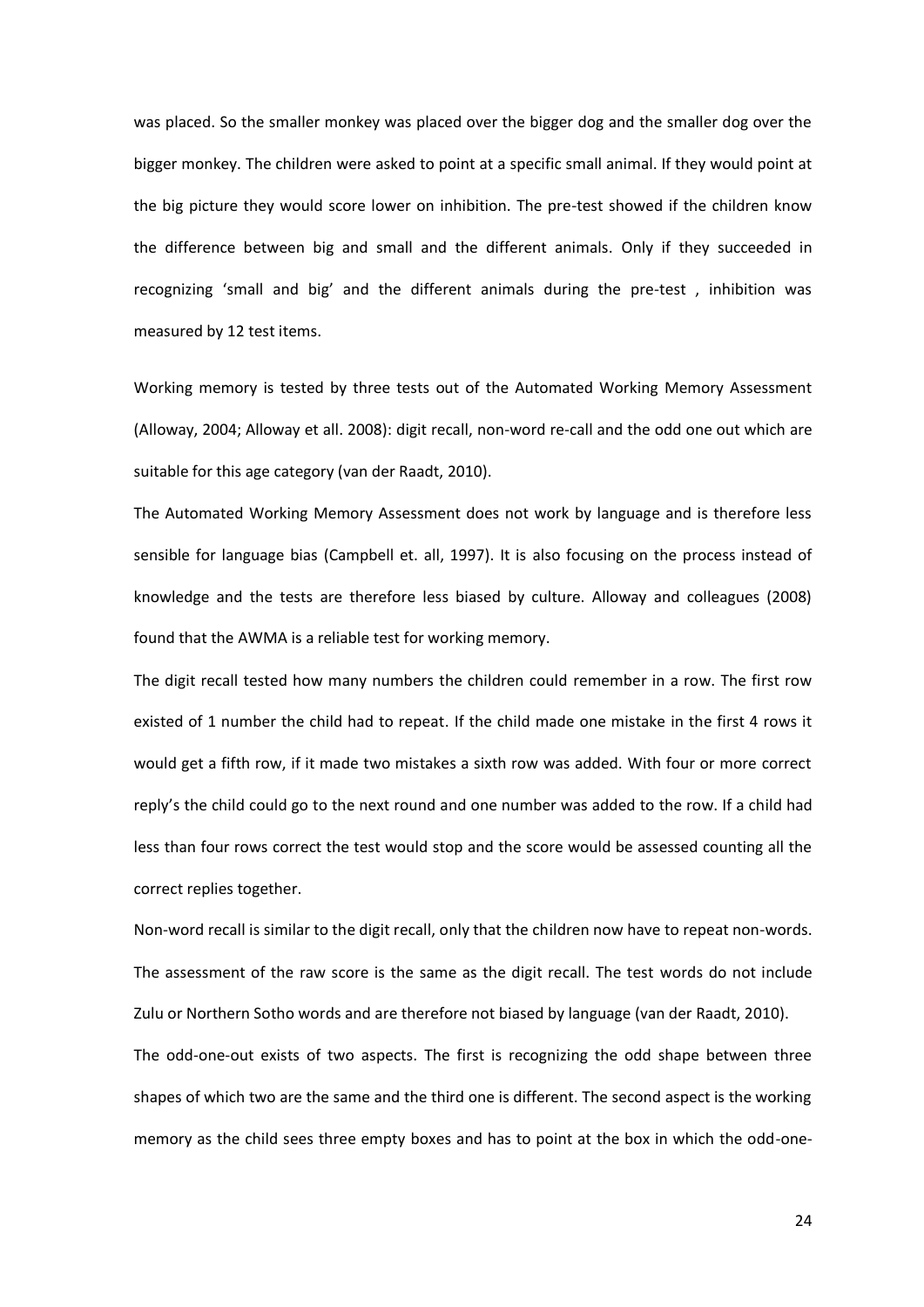out was placed in the former picture. Every round the child had to remember one extra odd shape and point at it in the empty boxes. After three mistakes the test stopped.

Attention was measured with Visual search (Enns and Cameron, 1987). The test exists of three rounds. In each round the children had to look at 25 pictures of animals of which three were elephants. The other pictures were similar to the elephant in colour and some feathers. The children had one minute to find and point at the elephants. The amount of elephants found and the time in which they were found was measured.

#### *Language development*

To measure language development the Peabody Picture Vocabulary Test (Dunn & Dunn, 1997) and the non-word recall were used. In the PPTV the children heard an English word and had to point at the picture matching that word out of four pictures shown. Each round exists of 12 words, if more than 8 mistakes were made the test stopped. The test started at the lowest level because English is the second language of the children, for the same reason only the raw scores were used.

The verbal short-term memory was measured by the non-word recall (Messer et. all, 2010), the same test described at the digit-recall test.

#### *Operationalisation and definition of the quality of fantasy play*

To measure the effects on the quality of the fantasy play the play is monitored by making a film every two weeks of at least 30 minutes in the fantasy play centre to assess the quality. The more mature the fantasy play is, the higher the quality. To measure mature play first there has to be a clear view on what mature play is. As operationalised by Bodrova & Leong (2007) mature play exists of 8 items. Each item will be scored on a 7 point Lickert scale. The pre-cool uses 13 items to measure how teachers stimulate the quality of fantasy play. By a small adjustment these items are translated to measure the quality of the play of the children which means that questions like: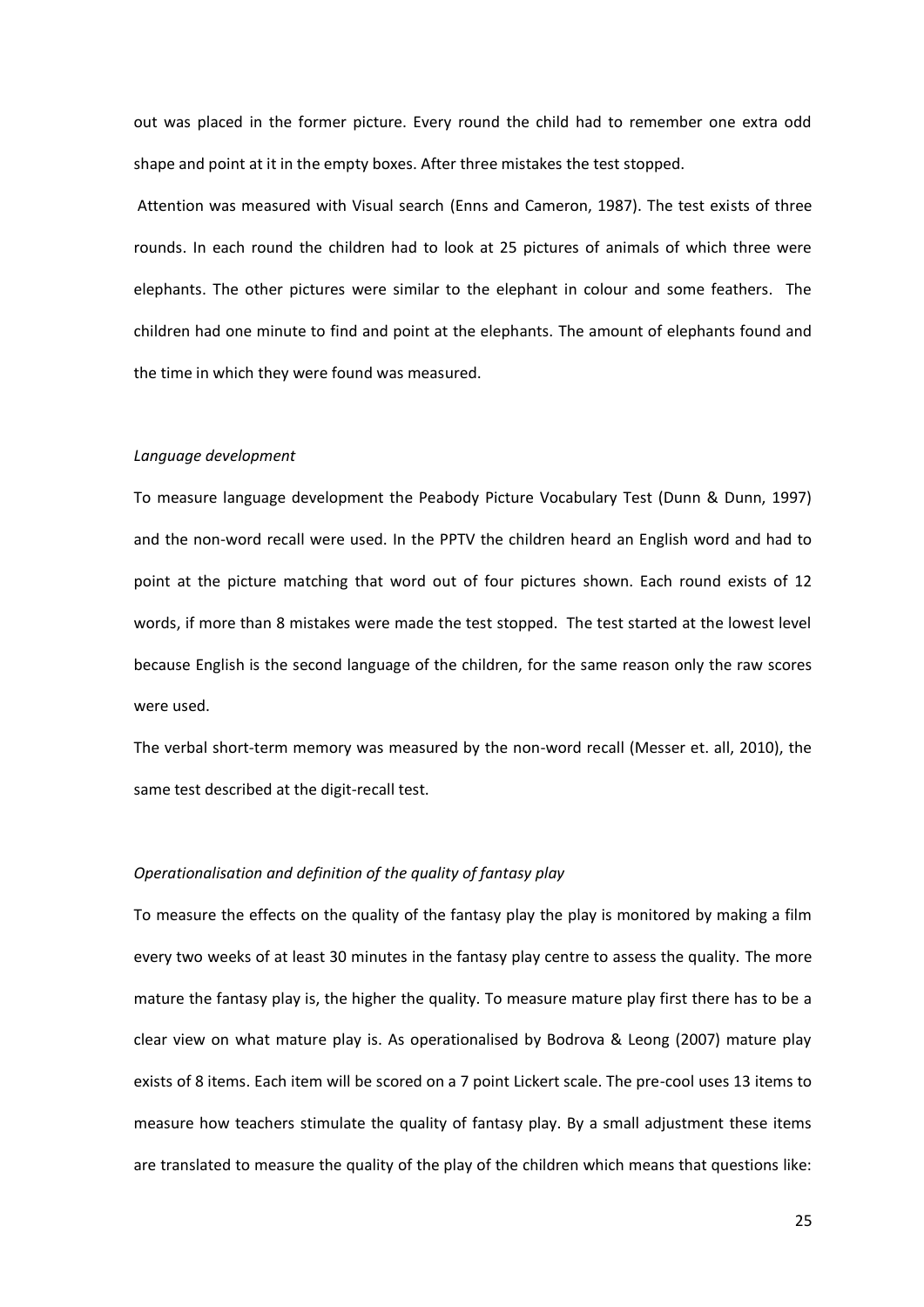'Do you stimulate that children play fantasy play together?' were translated into: 'Do the children play fantasy play together?' The scores are pilled in a 7 point Lickert scale.

The items can be divided in 4 scales of fantasy play: the duration of play, materials, social play and complexity.

The duration of play scale exists of three items: playing without interruption, duration of the play, and prolonging the same play over several days. On the six measuring moments the Cronbach's α is calculated: at T1 Cronbach's α = .691, at T2 Cronbach's α = .920, at T3 Cronbach's α = .918, at T4 Cronbach's α = .985, at T5 Cronbach's α = .667, at T6 Cronbach's α = .947. The reliability of this scale is classified as moderate to high (Field, 2005).

The materials scale exists of 5 items: using materials which enrich the play, fantasy play with an object, playing together with an object, using the materials what they are meant for. This aspect has a Cronbach's α at T1 of .954, at T2 Cronbach's α = .900, at T3 Cronbach's α = .968, at T4 Cronbach's α = .930, at T5 Cronbach's α = .935, at T6 Cronbach's α = .521. The reliability of this scale is high except for the last measurement which is classified as low (Field, 2005).

The social play scale exists of 6 items: all children are involved in the play, the children are doing fantasy play together, the children having fantasy play together with an object, the children are arguing, the children are making agreements about their roles, the children are using language. Social Play has a Cronbach's α at T1 of .942, at T2 Cronbach's α = .948, at T3 Cronbach's α = .977, at T4 Cronbach's α = .931, at T5 Cronbach's α = .935, at T6 Cronbach's α = .752. This is classified as a moderate to high reliability (Field, 2005).

The complexity scale exists of 7 items: the children are learning from each other, the children are playing the role of someone else, the children are playing several (and separate) roles, the children have coordinated roles, the children know who they will play in advance. The complexity aspect has a Cronbach's α at T1 of .818, at T2 Cronbach's  $\alpha$  = .943, at T3 Cronbach's α = .983, at T4 Cronbach's α = .980, at T4 Cronbach's α = .985, at T6 Cronbach's α = .958. The reliability of this scale is classified as high (Field, 2005).

26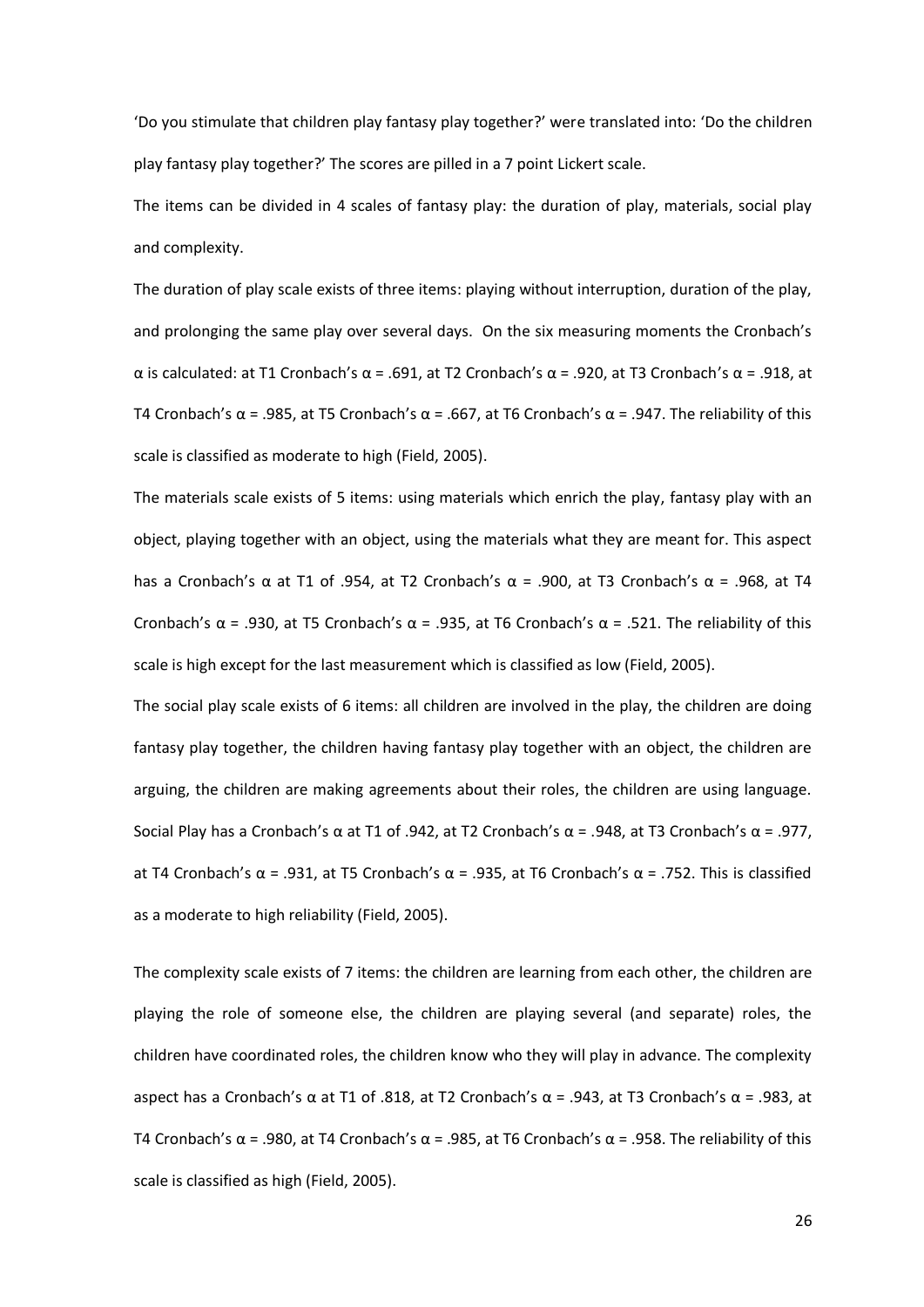The correctness of the observations is controlled by researcher triangulation (Boeije, e.a., 2009). Three observation movies, one of each pre-school at T4, have been assessed a second time by an independent researcher, a graduated researcher in psychology, who had the description of Bodrova & Leong (2007) about immature and mature play. Because the data are not normally distributed a Spearman correlation is calculated. The correlation between the two assessments on the 'duration of play' scale is significant,  $r = 1$ , p (two- tailed)< .01. The Spearman correlation between the assessments on the 'materials' scale is also significant with a  $r = 1$ ,  $p(two-tailed) > .05$ . The assessments on the 'SocialPlay' scale gives a Spearman correlation of r=1, p (two-tailed) < .01. And final the two assessments on the 'complexity' scale have a significant correlation, r=1, p(two-tailed)<.01.

#### *Childcare specific beliefs*

To measure if the intervention also works for the teachers, all 8 teachers will be part of a focus group discussion about the NAEYC-themes using vignettes (Appendix 2). The focus of this discussion is to see if the teachers have changed their childcare specific believes more towards the four pillars of the Reggio Emilia Approach. The focus group discussion is taped, transcribed and coded according to the five aspects of the NAEYC: learning environment, teaching methods, assessment, relationship with families and curriculum.

#### *Caregiver involvement*

A focus group discussion was held to measure the current level of caregiver involvement and the desired caregiver involvement using the dimensions of Epstein (1995) (Appendix 3).

In sequence three focus group discussions were held during the caregiver meetings to measure the feasibility of caregiver involvement at the pre-schools. The outcomes of the focus group discussion with the teachers are used to give direction to those meetings. The ideas of the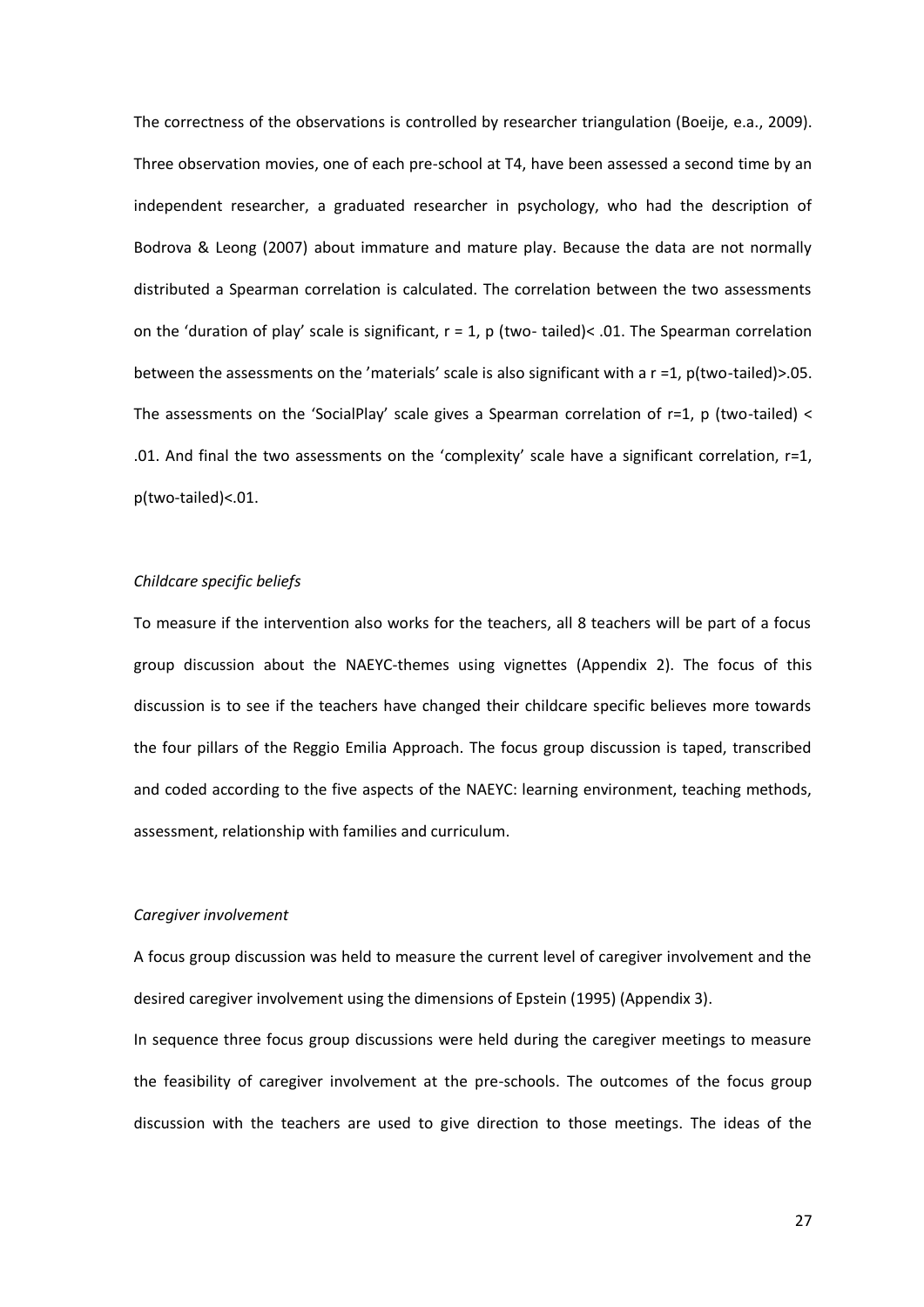teachers were leading in the discussions and further developed with the caregivers of the children.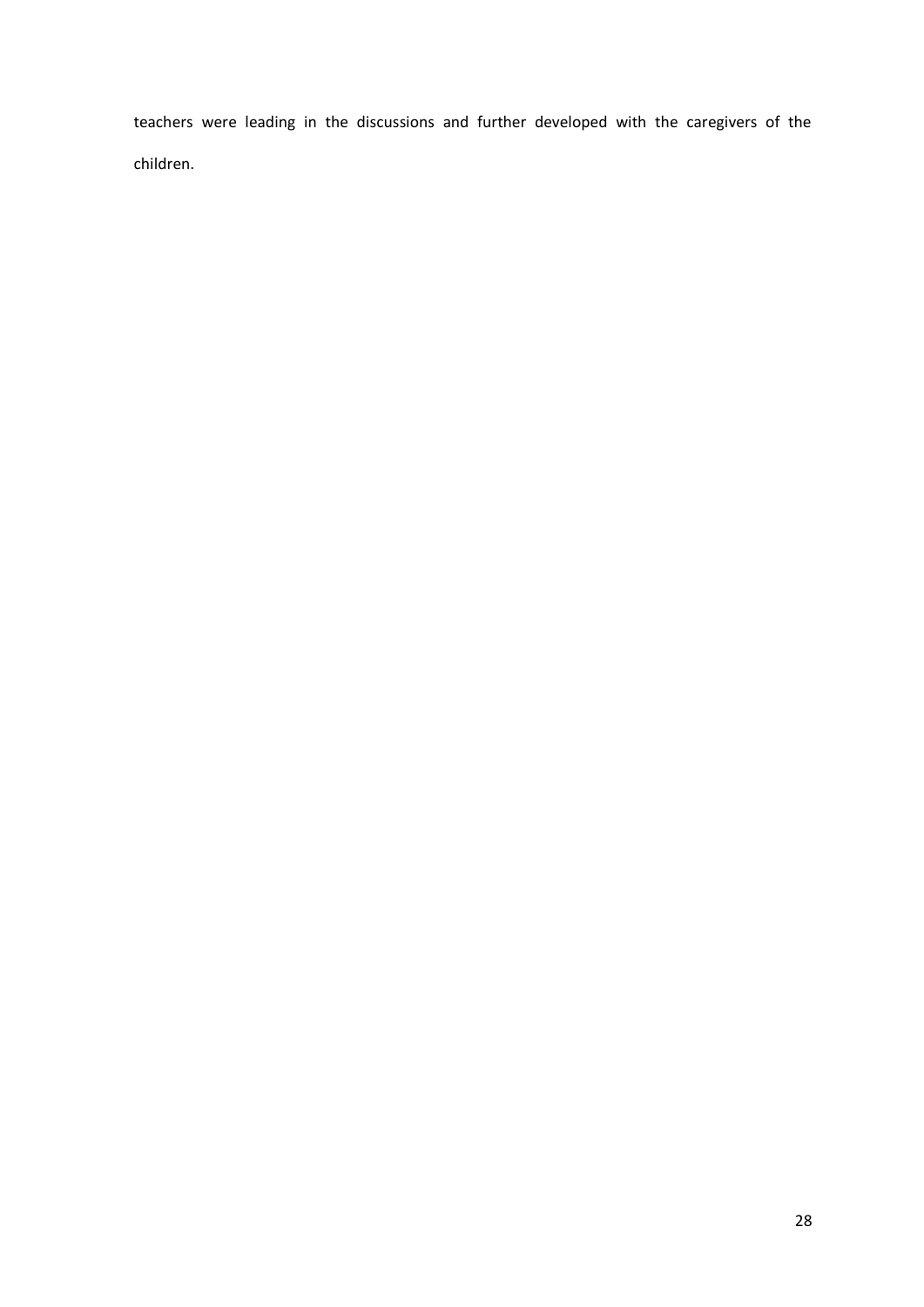## <span id="page-28-0"></span>**3. Results**

The results section will consist of five paragraphs: (1) the baseline study at Mma Lerato compared to the other pre-schools, (2) the results of monitoring the development of the fantasy play, (3) the results of changes of the childcare specific believes of the teachers, (4) the results of the cognitive tests and English language test (5) and the results of the intervention on caregivers involvement. This chapter will give an answer to the question: "What works for whom in which circumstances? "(Pawson & Tilley, 1997).

## <span id="page-28-1"></span>**3.1. Baseline measurements at Mma Lerato compared with Kopanang and Tholulwasi**

This paragraph will discuss the baseline at the Mma Lerato and the comparison with the first measurements at the other two pre-schools (Van der Raadt, 2010). Because there are no standardized results for these tests available they are compared with the other groups. Because the sample sizes of the groups are not equal the Hochberg Post-Hoc test and the Games-Howell Post-Hoc test are performed to control for unequal variance.

#### *Inhibition*

Inhibition is tested by the Shape Stroop. There is a significant difference between the groups as Tholulwazi scores best, Mma Lerato follows and the Children of Kopanang scores significantly lower, F (2, 83)=1.533, p<.05.

#### *Working memory*

The working memory was tested by the AWMA tests: digit recall, non-word recall and the oddone-out. There is a significant difference between the three groups on the Digit recall test: F (2, 71)=19.526,  $p < 0.05$ . Mma Lerato scores significantly lower on the tests than the two other preschools. The non-word recall shows a significant difference between the pre-schools as Mma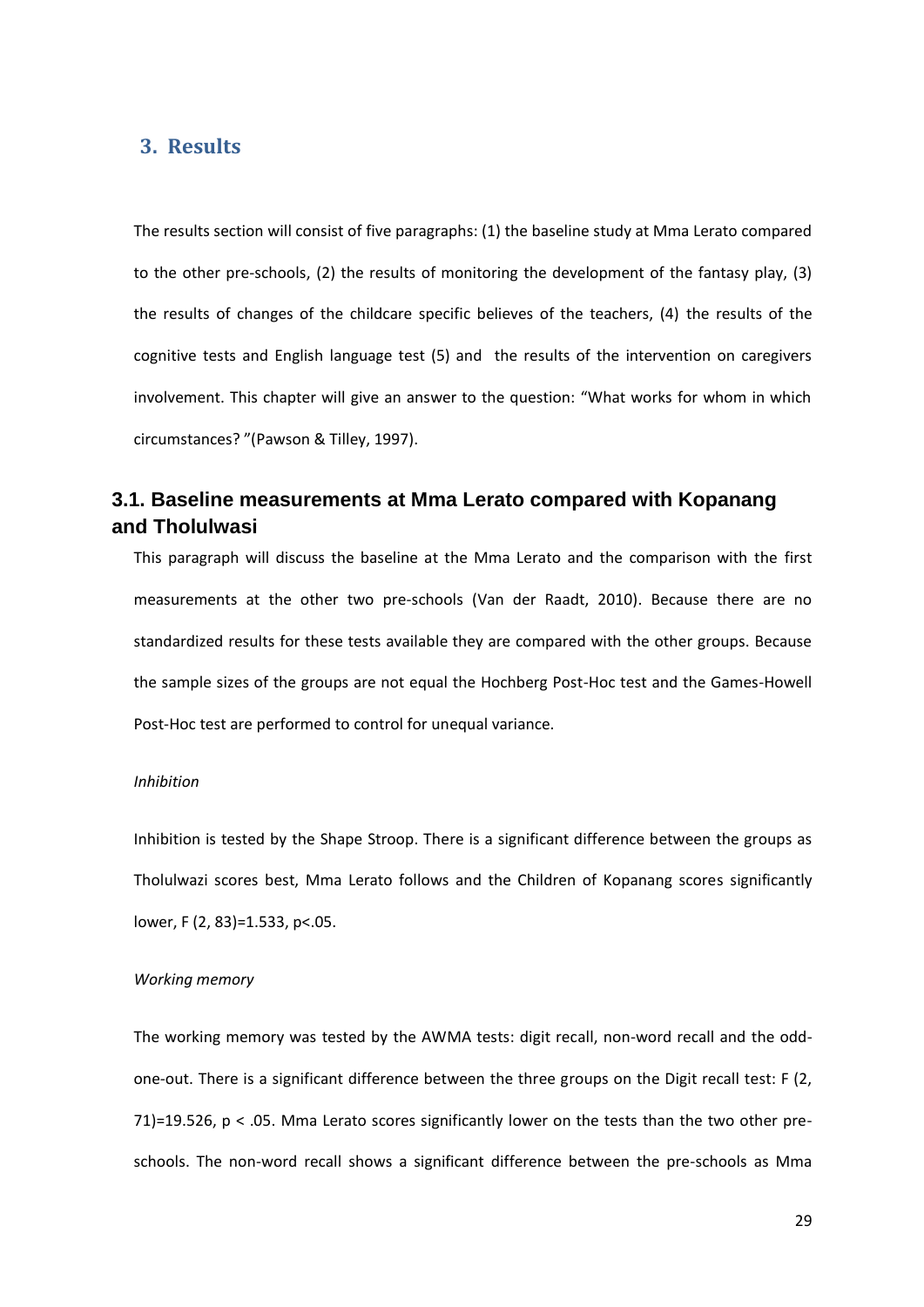Lerato scores significantly lower on the test, F (2, 78) = 10.431, p <.05. On the odd-one-out memory score the groups do not show a significant difference:  $F(2, 67) = .534$ ,  $p > .05$ .

#### *Attention*

The three pre-schools do not score significantly different from each other at the visual search;  $F(3, 81) = .823$ ,  $p > .05$ .

#### *English Language development*

The English language development of the children at Kopanang is significantly better than at the other pre-schools F(2, 82)= 22.322, p<.01.

## <span id="page-29-0"></span>**3.2. The development of fantasy play**

The quality of the fantasy play is divided in four aspects: duration of play, use of materials, social play and complexity. Together these factors measure the quality of fantasy play.

Overall the aspect of the 'duration of play' did not improve significantly, F(5)=1.212, p> .05. After the first introduction of the new material and the instructions to the teachers about 'guided play' the duration of the play was prolonged but after a few measurements the score for the duration of the play is stabilised and lowers a bit (table one).

|                    | Mean   | Std. Deviation | N |
|--------------------|--------|----------------|---|
| Durartion of play1 | 3.4444 | .69389         | 3 |
| Durartion of play2 | 4.2917 | 1.52468        | 3 |
| Durartion of play3 | 4.2222 | 1.34715        | 3 |
| Durartion of play4 | 4.7778 | 1.57527        | з |
| Durartion of play5 | 4.6667 | .57735         | 3 |
| Durartion of play6 | 4.5556 | .83887         |   |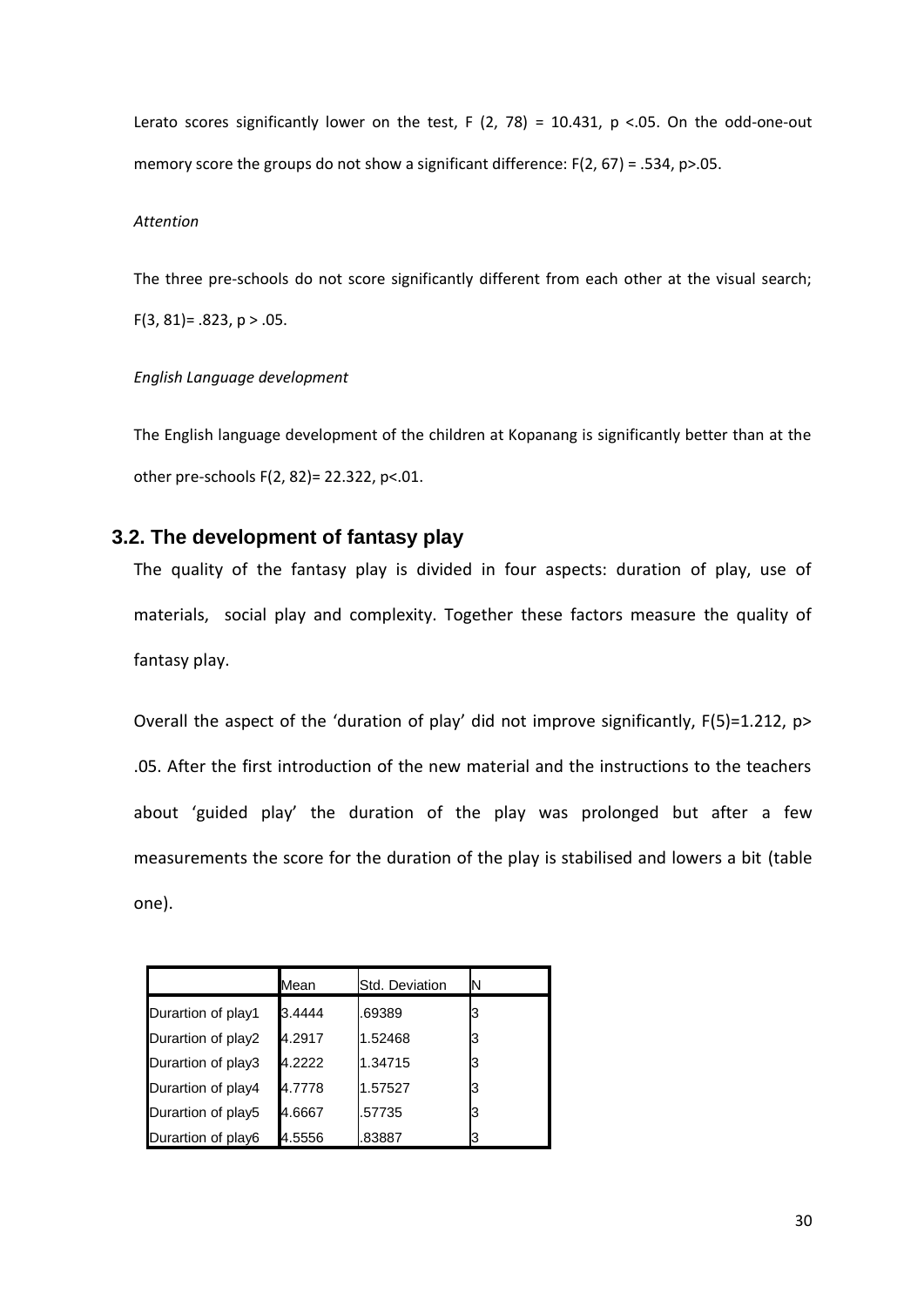The aspect 'materials' (table two) also did not improve significantly, F(5)=.858, p>.05. Just as the duration of the play, it improves strongly during the first observations and stabilizes after three observations.

|            | Mean   | Std. Deviation | N |
|------------|--------|----------------|---|
| Materials1 | 3.3333 | 1.44684        |   |
| materials2 | 4.2000 | 1.44222        |   |
| materials3 | 4.4667 | 1.28582        |   |
| materials4 | 4.5333 | 1.33167        |   |
| materials5 | 4.6000 | 1.40000        |   |
| materials6 | 5.0000 | .40000         |   |

The aspect 'Social Play' (Table three) is improved significantly F(5)= 2.560, p<.05. But the improvement of Social Play is also stronger in the beginning than it is during later observations.

|             | Mean   | Std. Deviation | IN |
|-------------|--------|----------------|----|
| SocialPlay1 | 2.7778 | 1.22852        |    |
| SocialPlay2 | 3.9769 | 1.40246        |    |
| SocialPlay3 | 4.3333 | 1.30171        |    |
| SocialPlay4 | 4.3333 | 1.30171        |    |
| SocialPlay5 | 4.7222 | 1.29458        |    |
| SocialPlay6 | 4.8889 | .78764         |    |

The aspect 'complexity' (Table four) is not improved significantly F(5)=2.236, p>.05. It does show a strong improvement in the first observations and then stabilizes.

|             | Mean   | Std. Deviation | ΙN |
|-------------|--------|----------------|----|
| Complexity  | 2.4762 | .70470         | З  |
| Complexity2 | 3.7619 | 1.32737        | IЗ |
| Complexity3 | 3.7917 | 1.22687        | З  |
| Complexity4 | 4.2083 | 1.30104        | IЗ |
| Complexity5 | 4.6250 | 1.75000        | IЗ |
| Complexity6 | 4.7917 | 1.12731        | З  |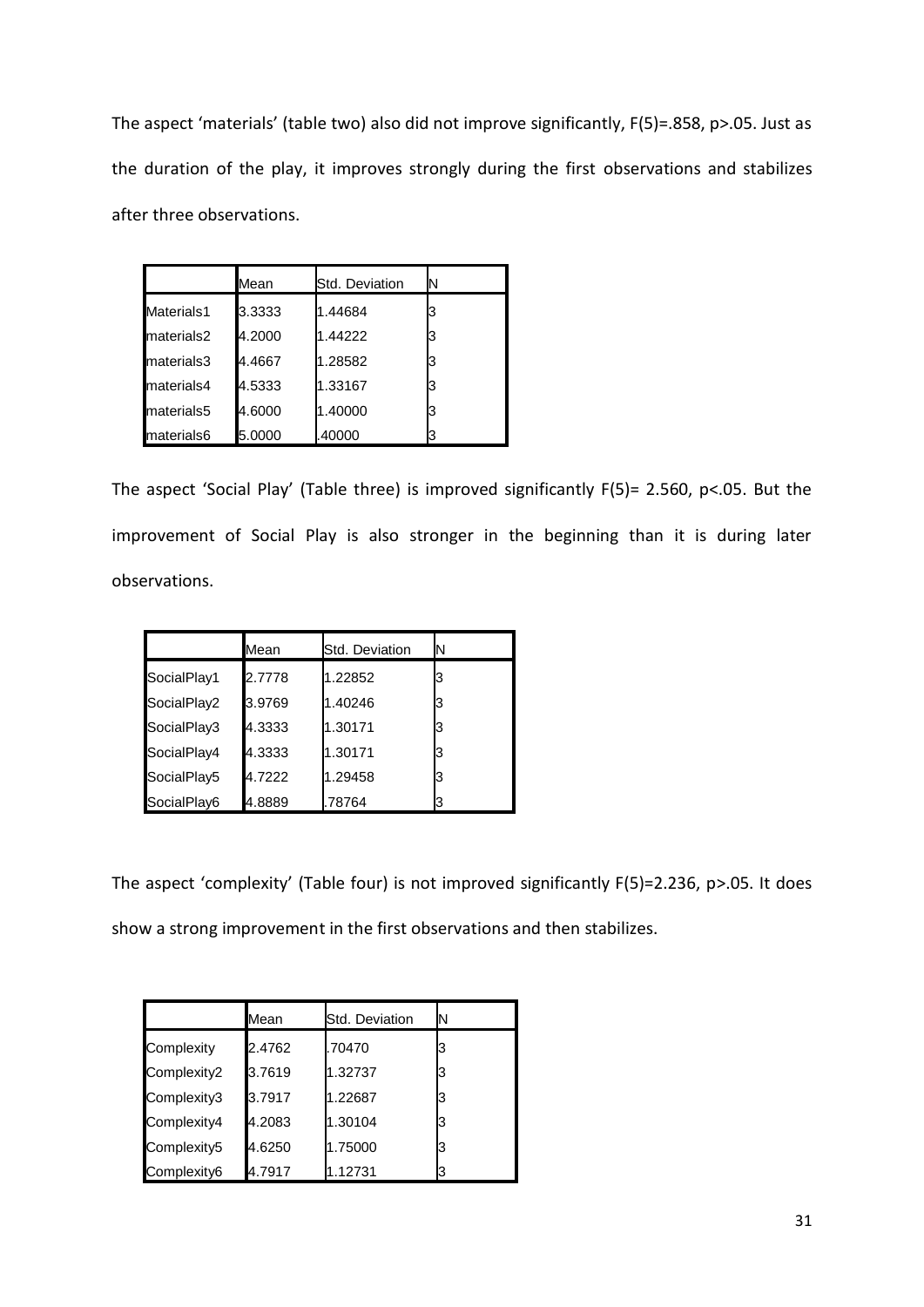Taking all the scores for the pre-schools together we see a strong, but not significant, improvement during the first observations. The installation of the play centres at the preschools and the first instruction of the teachers had the biggest effect on the quality of fantasy play. The small improvements measured in most aspects during the later observations suggest that the quality is still developing. The improvement suggests that the installation of the play centres and guided play works for the children to improve their fantasy play.

## <span id="page-31-0"></span>**3.3. Cognitive development and English language developement** *Working memory*

The children who were submitted to the intervention at both Tholulwazi and Kopanang scored significantly lower on the Digit-recall, t(30)=5.272 p<.01 & t(41)=5.703, p<.01. This means their working memory shows a lower capacity compared to last year. At Mma lerato there is no significant difference after the intervention: t(21)=.624, p>.05. The memory score of the Odd-one-out does not significantly differ at Tholulwazi,  $t(27) =$ -1.441, p>.05, Kopanang t(35)=-.199, p>.05 or Mma Lerato, t(16)=-.111, p>.05. The experimental group at Tholulwazi score significantly lower on the non-word recall, t(40)=2.230, p<.01. And also the children at Kopanang score significantly lower with the intervention:  $t(40)$ = 2.502, p<.01. Mma Lerato scores significantly higher on the nonword recall after the intervention: t(19):-2.990, p<.05.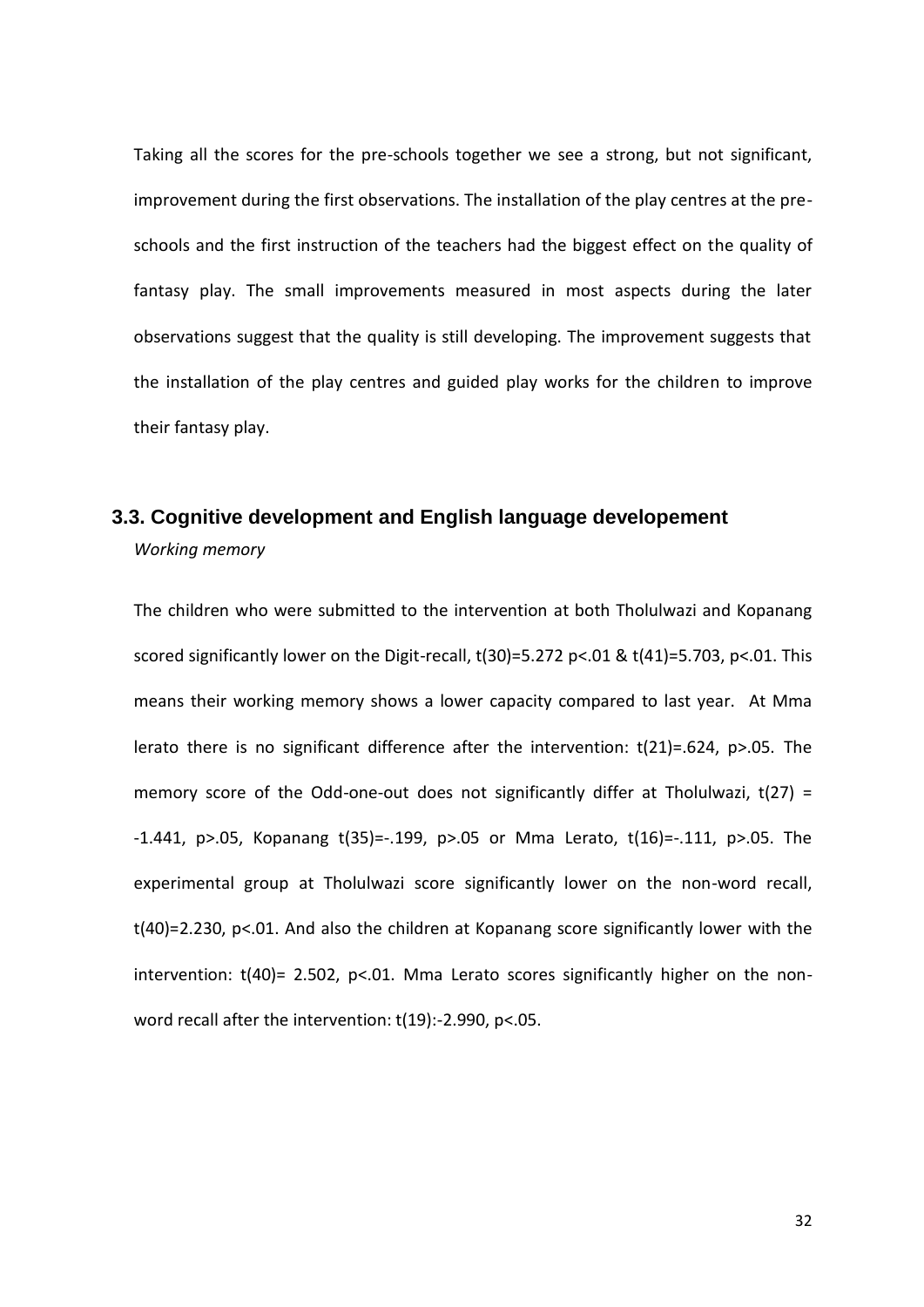#### *Inhibition*

At Tholulwazi the children do not score significantly different at the Shape Stroop test, t(28)=.719, p>.05. At Kopanang the children with intervention score significantly lower, t(48)=2.591, p<.01. At Mma Lertao the children are tested before and after the intervention and score significantly better after the intervention than before: t(10)=- 2.556, p<.05.

#### *Attention*

At Tholulwazi no significant difference at the Visual search test was found, t(26)=.647, p>.05. At Kopanang the children with intervention score significantly lower on the Visual search test,  $t(49)$ = 2.379, p<.01. The children at Mma Lerato do not score significantly higher on Attention after the intervention: t(20)=1.477, p>.05.

#### *English language development*

At Tholulwazi no significant change in the knowledge of English is recorded, t(29)= .474, p> .05, And at Kopanang the experimental group shows a significant decline in the knowledge of English, t(39)=3.643, p<.001. At Mma Lerato no significant change is measured, t(18)=-465, p>.05.

Looking at the results it shows more than once that Kopanang scores significantly lower on the cognitive tests and the English language test. The reason for this significant decline on some of the test can be attributed to several factors and a full reflection of the results can be found in the conclusion. But one important factor is probably the different tester during the pre- and posttest. During the pre-test the children were tested by their own teacher while during the post-test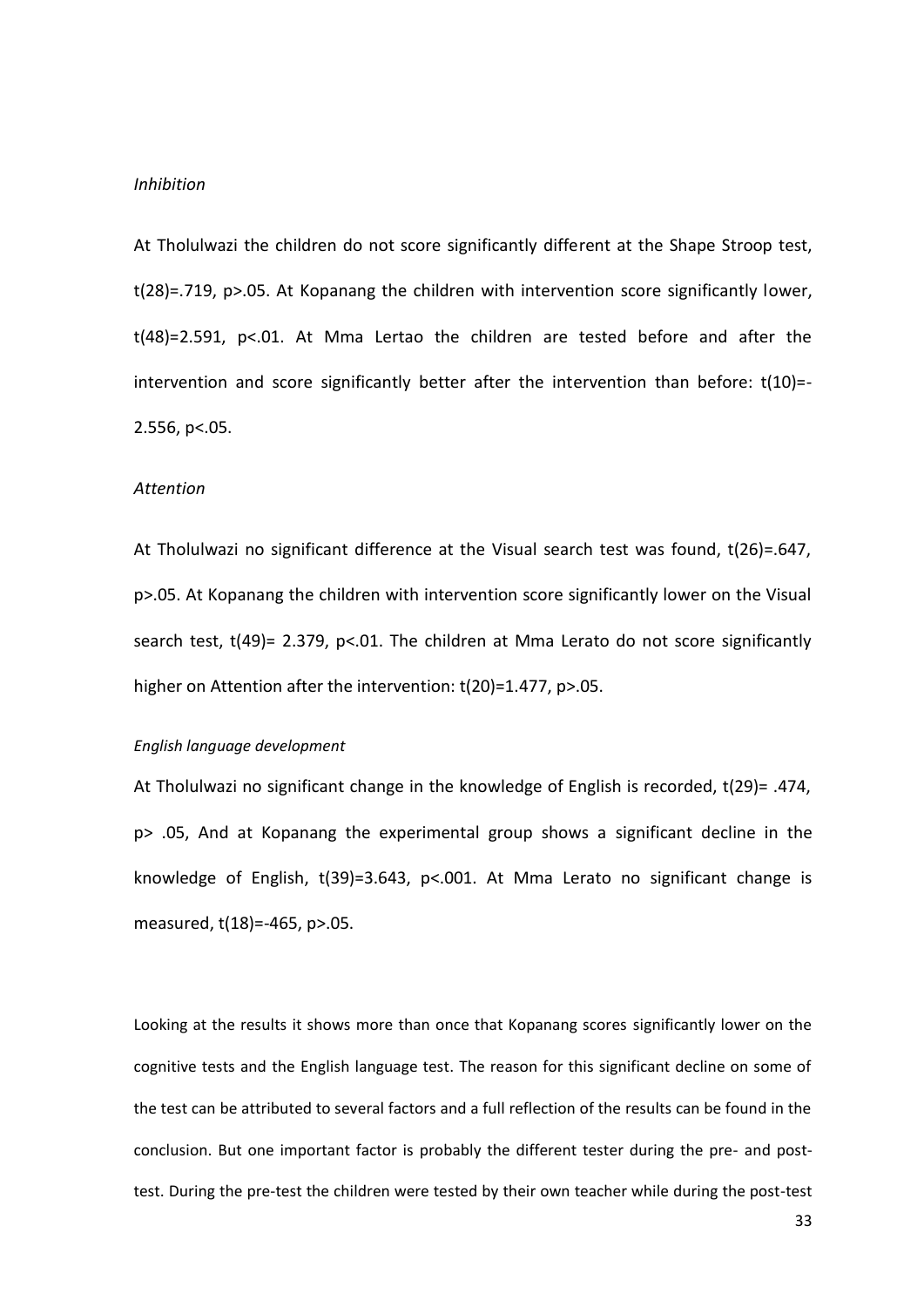the coordinator of the nutritional units and pre-schools tested the children. The children could be less a ease with the coordinator which lowers the score of the post-test and the teacher could be more inclined to help the children with intonation or gestures to improve the score of the children.

### <span id="page-33-0"></span>**3.4. Childcare specific beliefs of the teachers**

The results of the focus group discussion on the five pillars of the NAEYC; learning environment, teaching methods, assessment, curriculum and relationships with families, will be compared with the results of last year to monitor the process with respect to the Reggio Emilia Approach.

#### *Learning environment*

The learning environment of the children should stimulate them and give them a safe environment to explore new things (Neuman, Copple and Bredekamp, 2000). The Reggio Emilia Approach focuses on exploring themes from different angles and aim to make the environment stimulating to the children (Stagelia, 2003). The teachers show a strong preference to protect the children from physical harm. One of the teachers (R2) responded: "The children should never leave the playground without our supervision" Another one(R7) adds: "We are the carer of these children, we have to protect them." Going out with the children to see what is behind the gates is not accepted, as one of the teachers (R2) explains: "They will run away because they will think they can go home." And another specifies (R5): "Going to the nutritional unit however can be accepted, as long as someone is with them." No big difference can be seen between the focus of last year and this year's discussion.

#### *Teaching methods*

The teaching methods of the teachers should balance between teacher centred and child centred in the activities as the children explore along the lines of their own affections but with the goal of preparing the child for school (Neuman, Copple and Bredekamp, 2000). Reggio Emilia is primary

34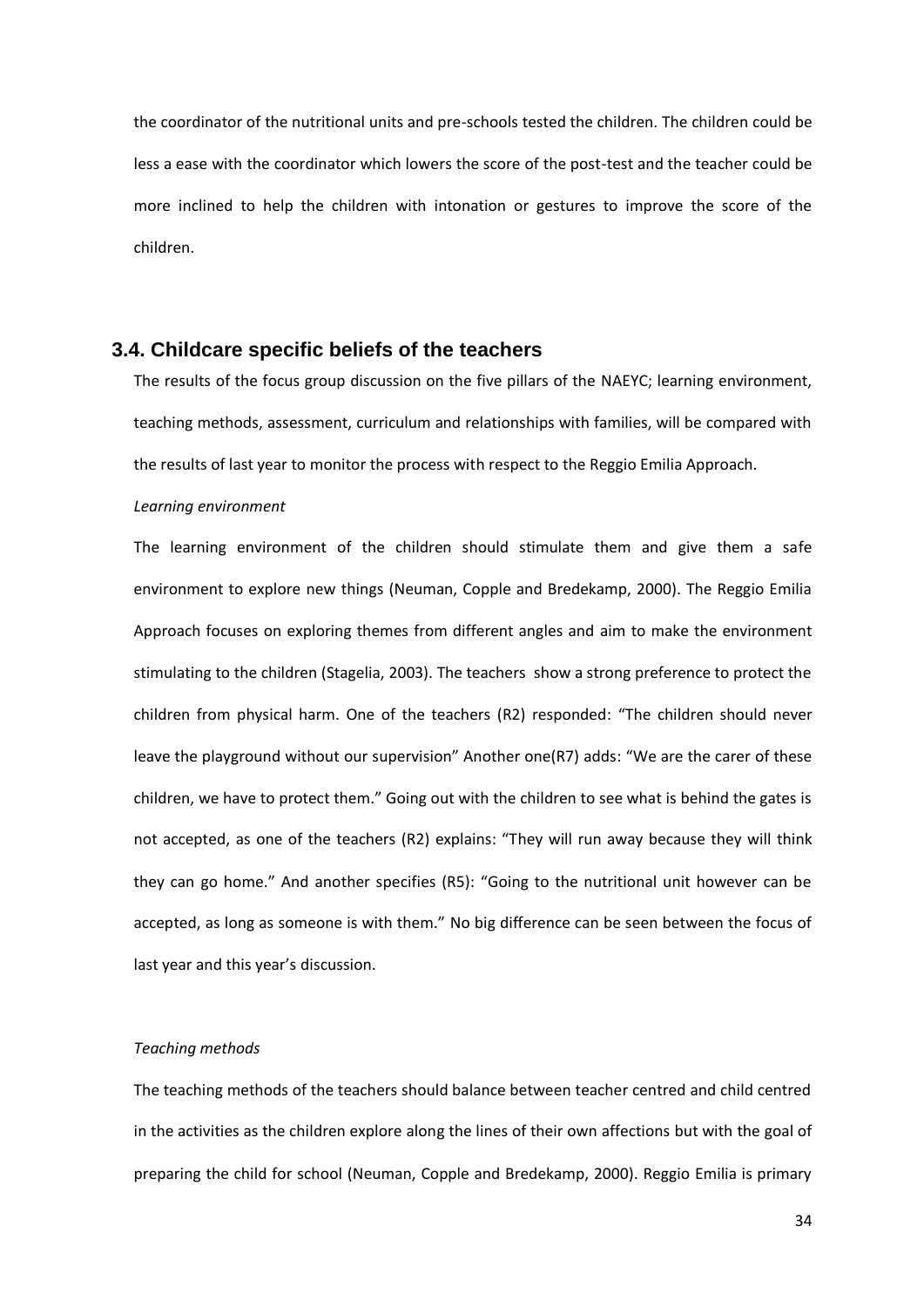Child-centred and focuses on the child's actions and wishes to explore (Stagelia, 2003). The teachers all agree on the fact that they choose the activity but within the activity there is space for variance. As one of them (R3) puts it: "It is good if the teacher chooses the activity, but when they are young you cannot make them do something." They also focus on the fact that the children cannot tell the teacher what they are going to do during the fantasy play. One of the teachers who was part of a classroom with the 'fantasy play centre' intervention (R2) said: "The children learn when they play, if I don't tell them what to do they will learn". During the observations of the fantasy play this teacher showed a low level of interference although she did take part in the game of the children. One of the other teachers (R4) responds differently: "The children need new ideas during play so I tell them what to do, but then they make-up new things themselves." The teachers did agree on the fact that the children have to be older to direct them more during play.

The teaching methods of the teachers were one of the most important mechanisms to block with this intervention. It seems from this interview that this is partly succeeded as the teachers give more freedom to the children and challenge the older ones at the same time.

#### *Assessment*

The assessment of the children should be a routine in developing the curriculum and setting the goals for the individual children. The teachers agree on the fact that you need an assessment, even though they do not have an assessment for the children other than an information folder of Unicef with general school readiness guidelines. The children are not assessed in anyway except when they go to school. There is no change with the baseline studies on this subject.

#### *Curriculum*

During the discussion one of the teachers (R4) goes and fetches a book from the office. The teachers of the Ndlovu pre-schools are following the themes of Karin Stedall who has made 32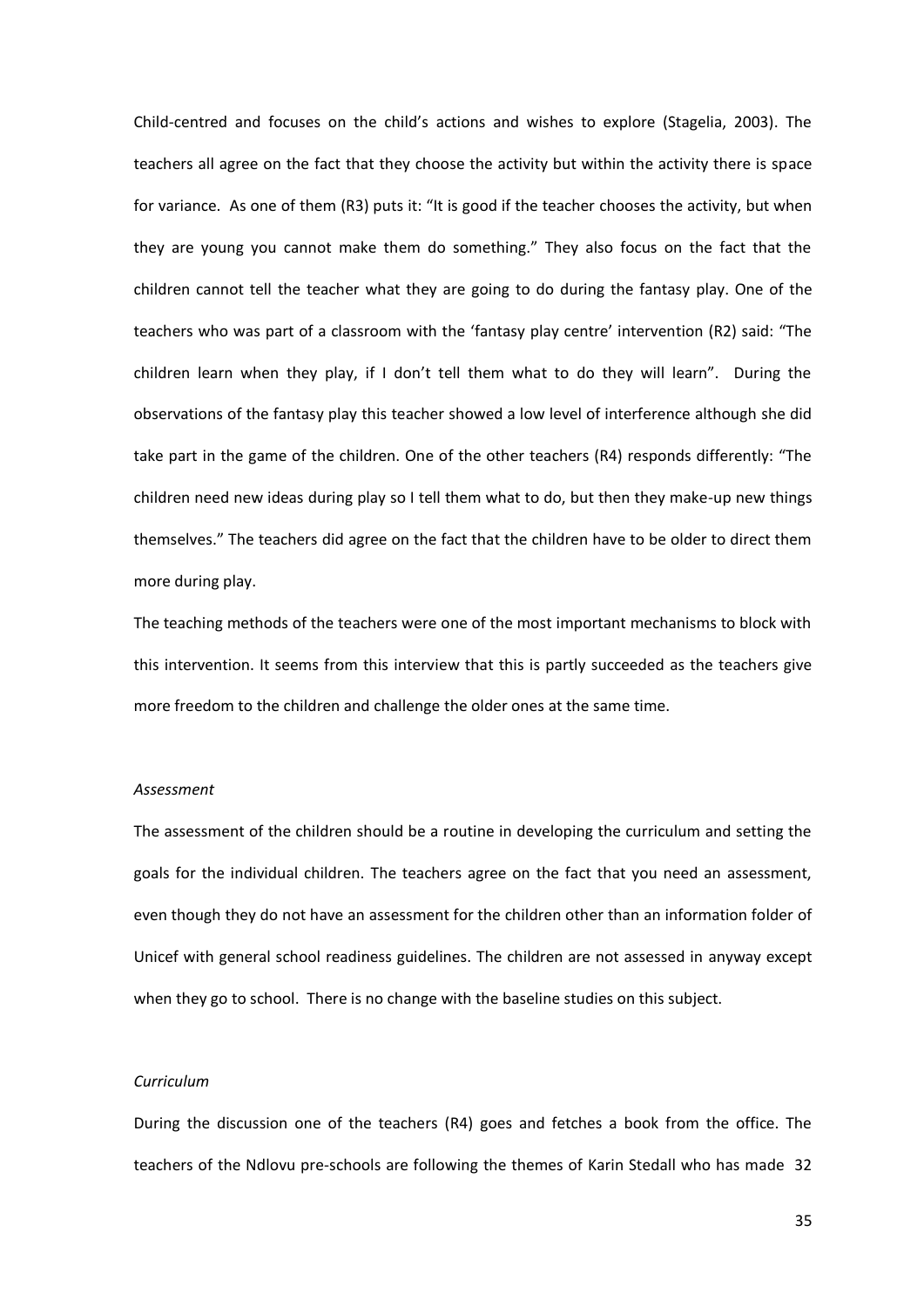'theme manuals' for 32 weeks of pre-schools education. "We have only four books, but a teacher should plan the themes so you can prepare." (R4) A teacher of Mma Lerato responds: "We have no books, that is not right." (R7). Although the Ndlovu pre-schools have only four or five of those books and Mma Lerato none, they all use the daily structure as a guideline. The books also provide a weekly 'play area planning' on which the teachers have based their areas. The teachers prepare their activities one day ahead. One of the teachers(R7) says: "The activities are based on what we know, together with the themes." The Reggio Emilia Approach also focuses on projects and deepening a theme by working on it for a while and explore different aspects (Firlik, 2006; Stegelia, 2003). The theme books are helpful in making structure to the themes. They also work with several area's which are adjusted to the theme and can be used during free time according to the preferences of the children. During the baseline the same wish for a curriculum was observed but not the lack of the curriculum itself.

#### *Relationships with families*

The relationships with families is a two sided information flow (Epstein, 1995) as the teachers give information about the child at school, general child development and community services while the caregiver gives information about the child at home and can help at the pre-school with activities. "The caregivers are more involved now, they are helping us with the garden." (R1) The teachers agree on a caregiver who wants to teach. "If the teacher is there, it is okay. "(R2). A teacher of Mma Lerato stresses that the teacher should be present because the caregivers would make it too difficult for the children and the caregivers don't know how to teach.

### <span id="page-35-0"></span>**3.5. Caregiver involvement**

The results of the four focus group discussions, one with the teachers and one on each pre-school with the caregivers, are divided by the six types of involvement made by Epstein (1995), some of the items are corrected or skipped (Appendix 3 ). These six types of involvement are used to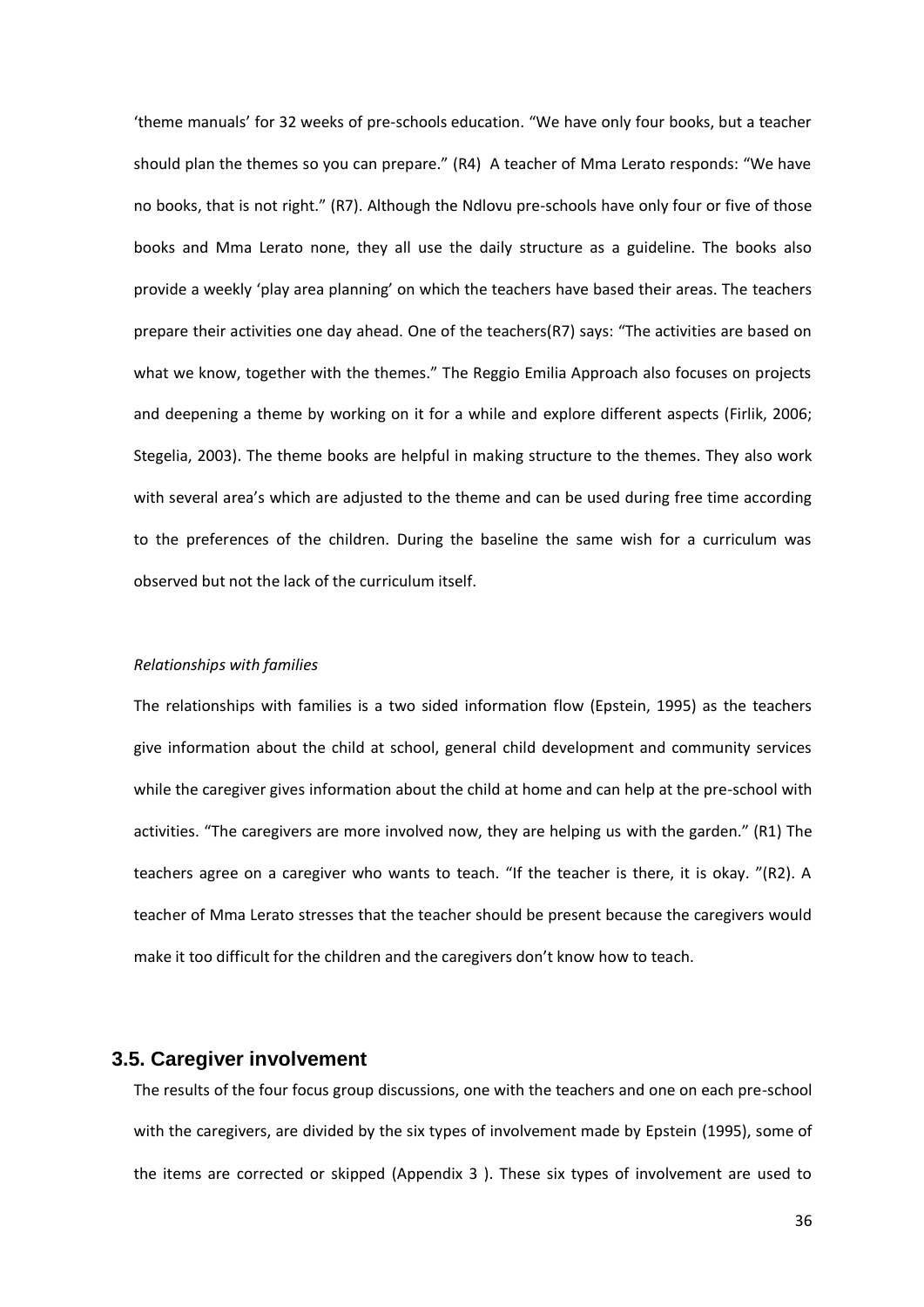describe the present involvement, the involvement due to the intervention and the area's in which the involvement can be improved.

#### *Parenting*

By both the teachers and the caregivers the 'parenting' type was most popular to improve the involvement of the caregivers. The teachers favoured caregiver-education on nutrition, health/hygiene, safety and child development (Teacher, FGD). 'Child development' is a popular topic because the caregivers do not always understand what some activities are for as becomes clear from the following quote: 'The caregivers think we are not doing our work when they see the children playing outside, but this is also necessary for the children to develop gross motor skills (Teacher, FGD).' The caregivers showed interest in caregiver-education in gardening as each pre-school is situated next to a nutritional unit (Tholulwazi FGD & Kopanang, FGD), how to assist the teacher at school and at home(Kopanang, FGD), caring for children and the children's needs(Mma Lerato, FGD). The nutritional units can also provide a gateway to the clinic and other services offered by Ndlovu (Teachers, FGD).

#### *Communicating*

During the 4 months of the intervention the attending rate of the caregiver meetings is described in the following table.

| <b>Pre-school</b><br>Week | <b>Tholulwazi</b><br>(N=52) | <b>Kopanang</b><br>$(N=45)$ | M ma<br>Lerato<br>$(N=43)$ |
|---------------------------|-----------------------------|-----------------------------|----------------------------|
| Wk 7                      | 25p                         | 30p                         | 13p                        |
| Wk 9                      | 19 <sub>p</sub>             | 27 p                        | 15p                        |
| <b>Wk 11</b>              | 16p                         | 32p                         | 12p                        |
| <b>Wk 13</b>              | 20 <sub>p</sub>             | 24 <sub>p</sub>             | x                          |
| <b>Wk 16</b>              | 16p                         | 22p                         | 11p                        |
| <b>Wk 17</b>              | 15p                         | 23p                         | x                          |
| <b>Wk 19</b>              | 13p                         | 21p                         | 11p                        |

#### **Table five: Caregiver participation at the caregiver meetings**

The content of the meetings was focused on the overdue payments, looking for volunteers for cleaning and watching the children when the teachers where sick (Kopanang, week 11). The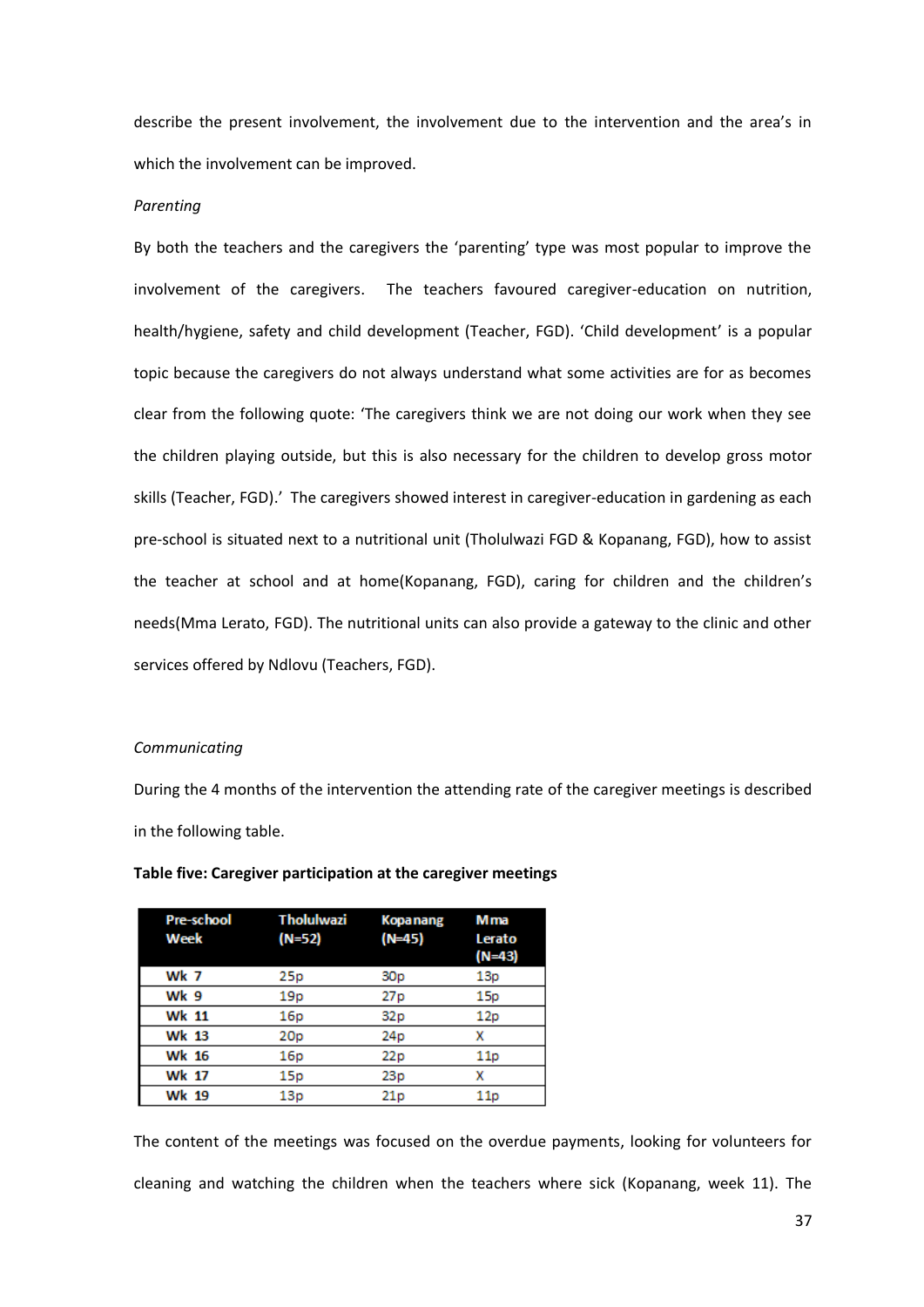caregiver meetings are used to inform the caregivers about the play centres intervention and they were encouraged to bring materials like empty boxes, old cloths and mats (Tholulwazi, week 13). Mma Lerato asked for art materials for several times (Week 7/week13). Next to that the caregivers would get general information about the wellbeing of the children like the advice to wear warmer cloths as winter was coming (Mma Lerato, week 19), giving them breakfast at home as there was none at school (Mma Lerato, week 9).

After the intervention of organizing caregiver meetings every two weeks the teachers pronounced that they are not inspired to keep the caregiver-meetings refreshing in such a short period (Teacher FGD). That is why they preferred to continue having one caregiver meeting every 3 months but they will organize more if an extra meeting is necessary. The caregivers at the Kopanang pre-school however felt like this was not enough and encouraged the teachers to organize caregiver meetings every month (Caregiver FGD Kopanang). The meetings and informative letters are considered to be the most effective way's of informing the caregivers and is sufficiently present in the current policy of the pre-schools. Some of the children have a notebook in which the teachers write down their remarks for the caregivers to read. During the intervention this was only used to inform the caregivers about caregiver meetings.

#### *Volunteering*

As a result of former caregiver meetings the caregivers at Tholulwazi and Kopanang are involved in working at a vegetable garden of the pre-school and in cleaning the surroundings. Most of the volunteering is done by the caregivers who are working for the committee (see the paragraph on decision making ). According to the teachers the talents and volunteering possibilities of the caregivers are limited (Teacher FGD), but in the focus group discussion with the caregivers they stated that an administration of the talents of caregivers could be set-up when new caregivers subscribe their child to the school (Caregiver FGD, Kopanang). The teachers focused on caregivers for the vegetable garden where the caregivers offered to help with the decoration of the pre-

38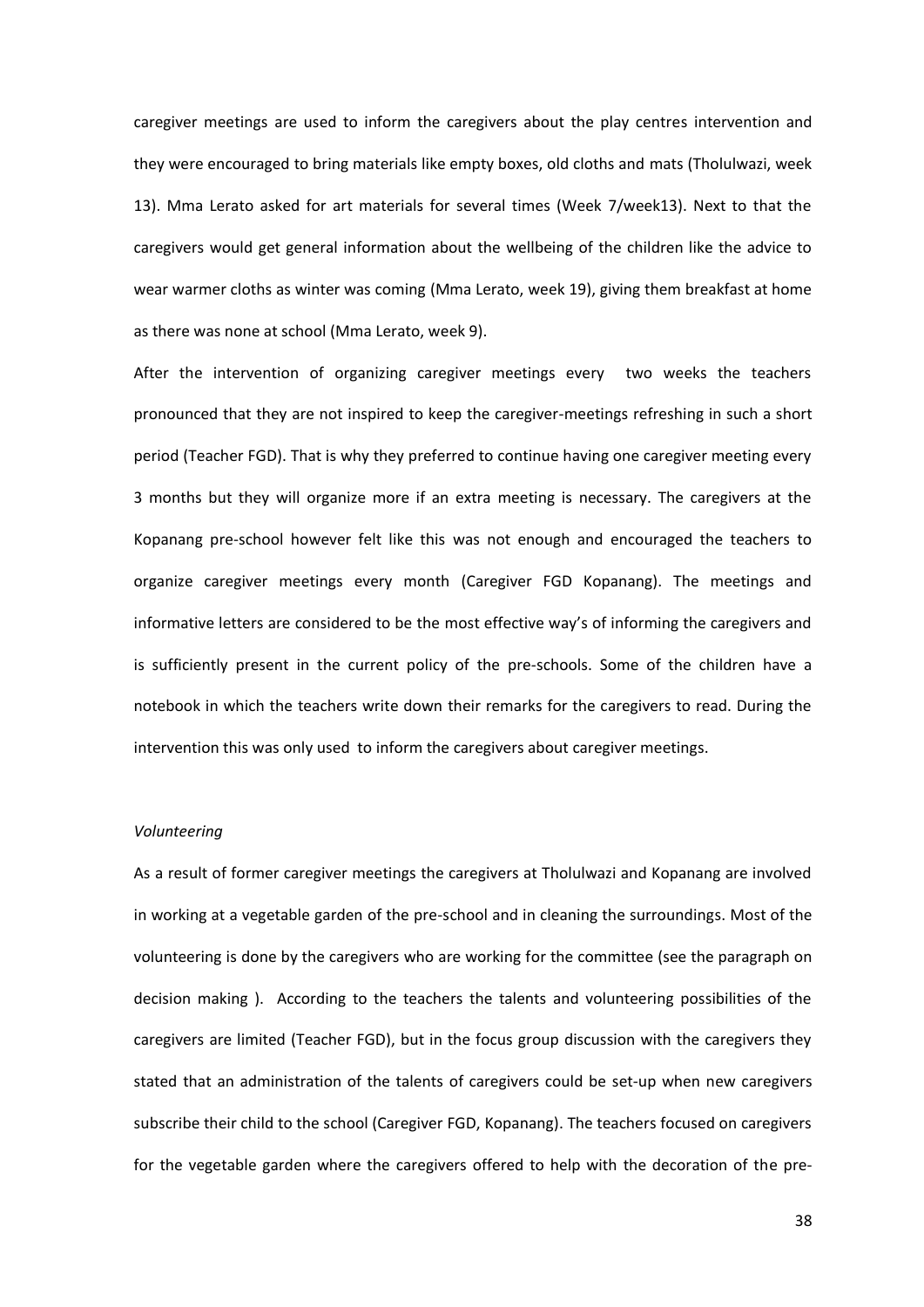school, watching the children in case of a lack of staff and cleaning the area. The caregivers suggested that those who are not helping at the pre-school should provide materials as they are also profiting from their work (Caregiver FGD, Tholulwazi).

#### *Learning at home*

Both the teachers and the caregivers believed that the caregivers are well aware of the required skills for the children and the educational activities to achieve school readiness. Both the teachers and the caregivers state that no further involvement is required in this type of caregiver involvement.

#### *Decision making*

The teachers do not prefer specific influence of the caregivers in making decisions, they claimed that the caregivers have too little knowledge on pre-school policies. Every pre-school however has a committee who provides volunteers, these are not necessarily caregivers of children however many of them have a relative attending the pre-school. The caregivers claimed that they want more say in the decisions made at the pre-school. As a response Mma Lerato has extended the committee with extra volunteers (From 3 participants to 8), and Kopanang decided to have more caregiver meetings.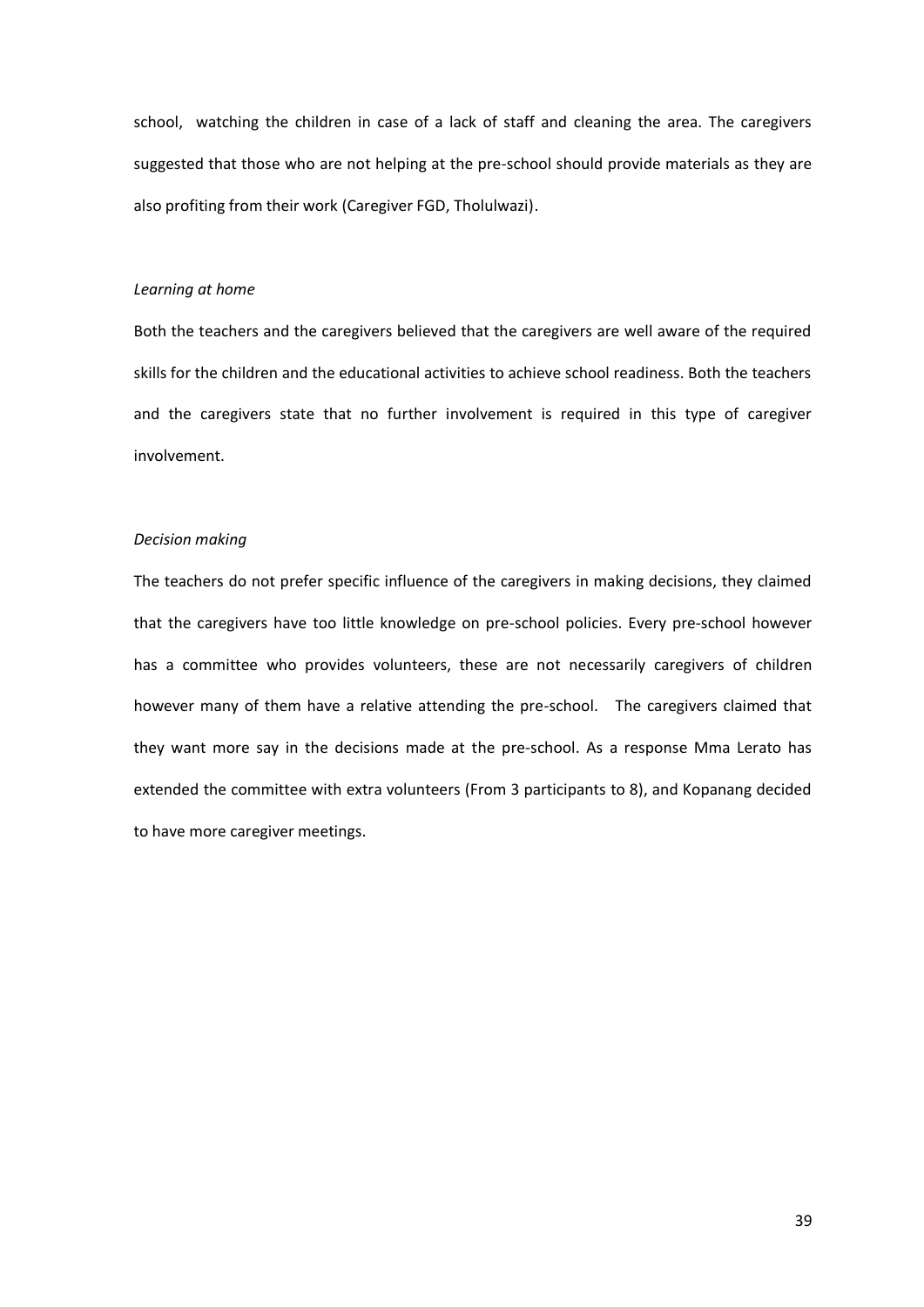#### *Collaborating with community*

The caregivers want to get more information about the facilities of Ndlovu for the community. On the other hand they also want the children to become more aware of their traditional background and the committee members of Kopanang are working to get that into the preschools by making traditional clothes. The cloths on picture 1, 2, and 3 are made by the caregivers and committee members of Kopanang pre-school.



Picture 1: Zulu boy's. Picture 2: Sotho girl. Picture 3: Ndbele couple.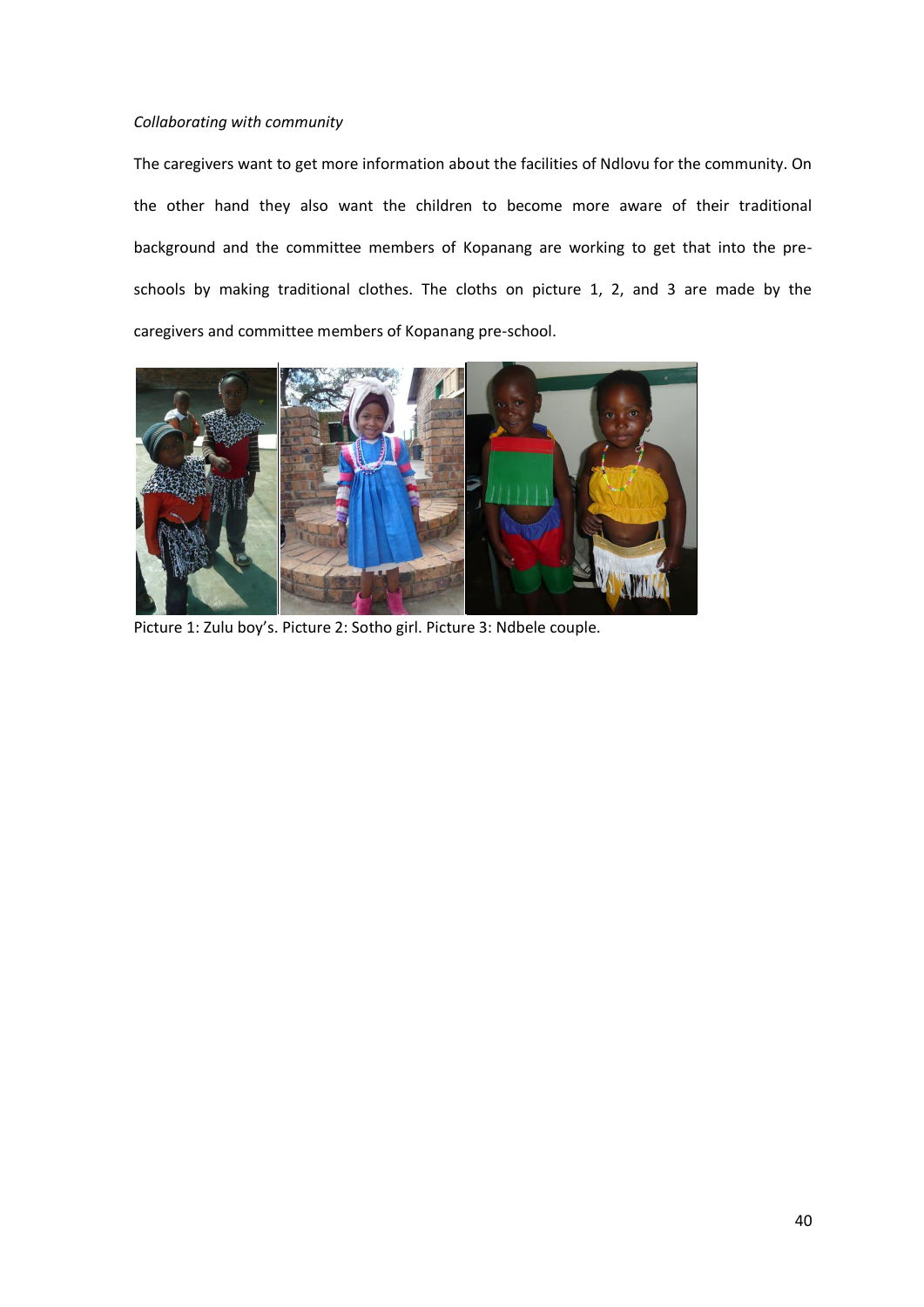## <span id="page-40-0"></span>**4. Conclusion**

The next chapter will give the conclusions regarding the research questions. Together with these conclusions the recommendations for further interventions and further research will be given. The last paragraph will display the discussion and reflections for further research.

## <span id="page-40-1"></span>**4.1. Conclusion and recommendations**

*Fantasy play* 

The hypothesis was that if the 'teachers can learn to give enough time, enrich the play, choose (and are provided with) to help children to plan their play, monitor the process, coach individuals, suggest to interwoven themes, help solving arguments and encourage mentorship by children' the children will benefit by having more mature fantasy play (Bodrova & Leong, 2007). The results of monitoring the development of the fantasy play show that there are three different aspects which influence the quality of play. During the first weeks after implementing the props and guiding interventions from the teachers the fantasy play improved most. Only in Mma Lerato the improvement stayed behind. This might suggest that this classroom set-up (45 children in a rather small room) prevents the development of mature play. All in all, one could conclude that the development of mature play is influenced by teacher guidance(1), available props(2) and classroom set-up(3). Some of the aspects were developed significantly better after 3 months of intervention, although there is no general significant improvement the trend shows improvement at all pre-schools in all aspects.

One of the concerns is that the teachers will use less of the implemented props and information after the implementation of the intervention. However, it is necessary that the teachers will keep putting their effort into the development of fantasy play to accomplish better results. One of the measures to keep them connected to guided play is a training they are offered by the Ndlovu Care Group. The Khanya Family Centre develops custom-made trainings for pre-school teachers.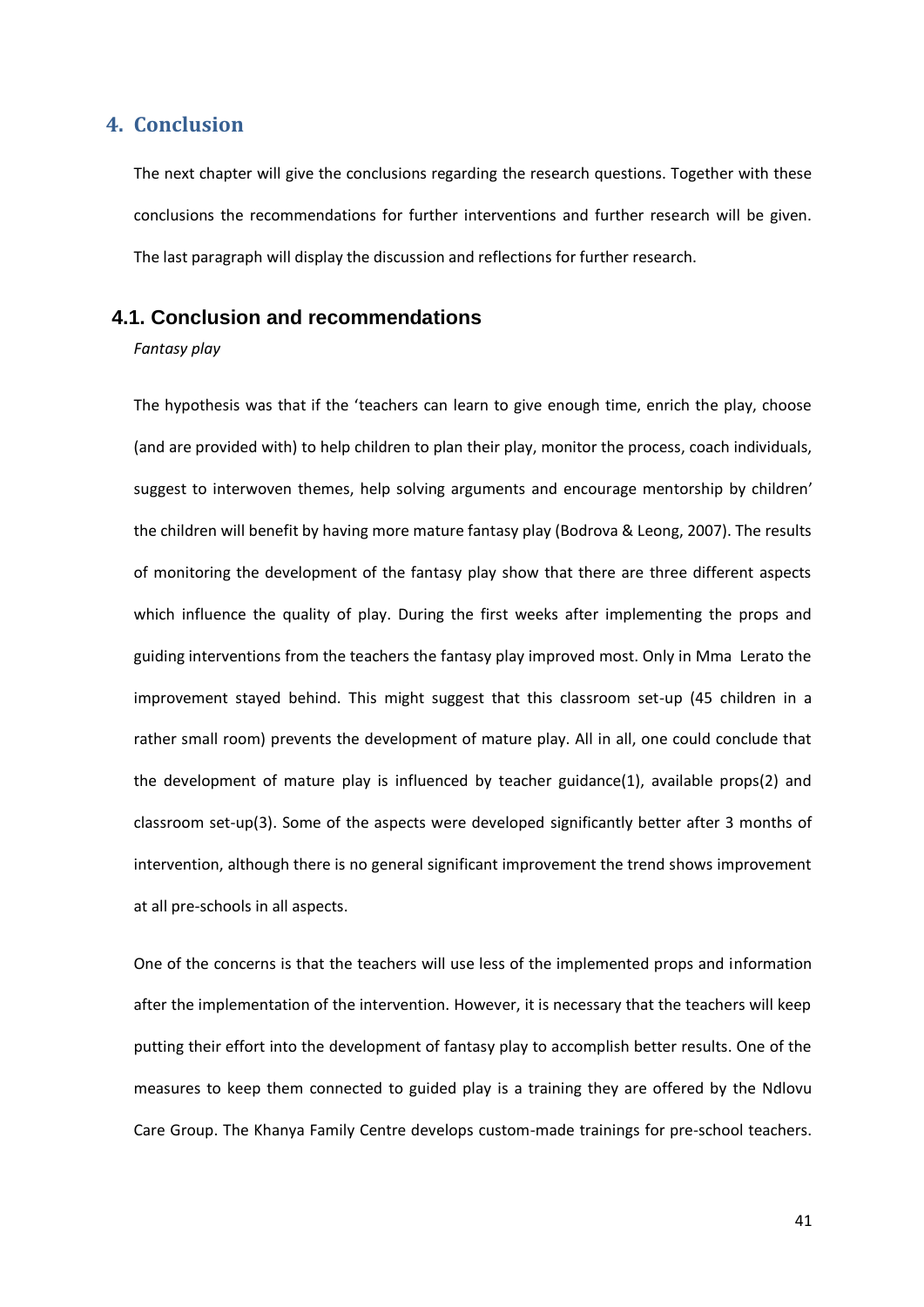A training has been developed using the characteristics of guided play (Khanya Family Centre, 2011).

#### *Cognitive development and English language development.*

Good quality of fantasy play should lead to better self-regulation and inhibition (Neuman, Copple & Bredekamp 2009), working memory (Barnett et all, 2008), attention (Barnett et all, 2008) and language development (Bodrova & Leong, 2007).

The three pre-schools all show different results. Only Mma lerato shows significant improvement at the cognitive tests, which contradicts with the fact that they have the lowest score on 'fantasy play'. Tholulwasi shows no progress in general and Kopanang shows significant lower results after the intervention.

Part of these results can be explained by the different research designs. The children of Mma Lerato have been tested before and after the intervention both times with the coordinator of the pre-schools and nutritional units as the tester. Before the intervention they had been attending the pre-school for 1,5 month and after the intervention they were at the pre-school for 5 months. The general education during this period and personal growth besides the intervention could be of influence of the positive results. Besides, the 'fantasy play intervention' was combined with the implementation of a numeric play centre at the same time in the classrooms, this centre might have had a positive effect on the 'working memory' and 'attention' of the children (Hoppenbrouwer, 2011).

At Tholulwasi and Kopanang the children attending this year were compared to the children who were attending the toddler groups last year. The moment of measurement was the same so the children were attending pre-school a comparable amount of time. The negative results at Kopanang could also be due to the short time of intervention; the children did not have enough time to benefit from the intervention but this would not explain the negative results.

The coordinator of the pre-schools and nutritional units assisted during the tests of the intervention group (of this year) instead of the teachers (who assisted during the baseline at the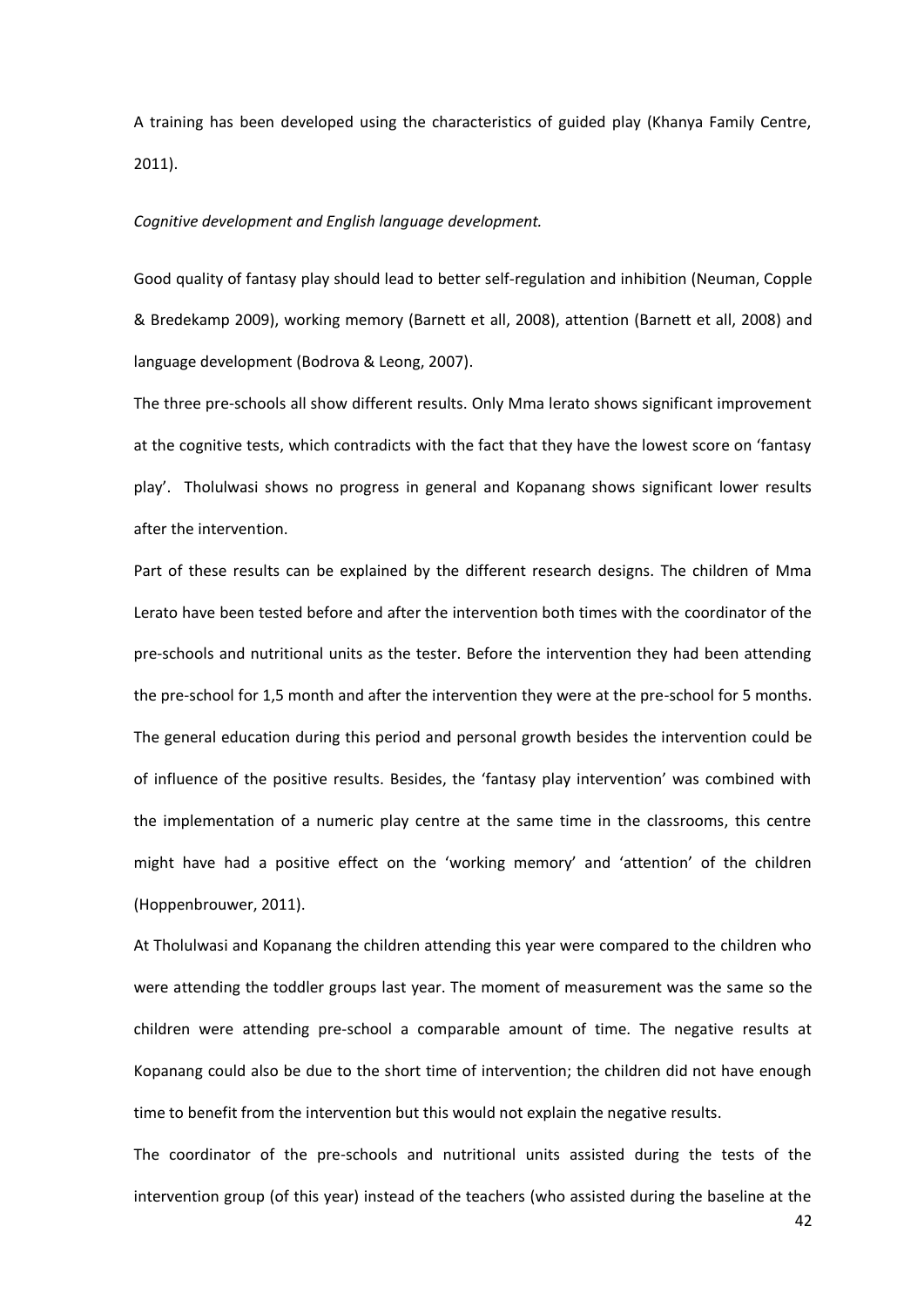pre-schools last year). This might cause a bias in test-results because the children are more nervous or get less support then they would have from their teacher. The children who were tested last year by the coordinator also have scored lower but this was attributed to the fact they were not attending the pre-school. This could also explain the significant differences between the children at Mma Lerato and the other pre-schools in the baseline. The baseline tests and the post-test at Mma Lerato were both performed with assistance of the coordinator. Because the children were tested twice under the same circumstances these results seem more reliable than the results at Tholulwasi and Kopanang. Also the fact that the children are only controlled on age and not on social economical status, family composition and years of attending the pre-school makes it impossible to make a valid comparison.

Recommended for further research is to test the same children with the same people twice to avoid bias by personal and environmental differences and, if possible, to make the time span between the pre- and post test longer. If more tests will be done to monitor the change over time and with different children it is recommended that a baseline database will be made of the characteristics of the children and their family.

#### *Childcare specific beliefs*

The Reggio Emilia based intervention has been implemented in the pre-schools while there was no curriculum available to intertwine the approach with. The first step in making the Reggio Emilia a success is choosing a curriculum for the pre-schools, preferably one in line with the Reggio Emilia Approach. As comes forward from the Guidelines for Early Childhood Education (Unicef & department of social development, 2006) the government stimulates on the same fronts as the Reggio Emilia Approach like parent involvement and making play a part of the curriculum.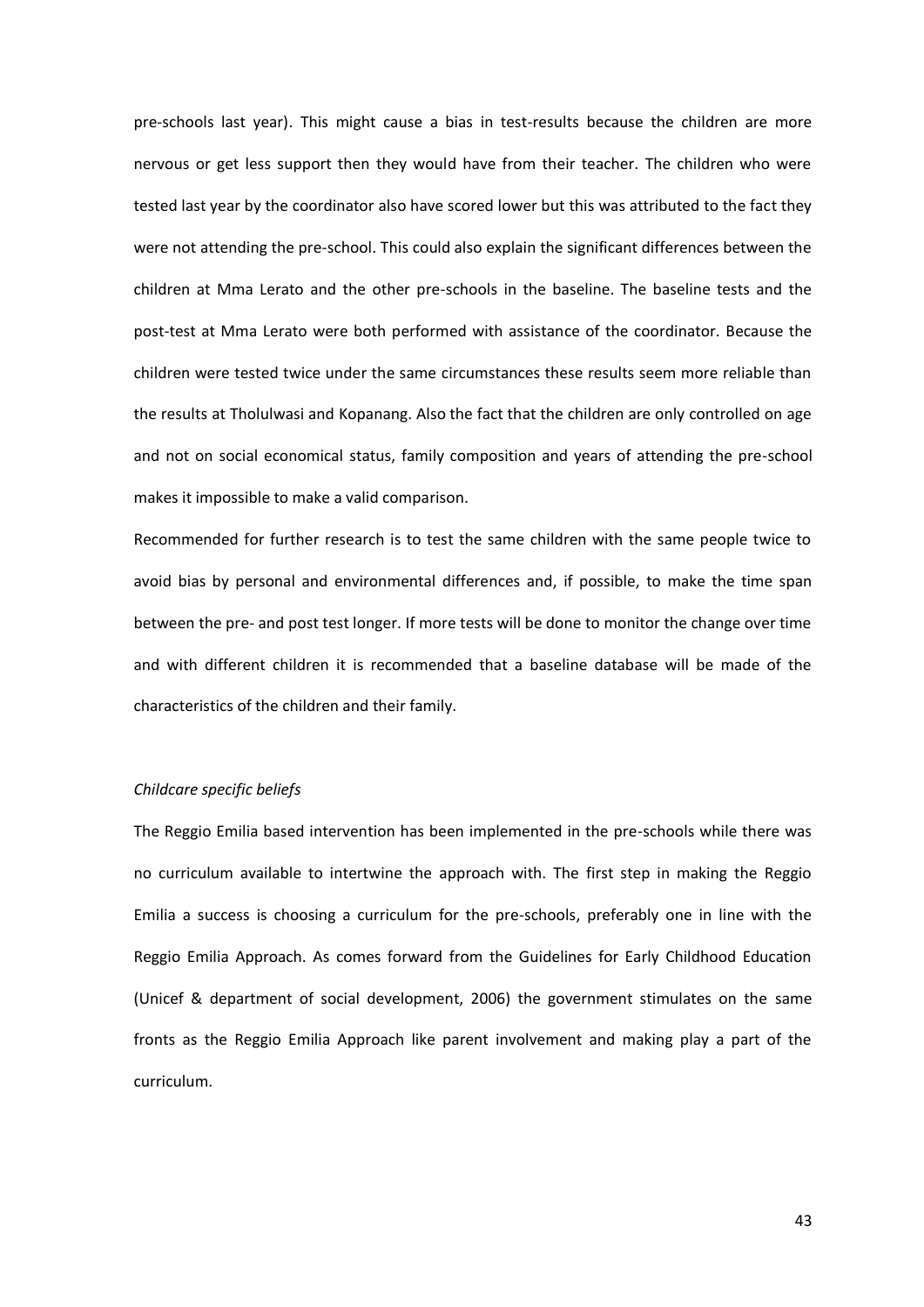Therefore it is recommended that the curriculum of the government will be used. In addition, further play centres and caregiver and community involvement will be implemented at the preschools.

#### *Parental involvement*

As stated in the paragraph above, the Reggio Emilia ideas are interwoven with the new strategies of the government but the Reggio Emilia Approach still distinguishes itself by the amount of caregiver involvement and the involvement of the community as a whole (Firlik, 2006) which can be extended in further interventions. The fantasy play centre has been a catalyst for the community and caregiver involvement and further developments like the vegetable garden and the presentations for the parents about healthy food can also fulfil this role.

If the caregiver involvement will have results will be shown in the future. Four months of improved involvement is too short to resolve a blocking mechanism in the cognitive development of the children. Just like in any community some caregivers are more involved than others but in general the caregiver's involvement at the pre-schools was good from the teachers' point of view; they can rely on the presence of volunteers in case they are needed. From the caregivers point of view more involvement can be stimulated as an average of 23% attended to caregiver meetings or participated in any kind of caregiver involvement. Also the simple presence of the caregivers when the children are picked up from school is missing; no-one of the caregivers asks the teachers about the general wellbeing of their child at the end of the day.

### <span id="page-43-0"></span>**4.2. Discussion**

The intervention that is implemented is only a start in making the pre-schools work according to the Reggio Emilia Approach. The realistic evaluation has proven to be a good research design as the stakeholders are actively involved in giving the intervention shape. The constant tension during the intervention had been between the western wish for progress together with individual development and the local culture of high power distance and clear directions from the teachers.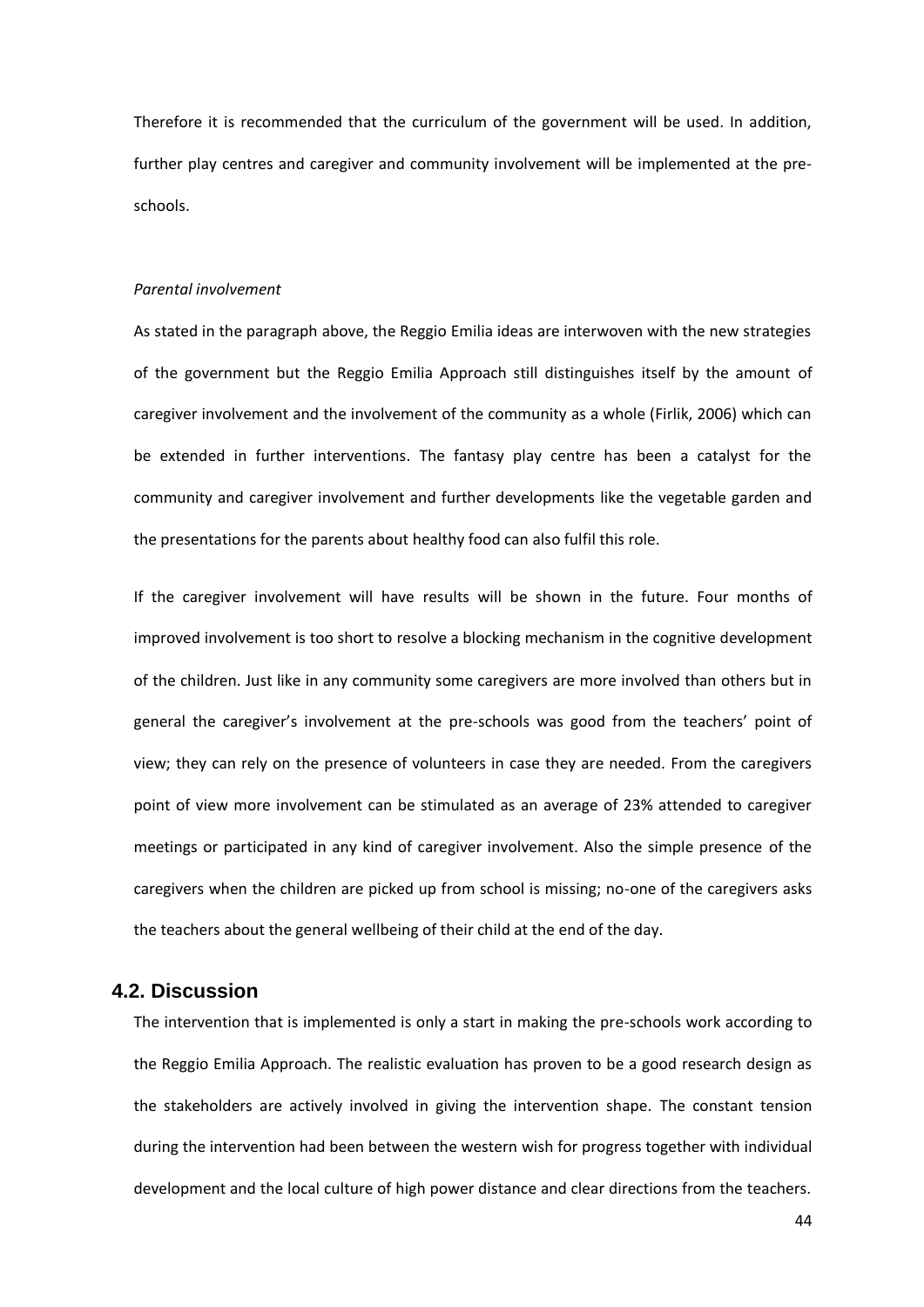In the children's culture the harmony in the community is more important than the individual progress. In the tough conditions the children grow up, the goodwill of the community and people around you seems indispensable. The teachers and parents are therefore the most important stakeholders who have to believe in the addition to the curriculum. During the research informal interviews have taken place to find the boundary between being 'out of line' and 'taking initiative' but this will always be a point of attention in implementing western programs like the Reggio Emilia Approach in settings like the townships in Dennilton.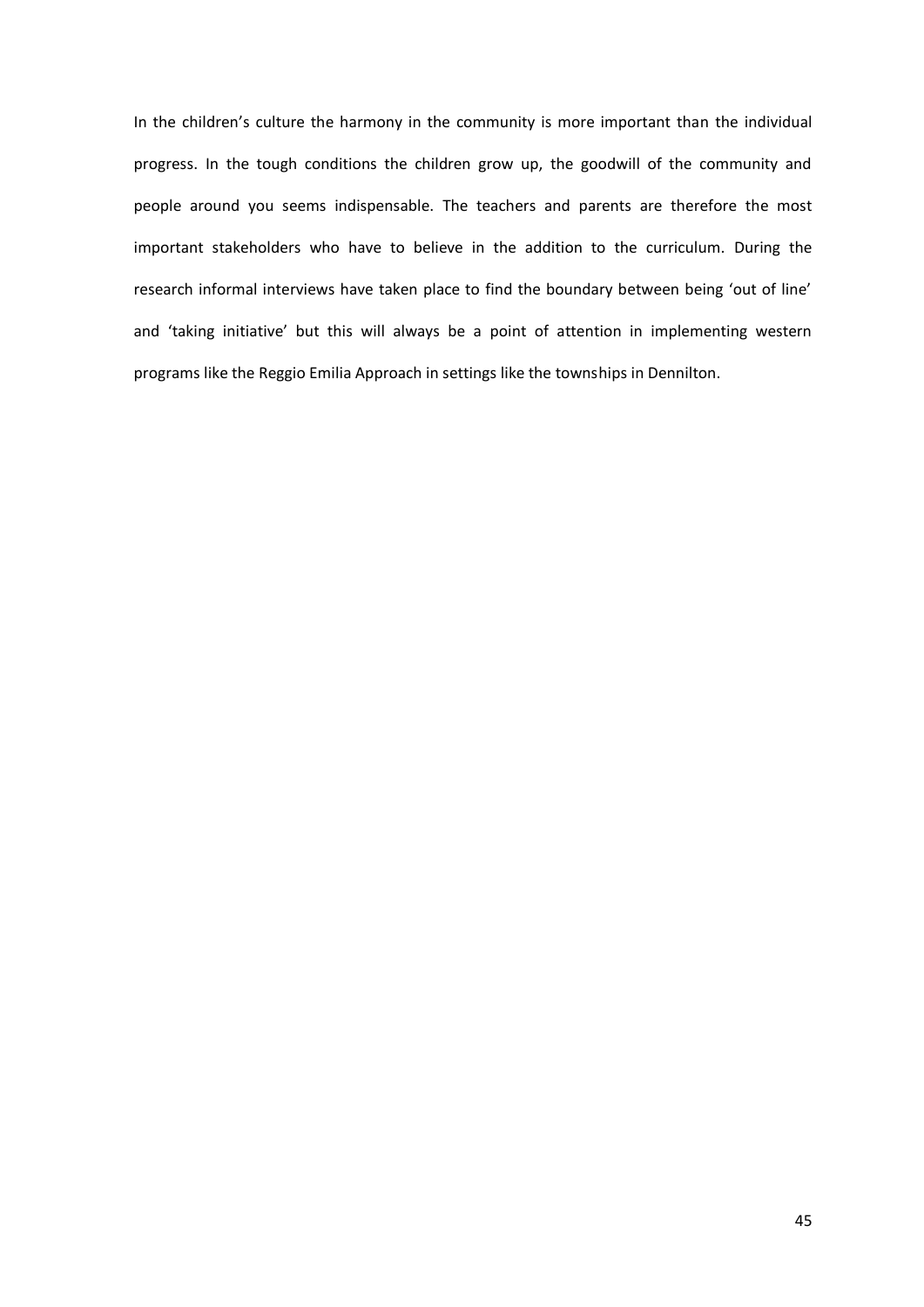## <span id="page-45-0"></span>**References**

- Alloway, T. P., Gathercole, S. E., Kirkwood, H. J. & Elliott, J. E. (2008). Evaluating the validity of the Automated Working Memory Assessment. Educational Psychology, 7, 725 – 734.
- Alloway, T. P., Gathercole, S. E., & Pickering, S. J. (2004). The automated working memory assessment. Test battery available from authors.
- Barnett, W.S., Jung, K., Yarosz, D.J., Thomas, J., Hornbeck, A., Stechuk, R. Burns, S. (2008). Educational effects of the Tools of the Mind curriculum: a randomized trial. *Early childhood Research Quarterly.* 23 299-313.
- Bergen. D., (2007). The role of pretends play in the cognitive development of children. *Early childhood and parenting collaborative.* Miami: Miami University.
- Berk, L.E. (2007). *Development through the lifespan*, 4ste edition. Boston: Allyn & Bacon.
- Boeije, H.R., Hart, H. 't & Hox, J. J., (2009) *Onderzoeksmethoden*. Amsterdam / Meppel: Boom.
- Bodrova, E., Leong, D.J. (2007) Tools of the mind, The Vygotskian Approach to Early Childhood education. Second edition. Upper Sadle River, New Jersey: Pearson Education.
- Brands, M. (2009). *"I don't think we will ever get used to having one girlfriend".* Dealing with multiple relationships in a South African Awareness program for secondary school pupils in rural area. Master thesis, Utrecht University, Utrecht.
- Bredekamp, S. (1987). Developmentally appropriate practice in early childhood programs serving children from birth through age eight. Washington, DC: National Association for the Education of Young Children.
- Bretherton, I. (1989). Pretense: The form and function of make believe play. *Developmental Review, 9*, 383-401.
- Campbell, T. F., Dollaghan, C., Needlemar, H. & Janoscky, J. (1997). Reducing bias in language assessment: Processing-dependent measures. Journal of Speech, Language, and Hearing Research, 40, 519 – 525.
- Cotton, K, Wikelund, K,*. (*1998) *In Parent Involvement in Education* Northwest Regional Educational Laboratory, School Improvement Research Series.
- Currie, G. 1990. *The nature of fiction*. Cambridge University Press.
- Currie, G. 1995a. *Image and mind*. Cambridge University Press.
- Currie, G. 1995b. Imagination and simulation: Aesthetics meets cognitive science. In A. Stone and M. Davies (eds.) *Mental simulation: Evaluations and applications*, Oxford: Basil Blackwell.
- Currie, G. 1995c. The moral psychology of fiction. *Australian Journal of Philosophy*, Vol. 73, 250-259.

Currie, G. 1995d. Visual imagery as the simulation of vision. *Mind and Language* 10, 25-44.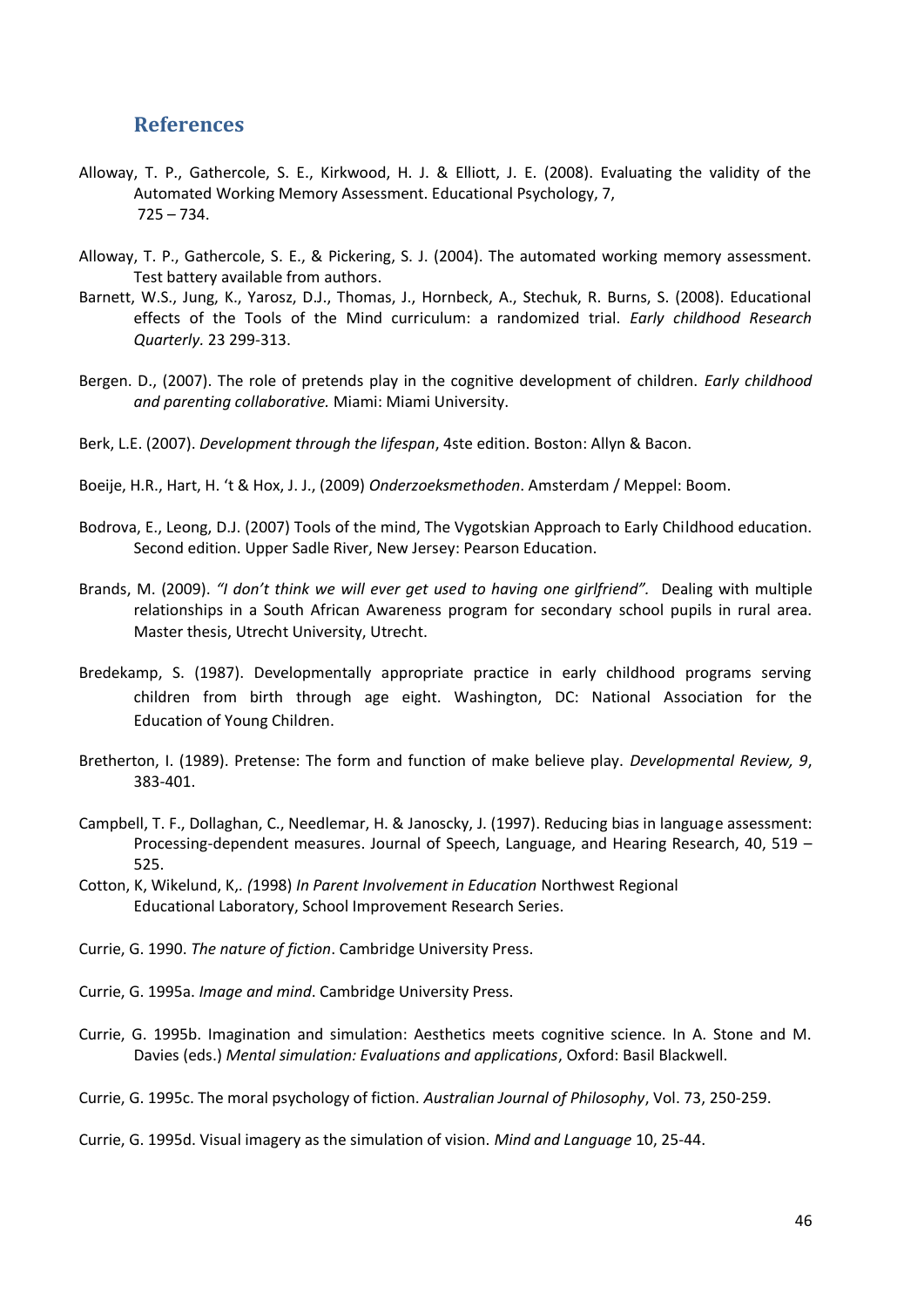- Diamond, A., Barnett, W.S., Thomas, J. & Munro, S. (2007) Preschool program improves cognitive control. *Science, 318* 1387-1388.
- Davey Zeece, P., Graul, S.K. (1990) Learning to play, playing to learn. *Early childhood education journal.*  Volume 8 n. 1. 11-16.
- Dunn, L. M., & Dunn, L. M. (1997). Peabody Picture Vocabulary Test-Third Edition. Circle Pines, MN: American Guidance Service.
- Enns, J., & Cameron, S. (1987). Selective attention in young children: The relations between visual search, filtering, and priming. Journal of Experimental Child Psychology, 44, 38 – 63.
- Firlik, R. (2006) Promoting development by constructing appropriate environments: Preschools in Reggio Emilia, Italy. *Early childhood education journal.* 22 (1), 12-20.
- Field, A. (2005). Discovering statistics using SPSS: 2nd edition. London: Sage Publications.
- Garon, N., Bryson, S. E., & Smith, I. M. (2008). Executive function in preschoolers: A review using an integrative framework. *Psychological Bulletin*, 134, 31 – 60.
- Goldman, A. 1992. Empathy, mind, and morals. *Proceedings and Addresses of the American Philosophical Association,* 66, No. 3, pp. 17-41.
- Hofstede, G. (1986) Cultural differences in teaching and learning*. International journal of intercultural relations.* 10, 301-320.
- Hofstede, G. (2001) Culture's consequences; Comparing values, behaviors, institutions and organizations across nations. Thousand Oaks, CA: Sage.
- Hoppenbrouwer, E.M., (2011). Introducing a Reggio Emilia based numeracy play centre intervention in three rural south African pre-schools. Masterthesis: Utrecht university. In press.
- Harkness, S., Super, C.M., & Tijen, van, N. (2000). Individualism and the 'Western mind' reconsidered: American and Dutch parents' ethnotheories of the child. In S. Harkness, C. Raeff, & C.M. Super (Eds.), Variability in the social construction of the child. New directions in child and adolescent development,7, 23-40. San Francisco, California: Jossey-Bass.
- Harkness, S., & Super, C.M. (1994). The developmental Niche: a theoretical for analyzing the household production of health. *Social Science Medicine*, 38, 217-226.
- Harris, P. 1993. Pretending and planning. In S. Baron-Cohen, H. Tager-Flusberg and D. Cohen (eds.), *Understanding other minds: Perspectives from autism*. Oxford University Press.
- Laan, van der, J. (2010). Introducing Reggio Emilia baseline study at the Ndlovu pre-schools. Masterthesis. Utrecht: Utrecht University
- Messer, M. H., Leseman, P. P. M., Boom, J., & Mayo, A. Y. (2010). Phonotactic probability effect in nonword recall and its relationship with vocabulary in monolingual and bilingual preschoolers.
- Merciliott, H.V. (2001) Examining the Reggio Emilia Approach to early childhood education. *Early childhood education journal.* Volume 29:2, p 92-100.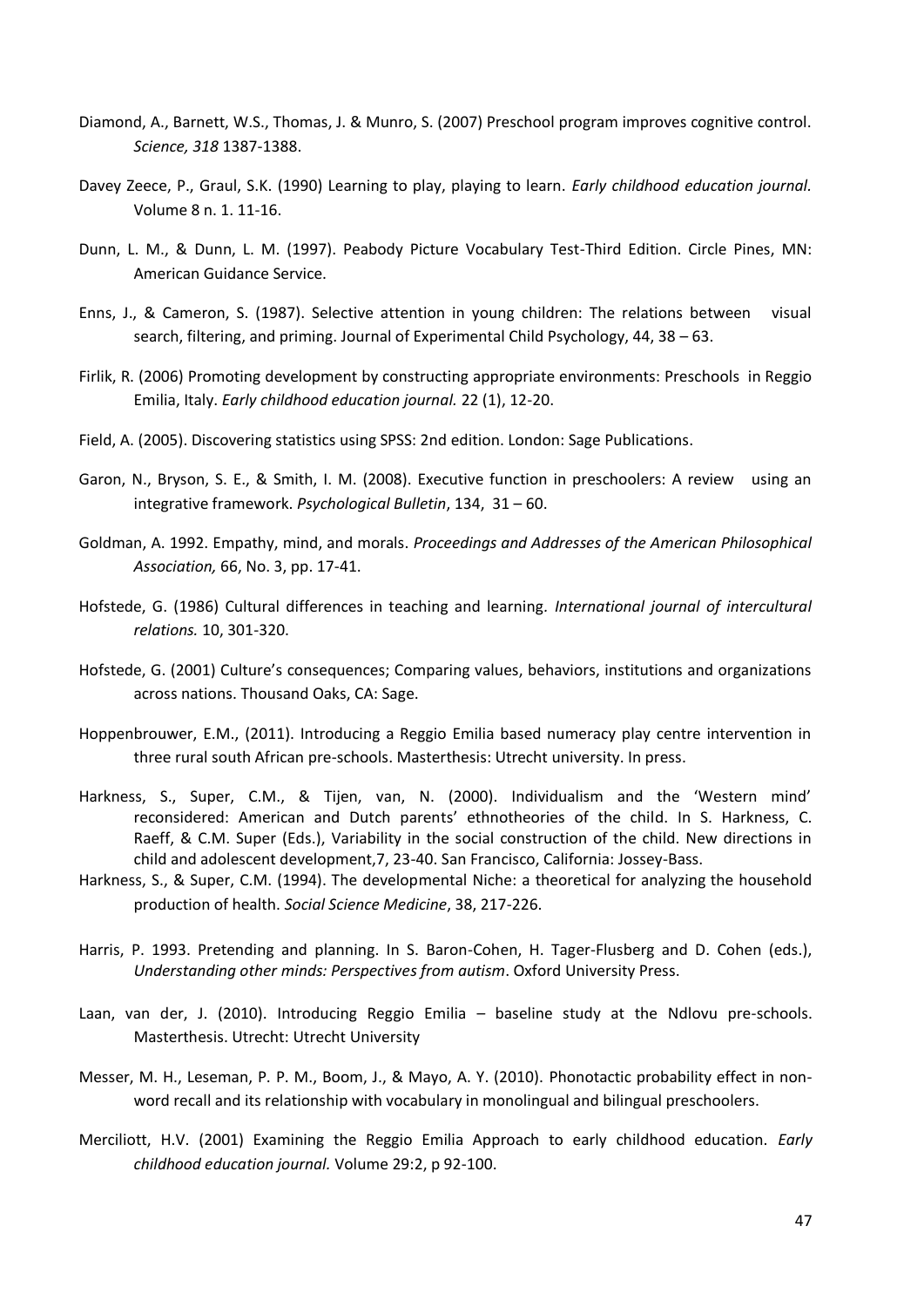- Miedel, W.T., & Reynolds, A.J. (1999) Parent involvement in early intervention for disadvantaged children: does it matter? *Journal of School Psychology, 37,* 379-402.
- Neuman, S. B., Copple, C., Bredekamp, S. (2000).Learning to read and write. Developmentally appropriate practice for children*.* Washington, DC: NAEYC
- Nicols, S., Stich, S., (2000). A cognitive theory of pretense. *Cognition (27, 115-147).*
- Pawson, R., Tilley, N. (1997). Realistic evaluation, London: Sage.
- Raadt, van der, R. (2010). Early childhood development: Pre-school or no pre-school? *A baseline study on the cognitive and Social-Emotional development of pre-school and non-preschool children in rural Townships in Dennilton, South-Africa.* Masterthesis. Utrecht: Utrecht University.
- Rossi, P.H., lipsey, M.H., Freeman, H.E. (2004) Evaluation, a systematic approach. London: Sage.
- Rubin, H.R. (1980). Fantasy Play: Its role in the development of social skills and social cognition. *New directions for child development*, 9. 69-84.
- Samuelsson, I.P., Carlsson, M.A. (2008). The playing learning child; towards a pedagogy in early childhood. *Scandinavian journal of Educational research.* Volume 52:6, 623-p632.
- Shonkoff, J. P., & Phillips, D.A. (2000). From neurons to neighbourhoods. *The science of early childhood development.* Washington: National Academy Press.
- Stegelin, D.A. (2003). Application to the Reggio Emilia Approach to Early childhood science Curriculum. *Early childhood education journal,* 30, 163-169.
- Tempelman, H, Slabbert, M, Goseling, A., Vermeer, A., (2010). A model for integrated Health, child and community care in rural South Africa. Amsterdam: VU University Press.
- Walberg, H.J., Paik, S.J., Effective educational practices. Leuven: International Academy of Education.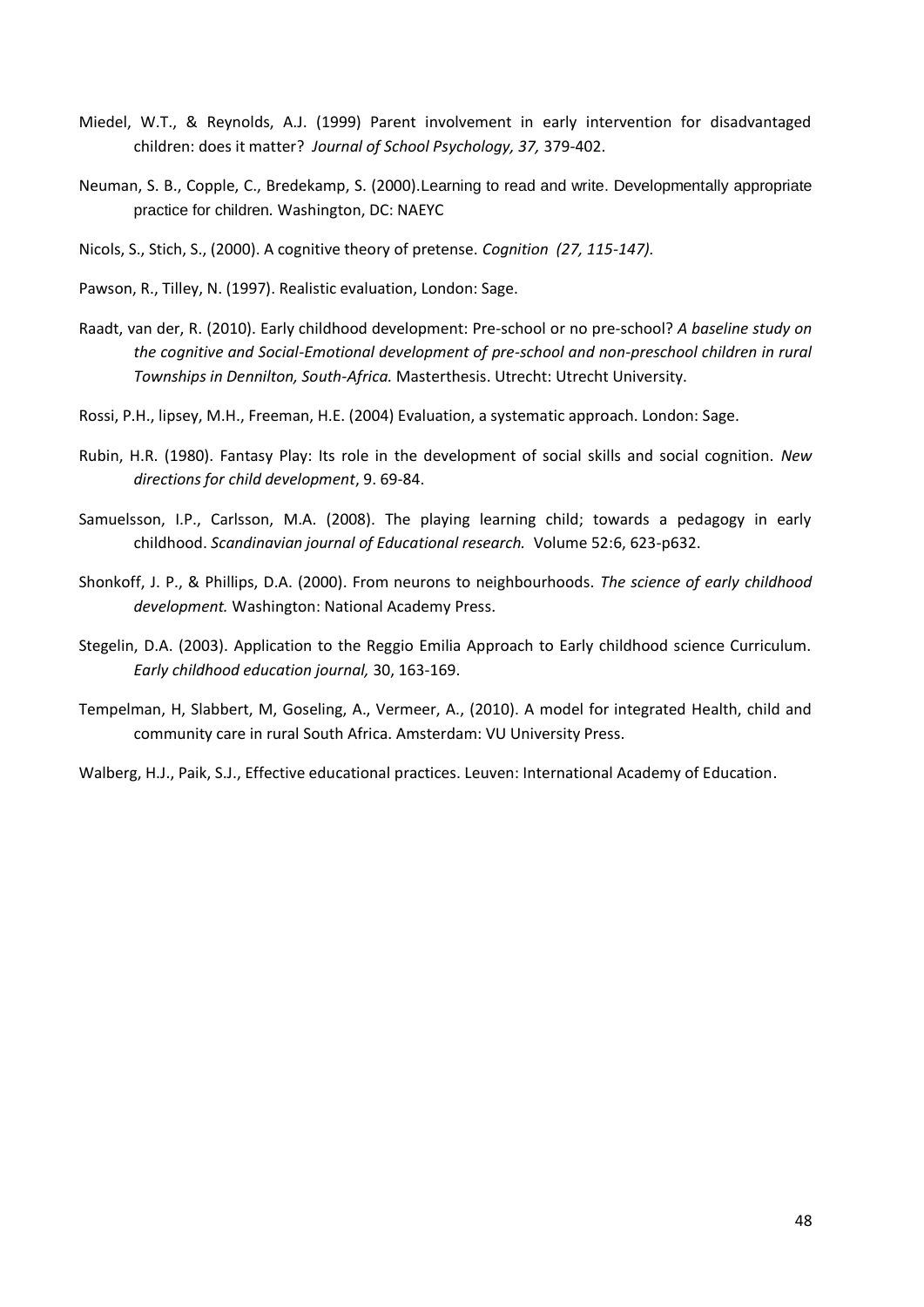## <span id="page-48-0"></span>**Appendix one: 'The realistic evaluation wheel'**

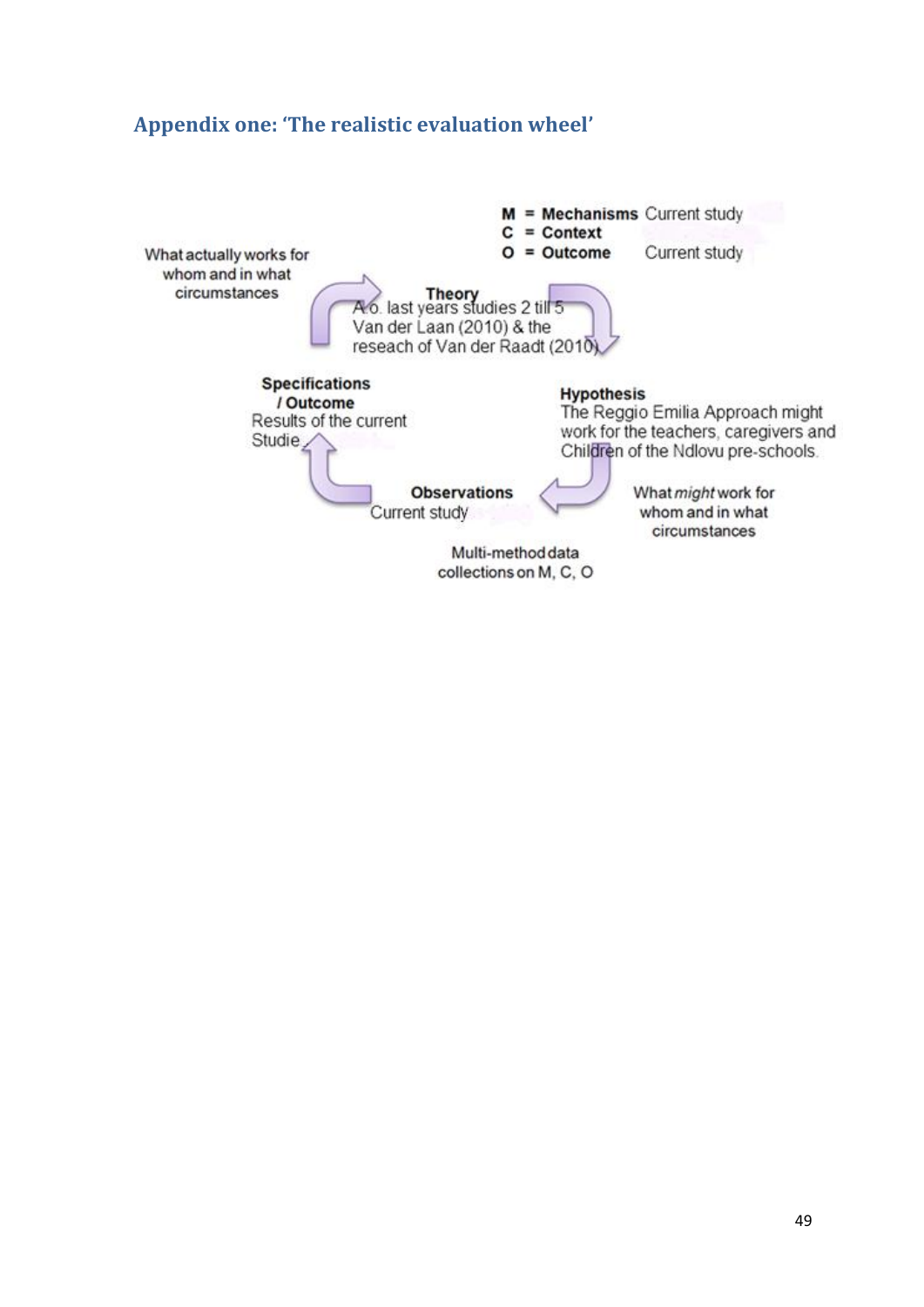## <span id="page-49-0"></span>**Appendix two: 'Vignette's: specific childcare believes'**

Vignette 1- The social emotional atmosphere

- 1. Anna notices that the children in her school are often leaving the school ground, she lets the children go out and come back when they want.
- 2. Anna decides no-one can leave the play ground during pre-school time and closes the gate firmly.
- 3. Anna chooses the most active children to explore the space behind the gate and leaves the smaller and shyer children at the pre-school.

Vignette 2- Teaching method

- 1. Nancy is a teacher and at the beginning of a new activity she says what the activity is all about and explains it in detail.
- 2. Nancy is picking one of the children to choose what activity will be chosen.
- 3. Nancy discusses whit some children the activity they want to do and stimulates them to make up rules for the activity.

Vignette 3- Assessment

- 1. The teacher aims at improving general skills of the children with no specific goal.
- 2. The teacher knows which children will go to primary school in a little while and practices extra the 'school readiness' items with them.
- 3. The teacher checks at the beginning of the year how far all the children are reflecting the 'school readiness' items and works towards a overall improvement for the whole class.

## Vignette 4 –Relationships with families

- 1. A parent of one of the children asks if she can do something for the pre-school.
- 2. A parent wants to give lessons herself about a subject she knows much about.
- 3. A parent wants to have a conversation with the teachers about what her child is learning at the pre-school.

Vignette 5 – Curriculum

- 1. Jessica has monthly and weekly themes but does not have an aim in the distant future.
- 2. Jessica decides at the beginning of the year what she want to learn the whole class and makes a curriculum every month according to that aim.
- 3. Jessica has a plan for each child in her class which she wants to learn specific things and has build a curriculum for divers groups which are close to each other in the class.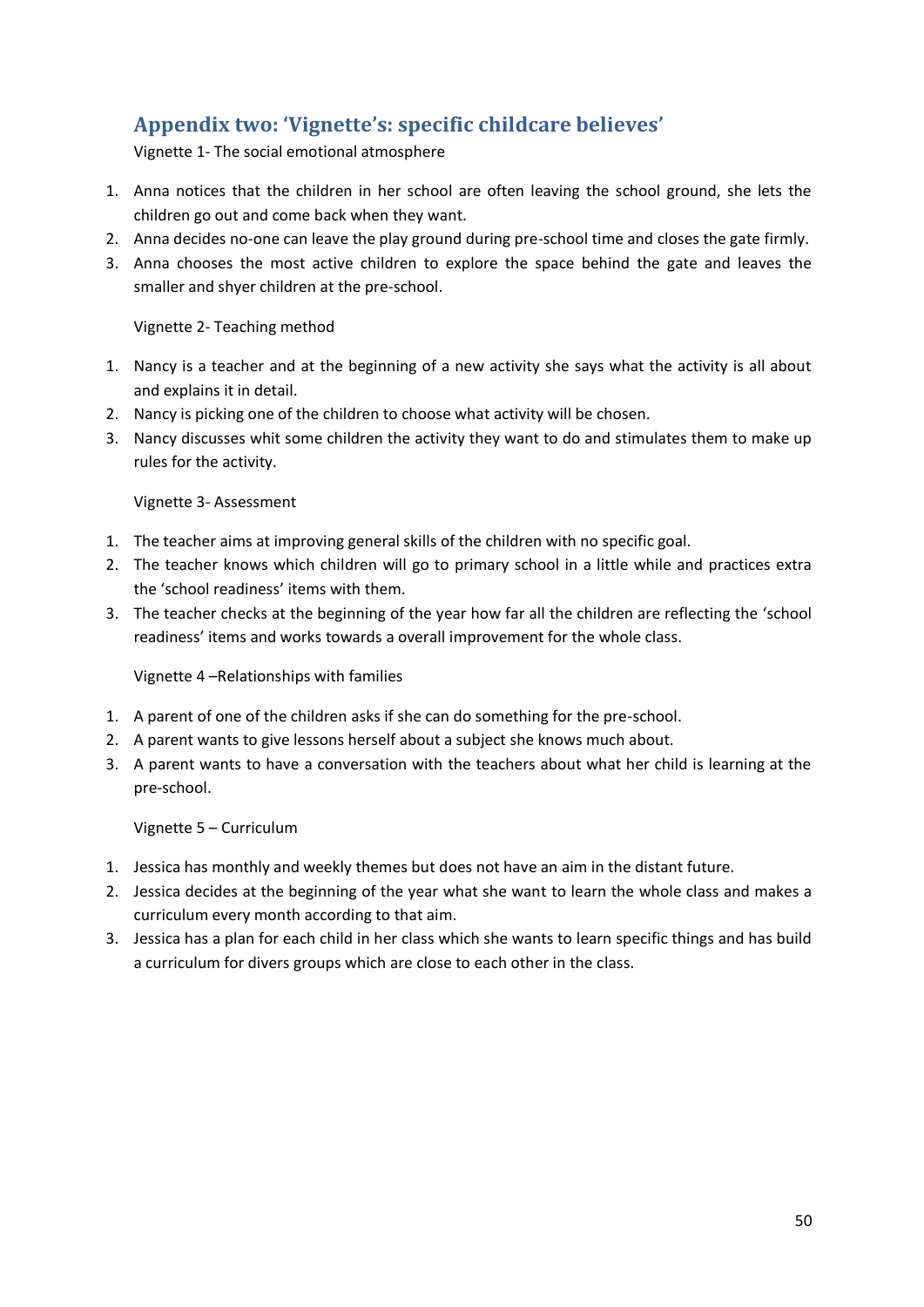## <span id="page-50-0"></span>**Appendix three: 'Measuring tool caregiver involvement'**

Epstein's Framework of Six Types of Involvement

1. PARENTING: Help all families establish home environments to support children as students. o Meetings with parent-education and other training for the caregivers. Is this form of caregiver involvement operation of present or onot present If it is present, explain how. Is this form of caregiver involvement o Wanted more or o Wanted less If it is wanted more or less, explain how.

o Teachers help the families with finding support programs to assist families with health, nutrition, and other services.

| Is this form of caregiver involvement | o present or     | o not present |
|---------------------------------------|------------------|---------------|
| If it is present, explain how.        |                  |               |
| Is this form of caregiver involvement | o Wanted more or | o Wanted less |

If it is wanted more or less, explain how.

2. COMMUNICATING: Design effective forms of school-to-home and home-to-school communications about school programs and children's progress on the school readiness items.

o Caregivers meetings with all the parents at least once every 3 months.

Is this form of caregiver involvement o present or o not present

If it is present, explain how.

| Is this form of caregiver involvement | o Wanted more or | o Wanted less |
|---------------------------------------|------------------|---------------|
|---------------------------------------|------------------|---------------|

If it is wanted more or less, explain how.

o Regular schedule of useful notices, memos, phone calls, newsletters, and other communications.

Is this form of caregiver involvement opresent or onot present If it is present, explain how.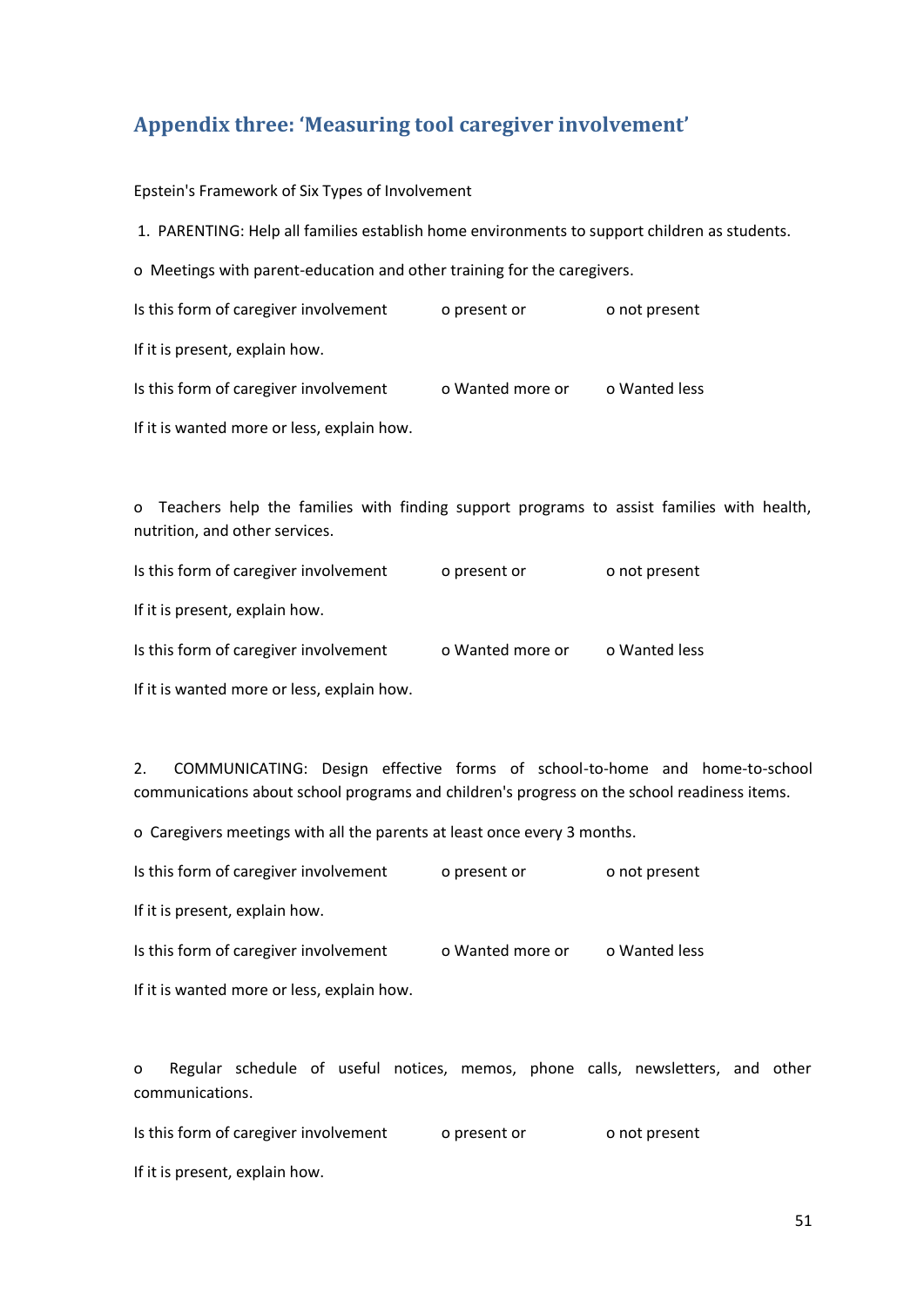Is this form of caregiver involvement o Wanted more or o Wanted less If it is wanted more or less, explain how.

3. VOLUNTEERING: Recruit and organize parent help and support.

o School and classroom volunteer program to help teachers, administrators, students, and other caregivers.

| Is this form of caregiver involvement      | o present or     | o not present |
|--------------------------------------------|------------------|---------------|
| If it is present, explain how.             |                  |               |
| Is this form of caregiver involvement      | o Wanted more or | o Wanted less |
| If it is wanted more or less, explain how. |                  |               |

| o Regular meetings to identify all available talents, times, and locations of volunteers. |                  |               |  |
|-------------------------------------------------------------------------------------------|------------------|---------------|--|
| Is this form of caregiver involvement                                                     | o present or     | o not present |  |
| If it is present, explain how.                                                            |                  |               |  |
| Is this form of caregiver involvement                                                     | o Wanted more or | o Wanted less |  |
| If it is wanted more or less, explain how.                                                |                  |               |  |

4. LEARNING AT HOME: Provide information and ideas to families about how to help students at home with homework and other curriculum-related activities.

o Information for families on skills required for students in all subjects at grade R and information on educational activities and homework policies and how to monitor and discuss educational practices at home.

| Is this form of caregiver involvement      | o present or     | o not present |
|--------------------------------------------|------------------|---------------|
| If it is present, explain how.             |                  |               |
| Is this form of caregiver involvement      | o Wanted more or | o Wanted less |
| If it is wanted more or less, explain how. |                  |               |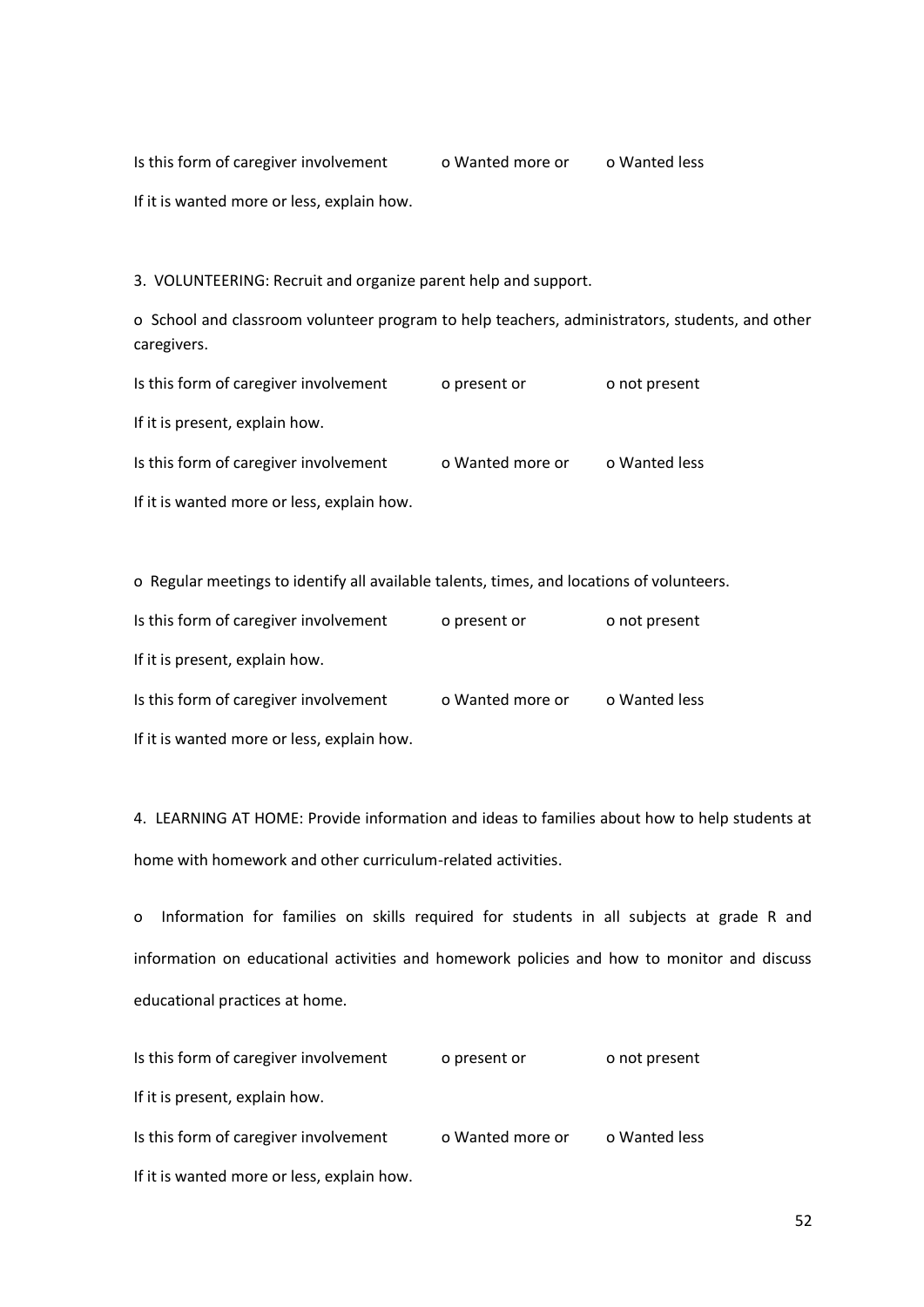5. DECISION MAKING: Include caregivers in school decisions, developing caregivers leaders and representatives.

o Active caregivers organizations, advisory councils, or committees for caregiver leadership and participation; caregiver representatives.

| Is this form of caregiver involvement      | o present or     | o not present |
|--------------------------------------------|------------------|---------------|
| If it is present, explain how.             |                  |               |
| Is this form of caregiver involvement      | o Wanted more or | o Wanted less |
| If it is wanted more or less, explain how. |                  |               |

o Independent advocacy groups to lobby and work for school reform and improvements.

| Is this form of caregiver involvement      | o present or     | o not present |
|--------------------------------------------|------------------|---------------|
| If it is present, explain how.             |                  |               |
| Is this form of caregiver involvement      | o Wanted more or | o Wanted less |
| If it is wanted more or less, explain how. |                  |               |

o Networks to link all families/other caregivers with caregiver representatives.

| Is this form of caregiver involvement      | o present or     | o not present |
|--------------------------------------------|------------------|---------------|
| If it is present, explain how.             |                  |               |
| Is this form of caregiver involvement      | o Wanted more or | o Wanted less |
| If it is wanted more or less, explain how. |                  |               |

#### 6. COLLABORATING WITH COMMUNITY:

Identify and integrate resources and services from the community to strengthen school programs, family practices, and student learning and development.

o Information for students, families and caregivers on community health, cultural, recreational, social support, local traditions and other programs/services.

| Is this form of caregiver involvement | o present or     | o not present |
|---------------------------------------|------------------|---------------|
| If it is present, explain how.        |                  |               |
| Is this form of caregiver involvement | o Wanted more or | o Wanted less |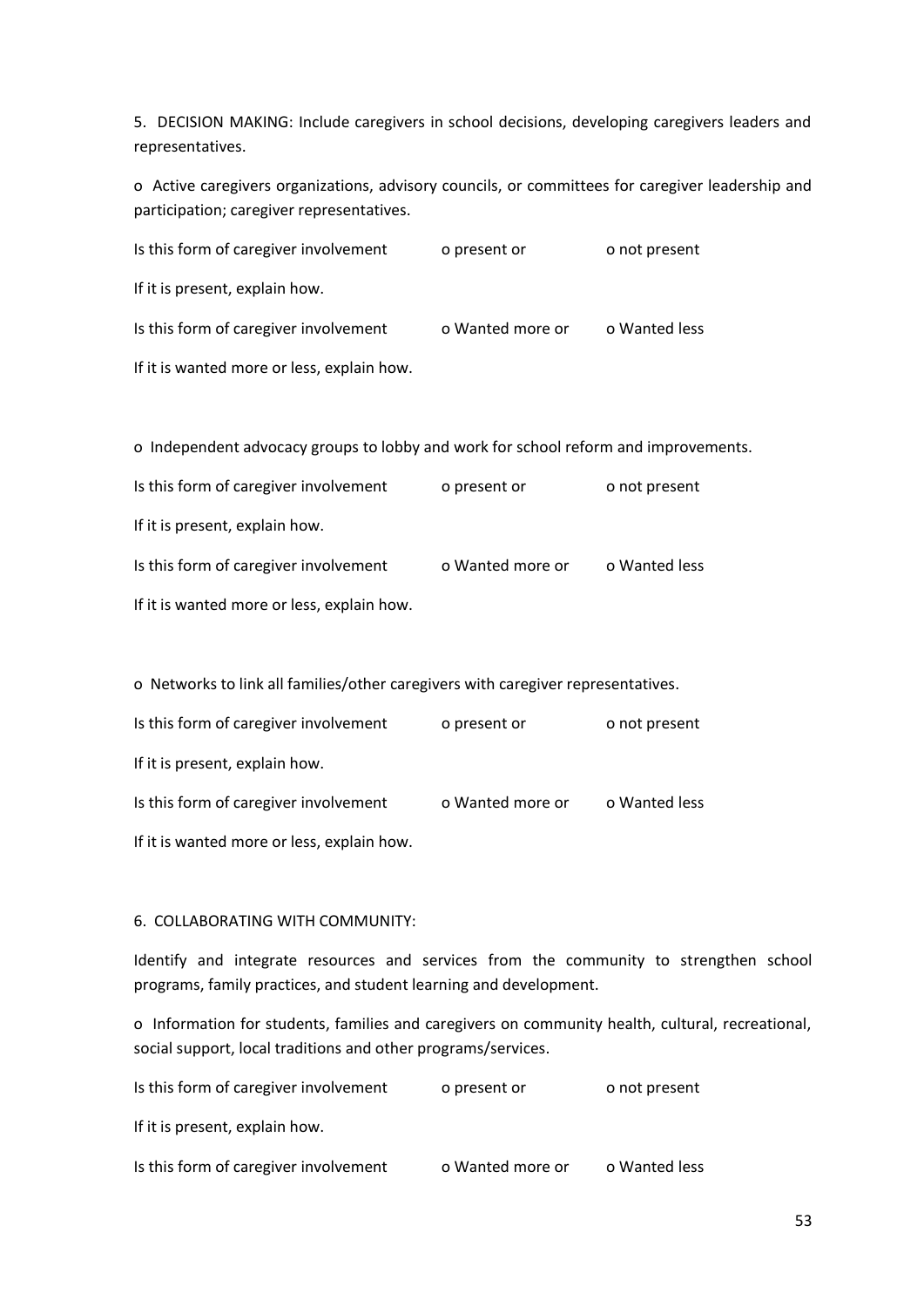If it is wanted more or less, explain how.

o Information on community activities that link to learning skills and talents.

| Is this form of caregiver involvement      | o present or     | o not present |
|--------------------------------------------|------------------|---------------|
| If it is present, explain how.             |                  |               |
| Is this form of caregiver involvement      | o Wanted more or | o Wanted less |
| If it is wanted more or less, explain how. |                  |               |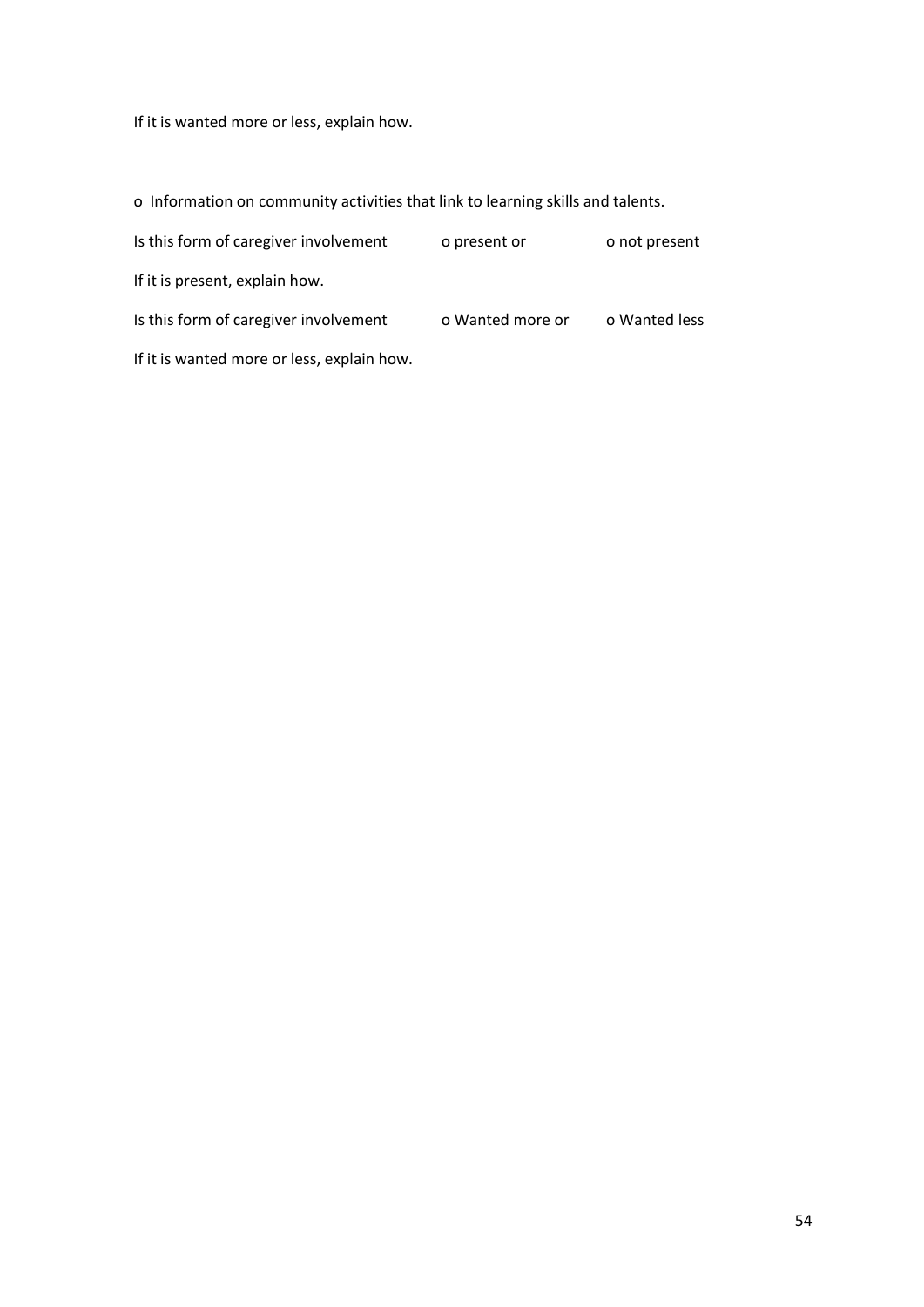## <span id="page-54-0"></span>**Appendix four: 'Measuring tool mature fantasy play'**

Pre-kool:

1. How do the children play? The Children play without interuption of the teacher. Frequency: Never 1 2 3 4 5 6 7 Most of the time The children are looking for materials that enriches their play. Frequency: Never 1 2 3 4 5 6 7 Most of the time The play of the children is prolonged for a longer period of time. Frequency: Never 1 2 3 4 5 6 7 Most of the time All the children are involved in the play. Frequency: Never 1 2 3 4 5 6 7 Most of the time 2. Imaginary play The children are playing an imaginary play. Frequency: Never 1 2 3 4 5 6 7 Most of the time The children are playing an imaginairy play together. Frequency: Never 1 2 3 4 5 6 7 Most of the time The children are learning from others (other children, the teacher) how to do imaginary play. Frequency: Never 1 2 3 4 5 6 7 Most of the time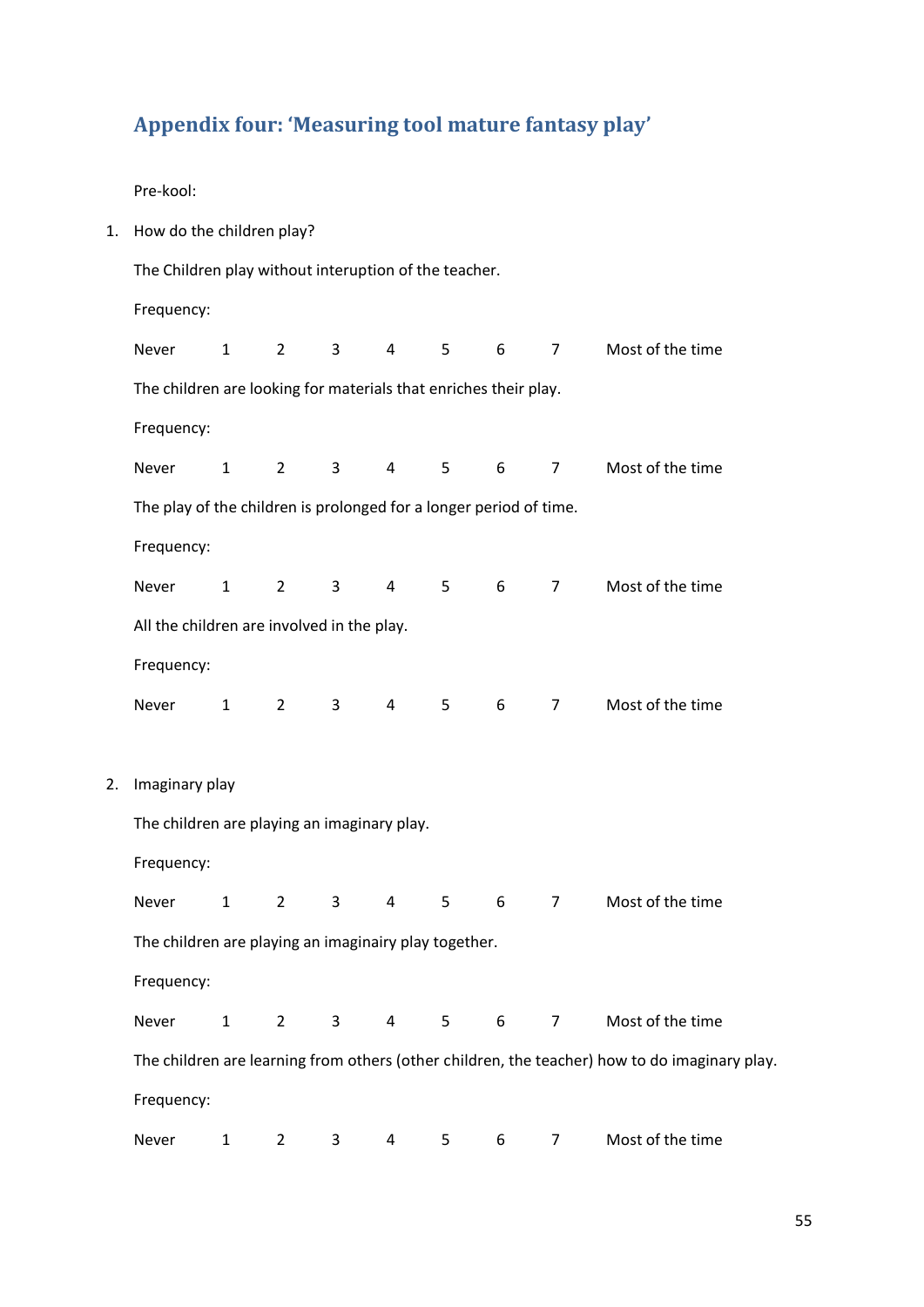The children are doing imaginairy play with an object. together. Frequency: Never 1 2 3 4 5 6 7 Most of the time The children are doing imaginairy play with-out an object (with their hands). Frequency: Never 1 2 3 4 5 6 7 Most of the time The children are together playing an imaginairy play with an object. Frequency: Never 1 2 3 4 5 6 7 Most of the time The children are playing the role of someone else (father, mother, dockter). Frequency: Never 1 2 3 4 5 6 7 Most of the time The children are playing together several roles. Frequency: Never 1 2 3 4 5 6 7 Most of the time The children make rules together about which role they are going to play. Frequency: Never 1 2 3 4 5 6 7 Most of the time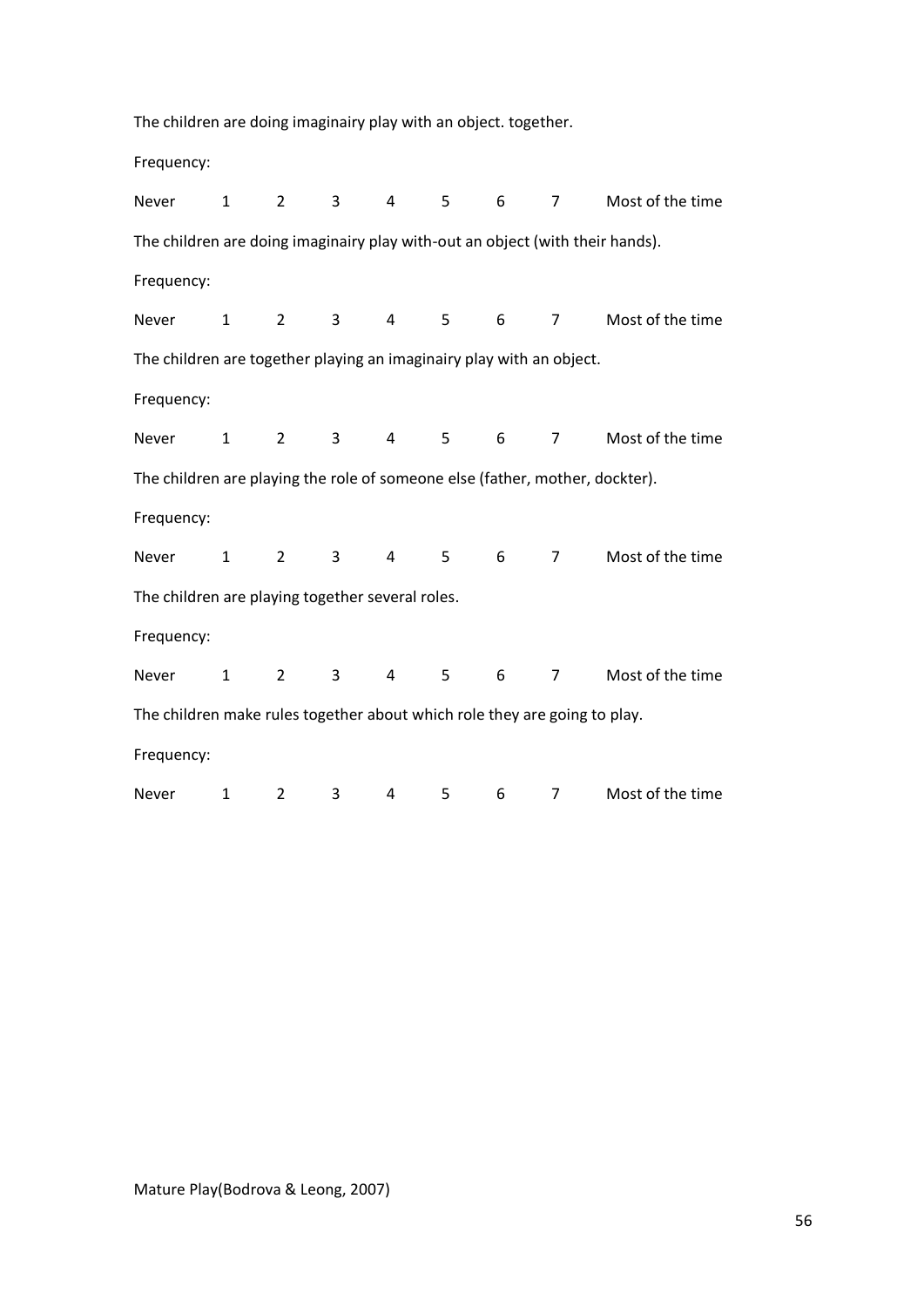| The<br>children<br>repeat the same<br>activities<br>over<br>and over again<br>such as chopping<br>vegetables. | 1            | 2              | 3 | 4 | 5 | 6 | 7              | children<br>The<br>create a scenario<br>and play out<br>$\overline{a}$<br>that<br>scene<br>is.<br>developed in that<br>scenario.                             |
|---------------------------------------------------------------------------------------------------------------|--------------|----------------|---|---|---|---|----------------|--------------------------------------------------------------------------------------------------------------------------------------------------------------|
| The children use<br>objects<br>realistically.                                                                 | $\mathbf{1}$ | $\overline{2}$ | 3 | 4 | 5 | 6 | 7              | The children give a<br>symbolic value to<br>the<br>materials<br>which changes the<br>meaning of them.                                                        |
| The play does not<br>have many roles.                                                                         | $\mathbf{1}$ | $\overline{2}$ | 3 | 4 | 5 | 6 | 7              | The children play<br>roles with specific<br>characteristics or<br>rules for action.                                                                          |
| Children use little<br>language<br>to<br>create<br>play<br>a<br>scenario or their<br>roles.                   | $\mathbf{1}$ | $\overline{2}$ | 3 | 4 | 5 | 6 | 7              | Children engage in<br>long<br>dialogues<br>about what the<br>play scenario will<br>be, what the role<br>will be, and how<br>the scenario will<br>unfold.     |
| Children do not<br>coordinate<br>but<br>interactions<br>engage in parallel<br>play.                           | $\mathbf{1}$ | $\overline{2}$ | 3 | 4 | 5 | 6 | $\overline{7}$ | Play<br>is<br>coordinated<br>with<br>multiple roles and<br>themes. All of the<br>roles play a part in<br>the play scenario.                                  |
| Children<br>cannot<br>describe<br>what<br>they will play in<br>advance<br>οf<br>beginning<br>the<br>action.   | $\mathbf{1}$ | $\overline{2}$ | 3 | 4 | 5 | 6 | 7              | The children can<br>engage<br>in.<br>extended<br>discussions about<br>their roles, actions<br>and the use of<br>prior<br>props<br>to<br>starting their play. |
| children<br>The<br>and fight<br>argue                                                                         | $\mathbf{1}$ | $\overline{2}$ | 3 | 4 | 5 | 6 | 7              | The children solve<br>disputes<br>and                                                                                                                        |